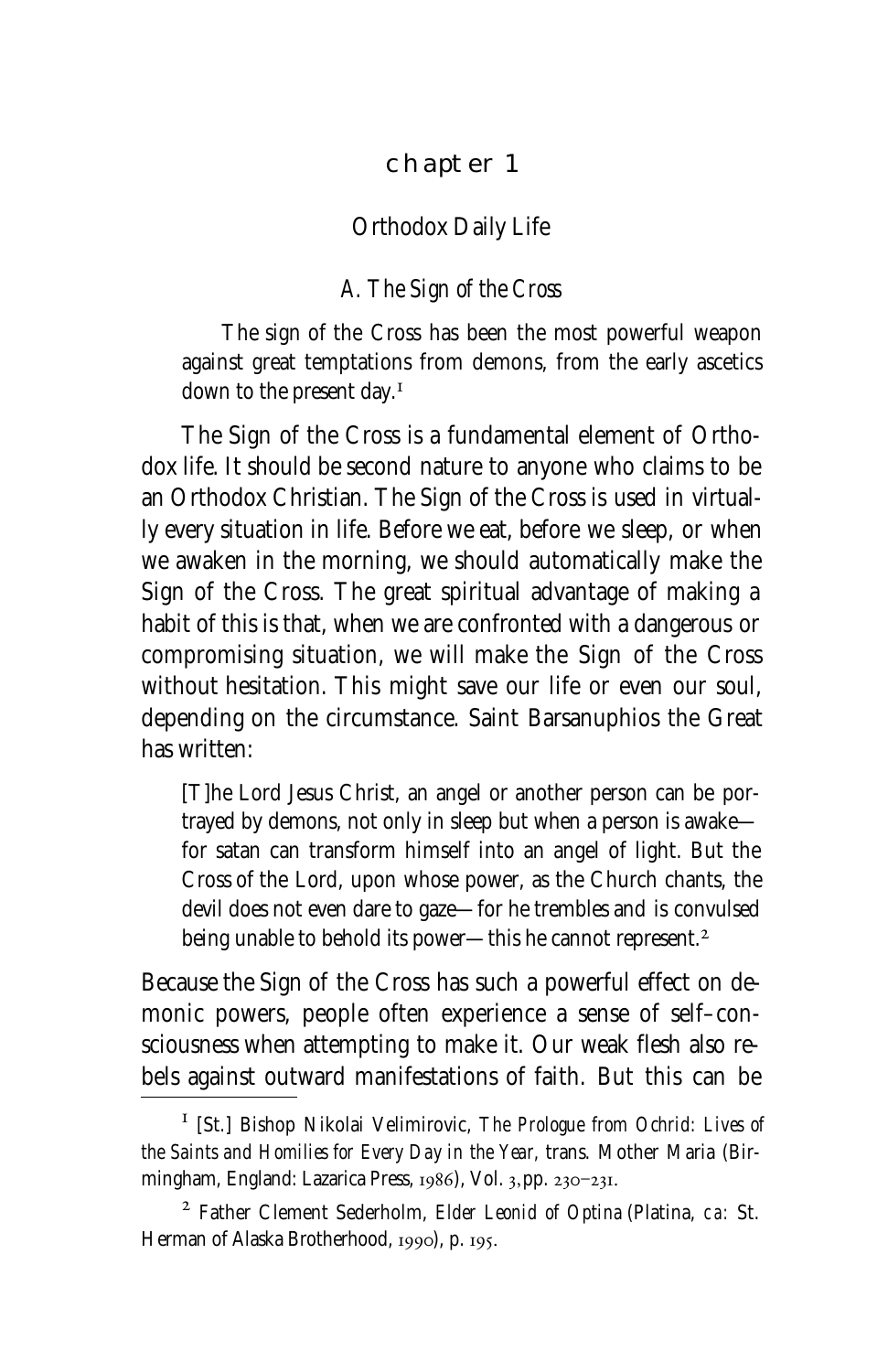overcome quite easily, if we only strive to train ourselves and come to understand the tremendous power of the Cross, in which, Saint Paul tells us, we should glory.<sup>3</sup>

To make the Sign of the Cross, we place the thumb and the first and second fingers of our right hand together, representing the Three Persons or *Hypostases* of the Holy Trinity. Next, we fold the fourth and fifth fingers against our palm, representing the two Natures of Christ, Who came down from Heaven to the earth, in order to save mankind. Holding our right hand in this way, we touch the tips of the three fingers to our forehead, our abdomen, the right shoulder, and the left shoulder. We then put our hand down to the side of our body.

Properly executed—and one should be careful to make it slowly and with care—the Sign of the Cross has tremendous spiritual power. This is because we are not only affirming our faith in Christ's Sacrifice on the Cross at Golgotha, but confirming our belief in the Holy Trinity and the Human and Divine Natures of Christ, that is, the basic dogmas of the Orthodox Faith.

The Sign of the Cross was such an integral part of Christian life in the Early Church, that few direct references can be found in the literature of the Early Church. It was an oral, living tradition which every Christian took for granted, much like Holy Baptism. Thus Saint Basil the Great says the following of this custom in his treatise "On The Holy Spirit":

For were we to attempt to reject such customs as have no written authority, on the ground that the importance that they possess is small, we should unintentionally injure the Gospel at its very vitals; or, rather, should make our public definition a mere phrase and nothing more. For instance, to take the first and most general example, who is there who has taught us in writing to sign with the cross those who have trusted in the name of Our Lord Jesus Christ?

 $3$  Galatians 6:14.

<sup>&</sup>lt;sup>4</sup> St. Basil the Great, "On the Spirit," in *A Select Library of the Nicene* and Post-Nicene Fathers of the Christian Church, 2nd ser., ed. Philip Schaff and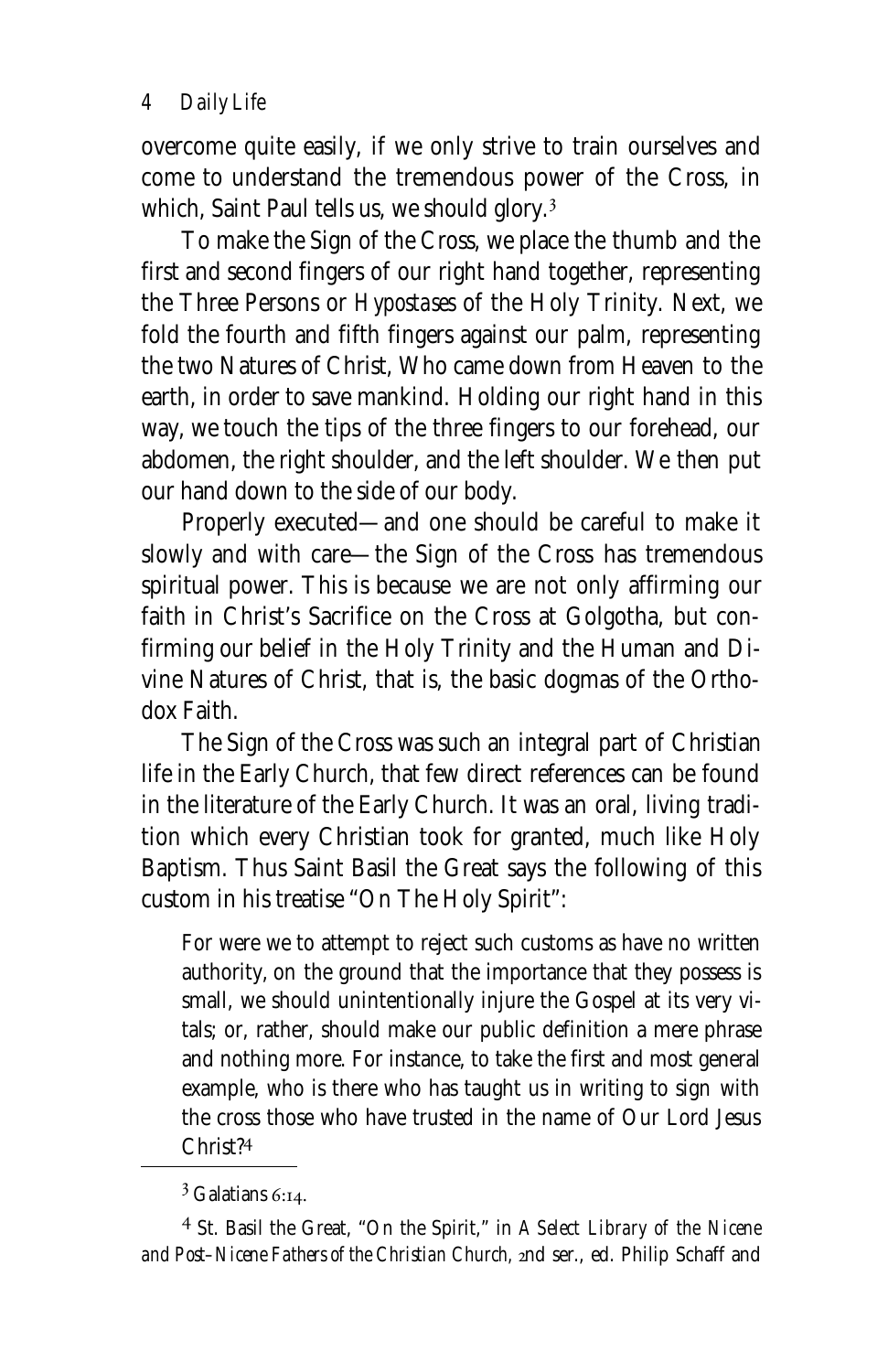Here, Saint Basil refers to the Sign of the Cross as "the first and most general example" of an oral tradition. There are many references in the Lives of the Saints from Apostolic times down to the present day which testify to the power and security an Orthodox Christian can experience through the pious act of making the Sign of the Cross over himself. Saints and Martyrs of all ages have been delivered from fire, wild beasts, demonic attack, carnal temptations, and poison by fidelity to this ancient tradition:

The mysterious power of the Cross, however inexplicable, is true and indisputable. ...'If'...[Saint John Chrysostomos] says, 'we are striving to drive out demons, we use the Cross, and it is also of aid in healing sickness.' St Benedict made the sign of the Cross over a glass containing poison and the glass shattered as if struck by a stone. St Julian made the sign of the Cross over a cup of poison brought to him, and drank the poison, suffering no bodily harm from it. The holy martyr Vasilissa of Nicomedia protected herself with the sign of the Cross and stood in the midst of the flames, remaining completely untouched. The holy martyrs Audon and Senis crossed themselves when ravening wild animals were let loose upon them, and the beasts became docile and meek as lambs. The sign of the Cross has been the most powerful weapon against great temptations from demons, from the early ascetics down to the present day. The most ferocious of the devil's devisings are dispersed into nothing, like smoke, when a man signs himself with the Cross. Thus it was the good will of the Lord Jesus Christ Himself that the erstwhile sign of wickedness and shame, the Cross, should, after His crucifixion on the wood of the Cross, be the vehicle of all–conquering power and might.

The Sign of the Cross should, as we have said, become an automatic response to every act we perform and every trial we experience. This is especially true when unclean or carnal thoughts suddenly come into our minds. Such thoughts are perhaps not sinful in and of themselves, but they can lead us to sin.

Henry Wace (Grand Rapids, mi: Wm. B. Erdmans, 1978), p. 41.

<sup>&</sup>lt;sup>5</sup> *The Prologue*, Vol. 3, pp. 230-231.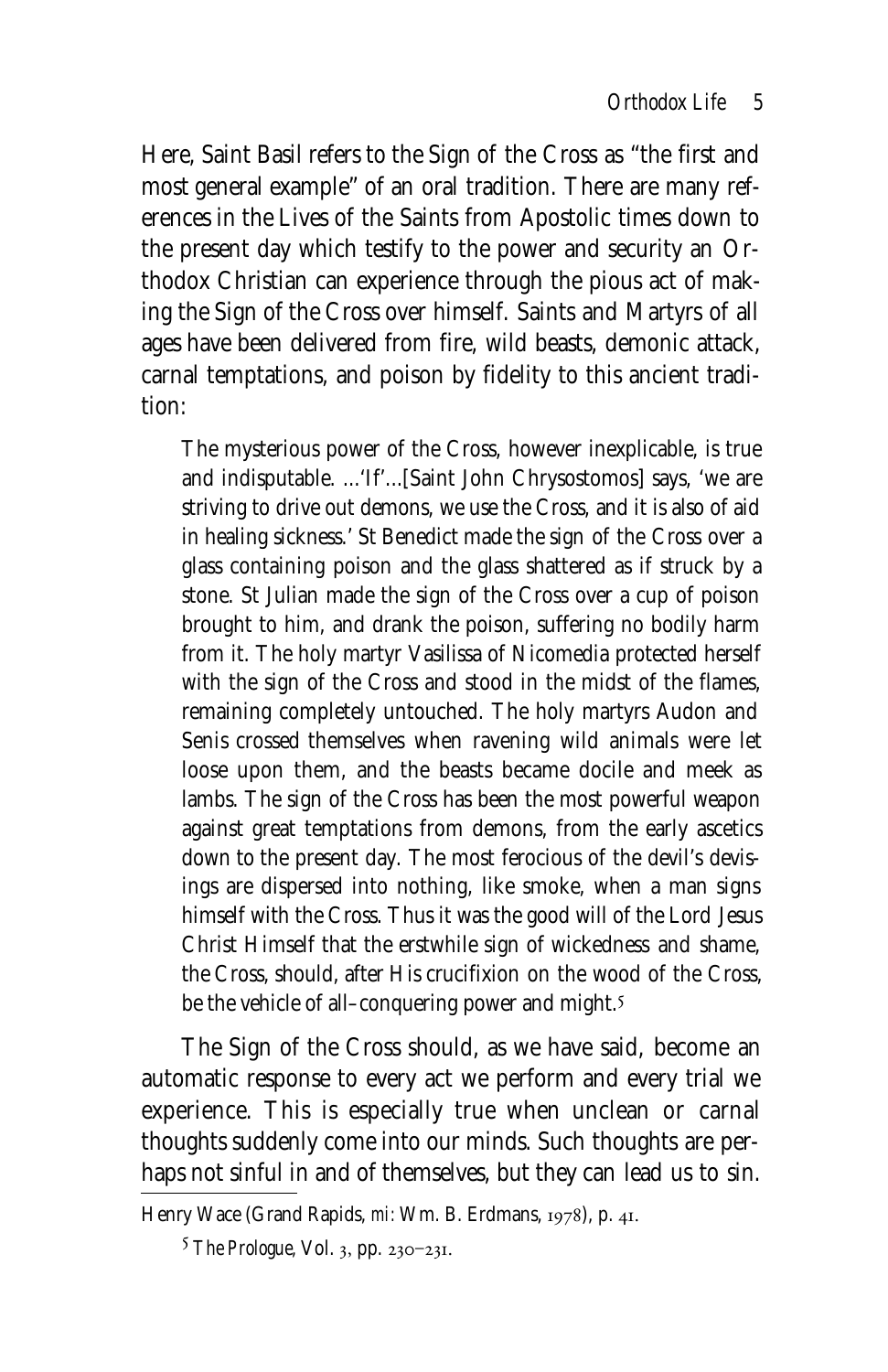*6 Daily Life*

Therefore, it is essential that we immediately dispel them by making the Sign of the Cross in faith. We should also hasten to add that a pious retreat to the power of the Cross assumes that one is making a sincere effort to lead a Christian life or that he is in the midst of sincere repentance. The Sign of the Cross is not a talisman against those things that we do not want to put up with. It contains spiritual power, which always draws on the power of human intent. It is not something magical. If we neglect to say prayers or keep the fasts, or if we feel no true compunction for our carelessness, we should not be surprised if the Sign of the Cross does not magically heal, for example, a loved one in the hospital intensive care unit. By the Providence of God, such an unusual thing might happen. But within the domain of our own efforts, true spiritual results are always the result of a sincere devotion to God and submission to His Will, whatever the circumstances.

### *B. Icons*

In former times God, who is without form or body, could never be depicted. But now when God is seen in the flesh conversing with men, I make an image [Icon] of the God whom I see. I do not worship matter; I worship the Creator of matter who became matter for my sake, who willed to take His abode in matter; who worked out my salvation through matter. Never will I cease honoring the matter which wrought my salvation! I honor it, but not as God.

Icons play a pivotal rôle in Orthodox living. As windows into the next world, they serve to teach us and to remind us of the importance of spiritual life. Without Icons, our Churches would very quickly become theaters full of spectators, rather than places where earth and Heaven meet, where the Angels and Saints join us in worshipping the Creator, God, the Holy Trinity. Without Icons to remind us of our Savior and the Blood which He voluntarily shed for us, or of His Holy Mother, the

<sup>&</sup>lt;sup>6</sup> St. John Damascene, *On the Divine Images*, trans. David Anderson (Crestwood, ny: St. Vladimir's Seminary Press, 1980), p. 23.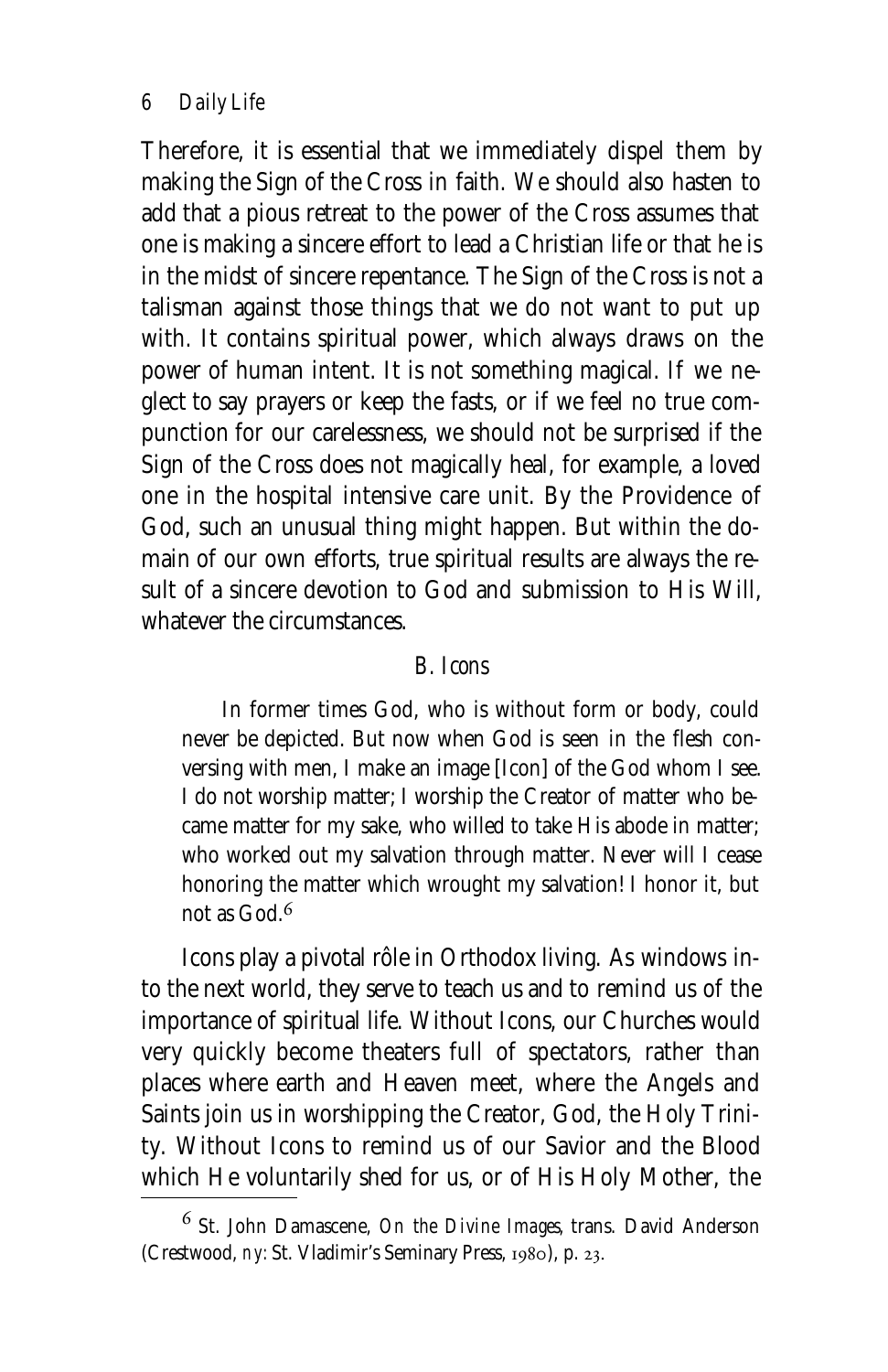most exalted of created beings, sanctified by her ineffable contact with God within her womb, or of the Saints, whom we emulate in our path towards union with Christ, our daily lives would lose contact with the spiritual goal before us. We might quickly tire or even lose interest in running the long race and in fighting the good fight that Saint Paul describes for us.

Orthodox Icons are painted according to very specific patterns and regulations, which must be followed strictly by the iconographer. Many iconographers are monastics, though a lay person may also paint an Icon under strict spiritual supervision. The patterns and rules for the execution of an Icon reflect the tradition of how specific Saints are to be depicted. The prototypes of various Icons derive from artistic ideals and Christological principles that were established by the Œcumenical Synods and fully developed in Byzantine times. Once one becomes aware of these conventions, recognizing the Icons of particular Saints becomes quite simple. This recognition is valuable, for it makes it possible for us to enter an Orthodox Church of any ethnic tradition and instantly recognize many of the Saints depicted, even when the lettering is in a language we cannot read.

As for the reverence we should hold for Icons:

The icon contains and professes the same truth as the Gospels and therefore, like the Gospels, is based on exact concrete data, and in no way on invention, for otherwise it could not explain the Gospels nor [*sic*] correspond to them.

Thus the icon is placed on a level with the Holy Scriptures and with the Cross, as one of the forms of revelation and knowledge of God, in which Divine and human will and action become blended.

We should approach an Icon with the same reverence and awe that we reserve for the Holy Cross and Holy Scripture. We venerate an Icon in order to communicate the reverence, respect,

 $\frac{7}{1}$  Timothy 6:12; Hebrews 12:1.

Leonid Ouspensky and Vladimir Lossky, *The Meaning of Icons* (Crestwood, ny: St. Vladimir's Seminary Press, 1982), p. 30.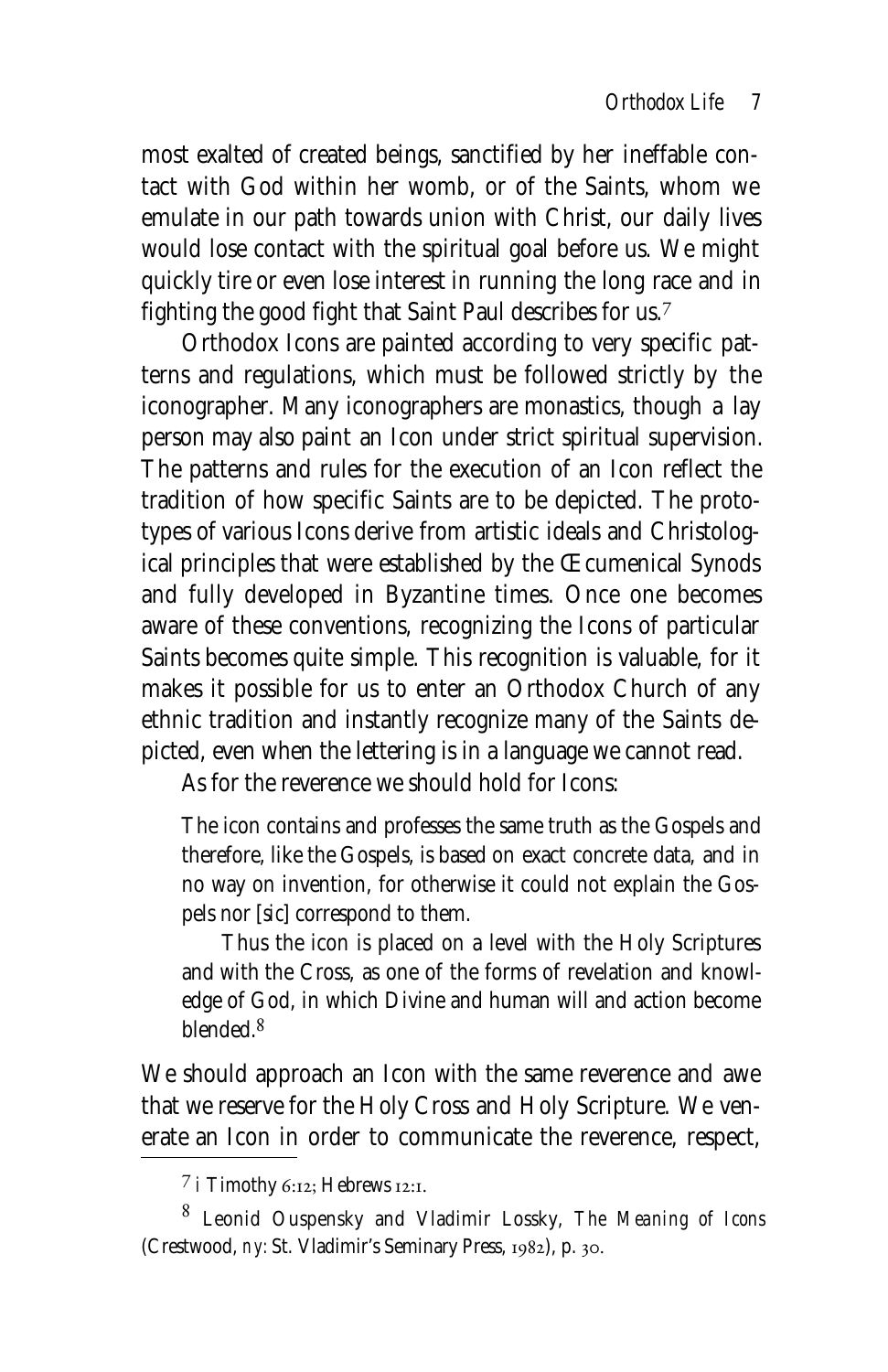and love which we hold for the subject of the Icon. Even as people visiting their loved ones in prison, separated by a glass window, might actually kiss the window to show their love and concern, so we, as pilgrims in this fallen world, reverently kiss the images of our Savior or His Mother or His Saints. Icons depict these holy persons in the heavenly realm, our own desired haven.

Because Icons are holy, there are particular ways they should be handled and displayed. Let us look at some of these.

*Icons in the Home.* The Orthodox Christian home is like a family Church. For this reason, we choose an eastern wall or corner of a prominent room to set up our "Icon Corner." The Icon Corner is our "family Altar," as it were. This is where we pray together as a family and where we share many of our joys and sorrows with the Lord. We should always include in the Icon Corner an Icon of Christ, the *Theotokos,* and any Saints whom we wish to venerate or pray to regularly. In the Icon Corner, we should have a small table or shelf to hold a bottle of Holy Water, Blessed Oil, palms from the Sunday of the Triumphal Entry into Jerusalem (Palm Sunday), and other items used for worship. Married couples will often keep the candles which they held at their wedding here, as well. In front of the Icons, safely out of the reach of small children or pets, we should keep an oil lamp perpetually burning. Although some people use votive candles in their lamp, it is proper to burn olive oil. It is the fuel used in most monasteries and represents a very ancient tradition. Churches also traditionally use olive oil in their lamps. In the home, "Pious Orthodox faithful take oil frequently from the lamp and bless themselves, making the sign of the Cross on their foreheads."

There are two other major reasons—aside from fidelity to Church Tradition—for using olive oil, and both are related to the idea of sacrifice. The added cost of using olive oil over electricity, or even votive candles, renders the lighting of the lamp

Reverend Michael B. Henning, *Marriage and the Christian Home* (Seattle: St. Nectarios Press, 1987), pp. 23-24.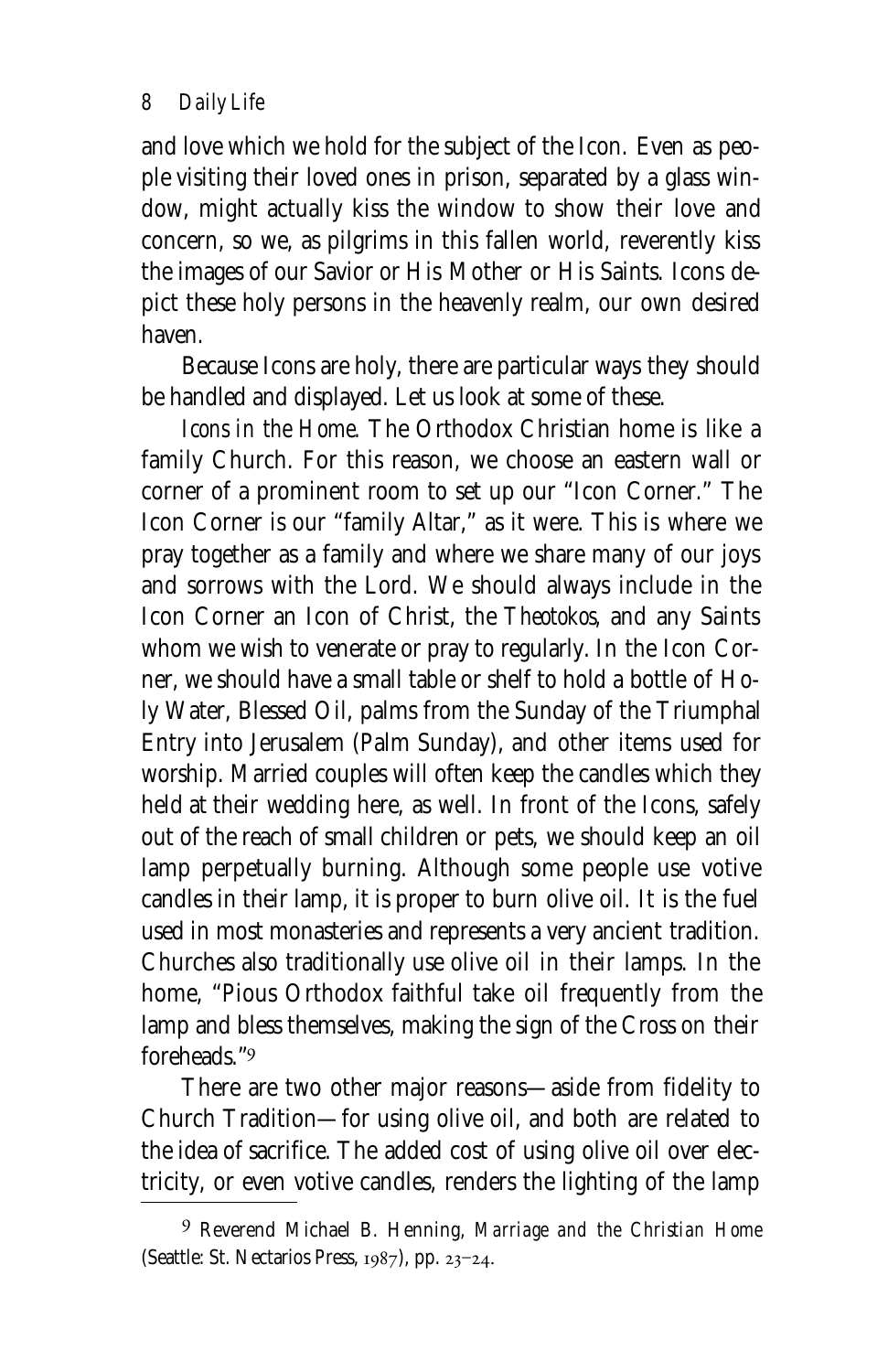before an Icon a more genuine sacrifice and a more meaningful offering to God. Also, oil lamps require daily attention and periodic cleaning. This forces us to render some small service to God each day, even if that service involves something as simple as maintaining a lamp. Such pious, constant diligence will not go unrewarded. Church history is replete with accounts of families and monasteries which faithfully maintained their lamps, even when food literally ran out, and which God consequently delivered from their need. The care of oil lamps is described be $low: ^{IO}$ 

. *The Glass.* A votive glass or any small glass with a wide mouth may be used for the lamp. (It is advisable, however, to use a glass large enough that it will hold enough oil to last at least ten or twelve hours.) Once used for this purpose the glass should not be reused for any other purpose. Traditionally, glasses used for oil lamps are red or blue, giving off a pleasant glow.

. *The Oil.* The use of olive oil for the lamps is, as we have said, an ancient tradition, dating back as far as our Father Moses. The olive oil will burn better if the container in which it is stored is left open and allowed to age. Be sure to protect open oil from insects and other possible sources of contamination with cheesecloth or another form of screen. Before pouring the oil into the glass, it is a good idea first to add a small amount of water and a pinch of salt. The oil will float on the water, and, in the event that the lamp is left unattended for too long, will extinguish the flame, thus preventing the glass from cracking; the salt will inhibit the growth of microorganisms.

. *The Wick.* To make a wick, use cotton string about a foot in length. Do not use coated or waxed string. Six–ply cotton string will be thick enough. If the wick is soaked in vinegar, it will burn more brightly and more cleanly. The wick should be allowed to dry thoroughly before being used.

. *The Flame.* The Fathers of the Holy Mountain (Mount Athos) have taught us to use a very low flame, which they call "passionless." The flame should burn steadily and not flicker,

These tips have been adapted from Henning, *Marriage.*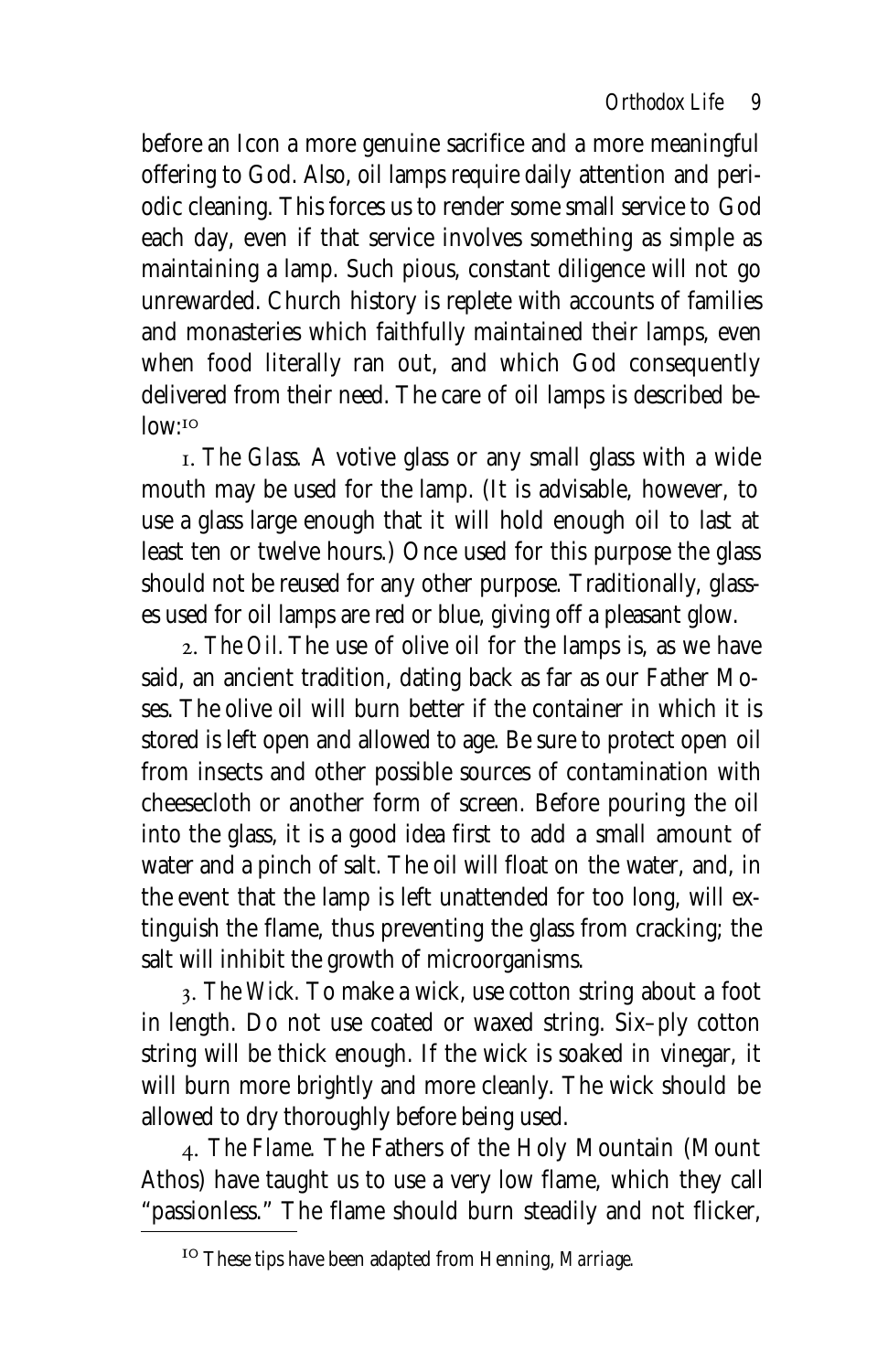since it is otherwise distracting during prayer. A lamp will burn six to twelve hours, depending mainly on the oil, but also on the size of the flame, the weather, *etc.* Before relighting a lamp, remove the excess carbon from the wick and twist the string slightly, in order to shape the wick into a point. Candle wax may be used to make a firm point, for ease in threading the wick. It should be trimmed off before lighting.

. *Cleaning.* Napkins or tissue used to wipe off the carbon and oil from the fingers should be burned in a special place (in the home censer, for example) and not thrown in the trash. Be careful not to drip or spill the oil when lighting the lamp. (Saint Theodore of Studion imposes a "penance" of thirty prostrations on an Ecclesiarch who spills oil from the Icon lamps.) The glass in the lamp should be washed periodically and the oil replaced. The water in which the glass is washed, as well as the old oil from the lamp, should not be poured down the drain. It is best, rather, to pour them under plants or trees or in an area that is not walked on.

We should show the same care and reverence that we display towards the oil which we burn in front of an Icon for the Icon itself. Of late, there has been a trend towards using Icons in rather mundane ways. They have been used as labels on bottles of wine, as seals on envelopes and postage stamps, and even on wrapping paper. In all of these cases, the Icons are treated as mere decorations, without any respect or veneration. After having served their decorative function, they are placed in the trash. Since everything which we do as Orthodox Christians should be logical and consistent, it makes no sense to prostrate ourselves and kiss one Icon in the Church and then throw another in the garbage. All Icons are equally deserving of our respect. Thus we should be careful to avoid any mundane or blasphemous uses of Holy Icons.

*Icons Used When Traveling.* Whenever we travel, we should take a small diptych or triptych Icon with us. These are small Icons, usually of the Savior and the *Theotokos,* which are hinged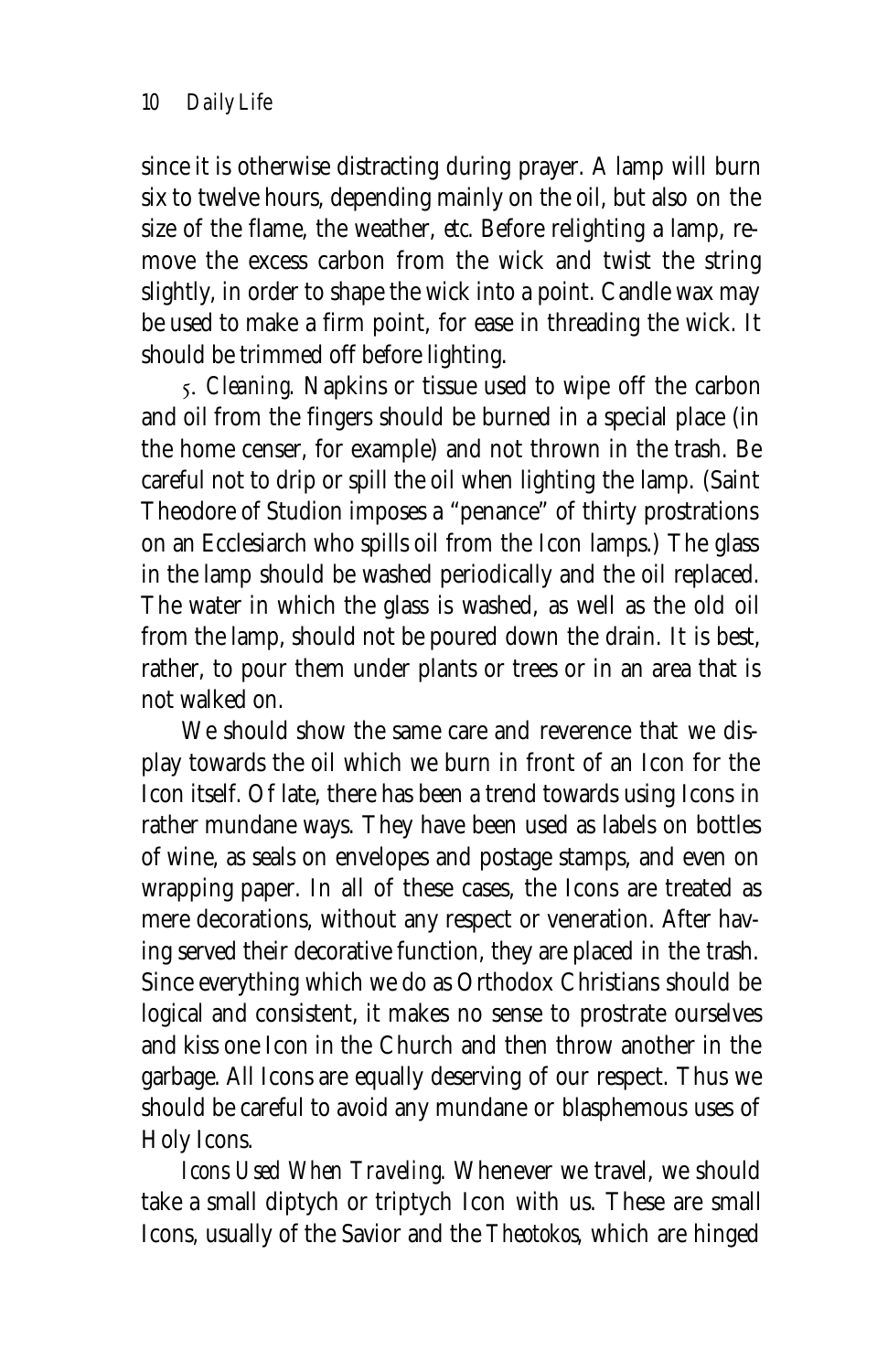together and folded up to protect the Icons when packed in a suitcase or purse. Whenever we stop for the night or to take a rest in our travels, we should take out the Icons, determine the direction of east, and set them up with their backs to the east. We should then recite our prayers in front of them. Praying before Icons is, of course, an important part of Orthodox piety. So is the habit of facing east during such prayers. This ancient custom is mentioned by Saint Basil the Great:

Thus we all look to the East at our prayers, but few of us know that we are seeking our own old country, Paradise, which God planted in Eden in the East.

The custom of carrying Icons on a journey for use in prayer is an old one. Recently, the remains of a Russian warship, the *Slava Rossii,* which went down off the south coast of France in 1780, were discovered. Over eighty small metal Icons, apparently used by those traveling on the ship for their daily devotions, were recovered from the wreckage. Significantly, one authority writes of this find:

Why were such metal icons so numerous aboard the *Slava Rossii?* Ever since the early Christian period, icons had functioned as *palladia*—that is, as protectors. The sailors of Catherine the Great's fleet were probably no more pious than other members of Russian society, and in carrying such icons were probably expressing their native devoutness and the seaman's natural desire to be kept safe from harm <sup>12</sup>

It would serve all of us well to follow the example of these Russian sailors and to seek the protection of our Lord or the *Theotokos* by taking with us Icons of our own during travel and vacations.

# *C. Prayer*

Pray without ceasing.<sup>13</sup>

 $^{II}$  St. Basil the Great, "On the Spirit," p. 41.

<sup>&</sup>lt;sup>12</sup> Diane le Berrurier, "Icons From the Deep," Archaeology, Vol. 41, No. 6 (1988), p. 27.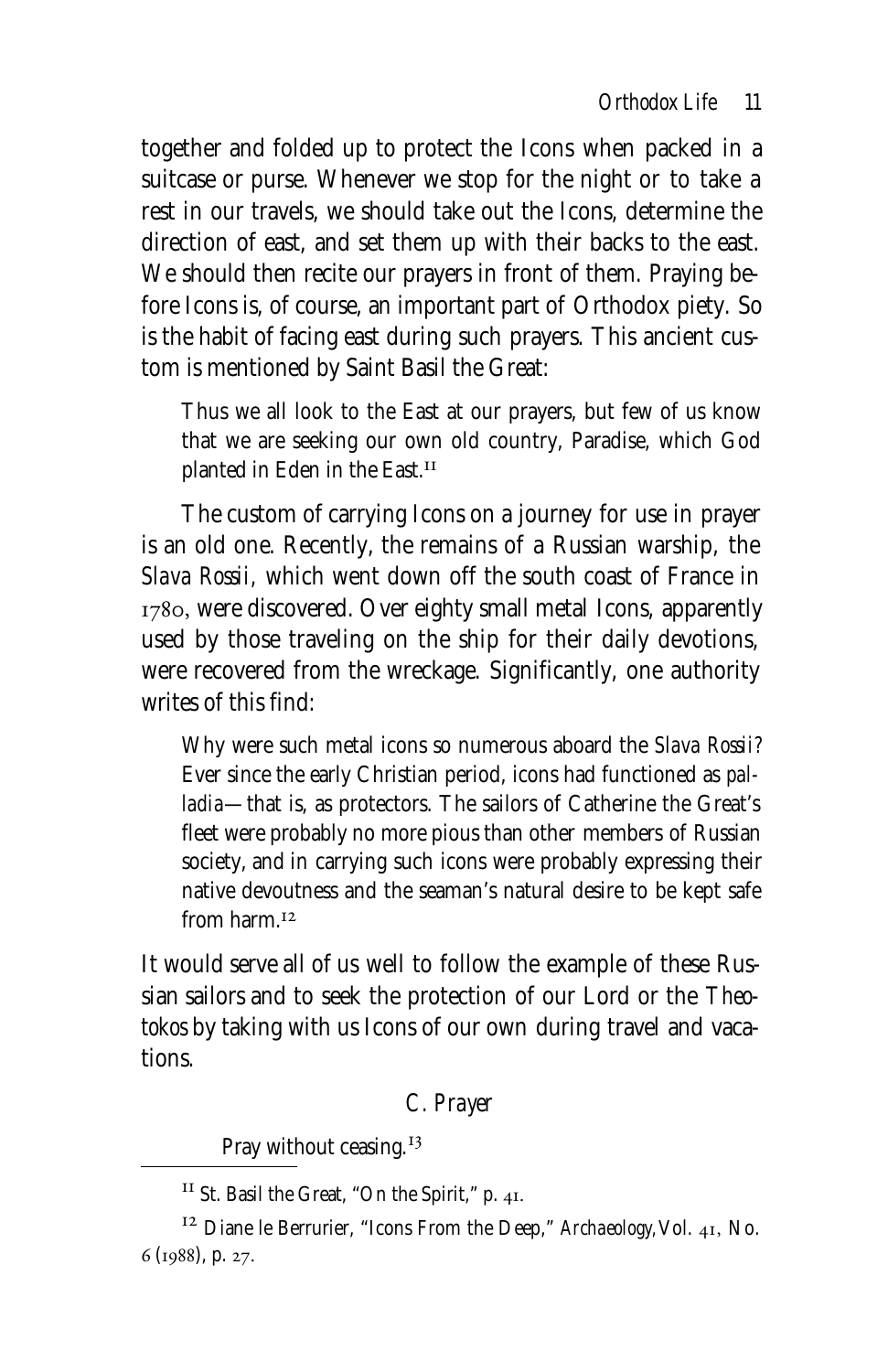### *12 Daily Life*

Saint Paul offered this advice in his First Epistle to the new believers in Thessalonica. He did so precisely because he understood how very essential prayer is to the life in Christ. Most sincere believers understand this concept in their minds, but few know how to bring it to fruition. To do so is not nearly as difficult or lofty a task as one might think. All that is required is determination.

The mechanics of establishing a personal and family prayer life are very similar to those of establishing a routine of fasting. In fact, the two literally go hand in hand. To establish a prayer life without keeping the fasts opens one to spiritual delusion, particularly if any significant time is spent in quiet prayer. Likewise, fasting without prayer leads one to pride and vainglory, which puff up the individual in his own eyes. Unless prayer is undertaken in conjunction with fasting, and unless we pray when we fast, our efforts will be in vain. Remember what our Lord said of a powerful demon: "This kind goeth not out but by prayer and fasting."<sup>14</sup> All Christians are constantly engaged in spiritual warfare, whether they know it or not, and this war cannot be waged effectively without a regular cycle of prayer and fasting that goes on seven days a week.

*Family Prayer in the Home.* Traditionally, it is the husband who is responsible for establishing the family prayer life. If he takes the lead and consults with his wife in an atmosphere of mutual respect and Christian love, she will usually respond very positively in helping him to maintain a Christian household. If the husband truly loves his wife, "as Christ loves the Church,"<sup>15</sup> she will sense this love and support him in his efforts to guide the family down an Orthodox path. But if the husband assumes the rôle of a dictator or judge, handing down decisions from a position of superiority, such pride and arrogance will engender animosity and anger. And this is not the

 $^{13}$  i Thessalonians  $5:17$ .

 $^{14}$  St. Matthew 17:21.

 $15$  Ephesians  $5:25$ .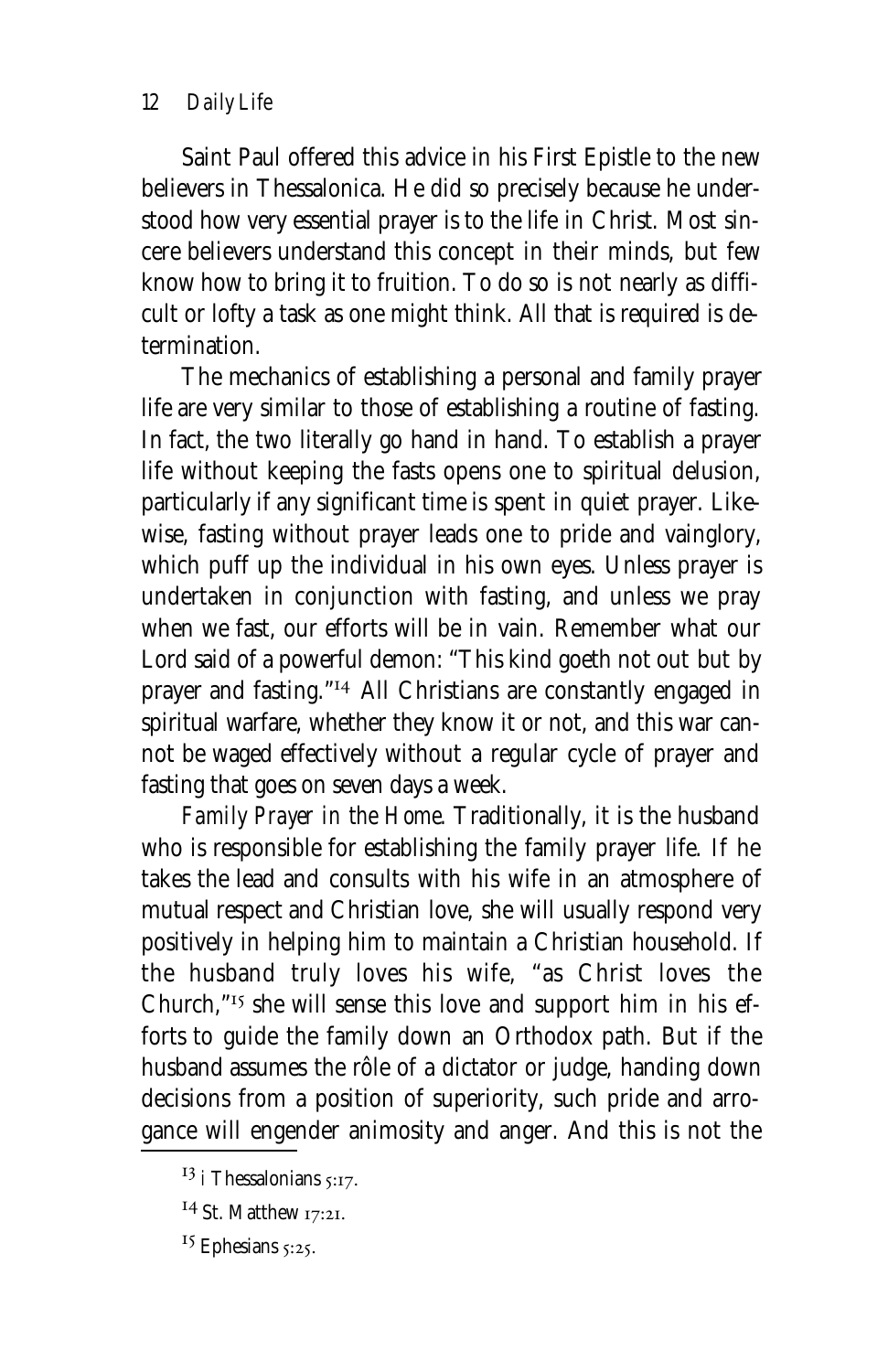kind of atmosphere which will encourage sincere family prayer. We must always remember that "the fruit of the Spirit is love, joy, peace, long–suffering, gentleness, goodness, faith, meekness, and temperance."<sup>16</sup> If the prayer life we initiate does not at some point begin to bear such fruit, we should realize that something is wrong.

Orthodox prayer is by nature repetitive and cyclical. This means that specific times should be established for prayer and a specific order of prayer be decided upon. The Church has established a set of Morning and Evening Prayers. These can be found in any Orthodox prayer book. Each member of the family should have his own copy to read along.

"Evening, and morning, and at noon, will I pray and cry aloud: and He shall hear my voice."<sup>17</sup> The Orthodox prayer cycle actually moves from evening to evening, as the Psalmist prescribes. In the evening, there should be more time available, and so a little more can possibly be done than in the morning. A daily prayer life would best benefit from saying an Evening Prayer Service, reading the daily Scriptural readings, and reading from the Lives of the Saints for that day. To maintain the liturgical cycle that is followed by the Church, we should have a Church calendar which has Scriptural readings listed for each day of the week. The calendar will also inform us of the particular Saints commemorated on a particular day. Calendars are available from various sources.

In the morning, again, we should set a specific time before family members leave for work or school and stick to that time. It is wise to begin with a short set of prayers and then add to the list as the family adjusts to the new schedule. The most difficult obstacle to be overcome is the illusion of time. When our family first began to establish a prayer life at home, we were convinced that there was absolutely no time for it. Though at the time we were only saying a short set of opening prayers, we were all sure that we would all be late getting to our respective destinations.

 $16$  Galatians  $5:22-23$ .

 $^{17}$  Psalm  $_{54}$  [ $_{55}$ ]:17.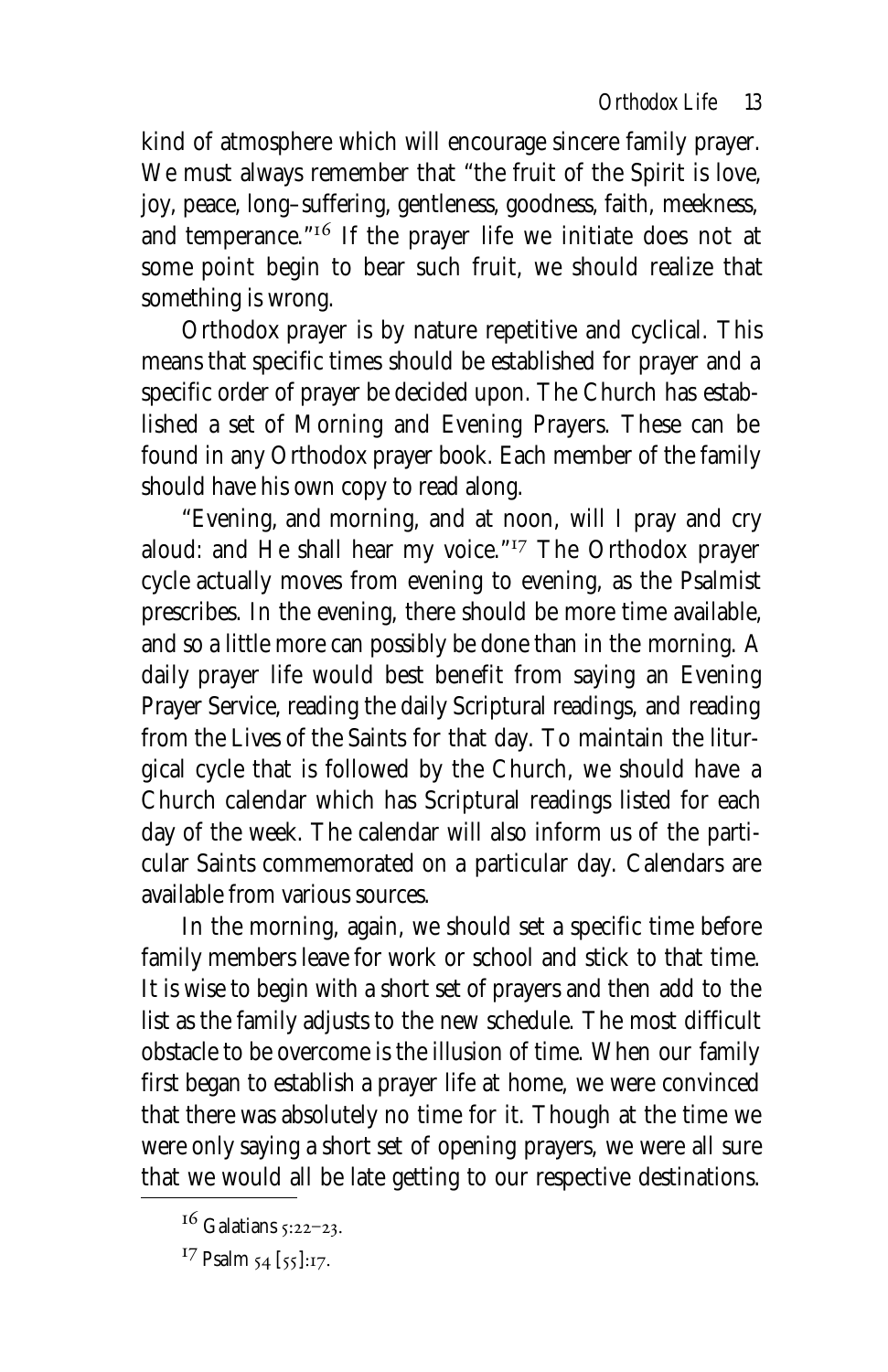Then one day we decided to time how long these prayers were taking. We were finished in less than two minutes! Time, then, is relative to the importance we place on what we are doing. When we seriously consider the importance of getting to our Ultimate Destination, the amount of time we spend at prayer will seem almost insignificant.

Prayers should be said standing, facing the Icon Corner, with the lamp lit. Men should stand to the right, women to the left. Women and girls should have their heads covered during prayer, and all should be modestly dressed. The Orthodox Christian home is supposed to be a "family Church." We should also approach our prayers with awe and reverence, having first settled any quarrels or differences amongst ourselves. We should cross ourselves, making bows and prostrations, just as we would in Church. Keep in mind that many distractions will occur just as the prayers begin. The phone will ring, salesmen and neighbors will come to the door, dogs will bark, *etc.* Anything that can be disruptive always seems to come along at prayer time. At such times, persevere! Do not be discouraged or dismayed. "Resist the devil, and he will flee from you." $18$  These distractions will become less frequent with the passage of time.

After prayers, the whole family should sit quietly while someone reads from the Lives of the Saints. If the daily Scriptural readings are read, all should stand while the husband reads the Gospel. After an initial period of awkwardness, these readings will begin to spark conversation between children and adults. This is, therefore, an excellent way for children to learn about their Faith. A child learns far more about any subject when he is allowed to frame his own questions. If the child asks a question you cannot answer immediately, do some research and find out the answer. Ask your Priest. If he does not know the answer, he probably knows where the answer can be found. These periods of interaction can form the basis of a very healthy communication between parent and child. For one thing, if the

 $18$  St. James 4:7.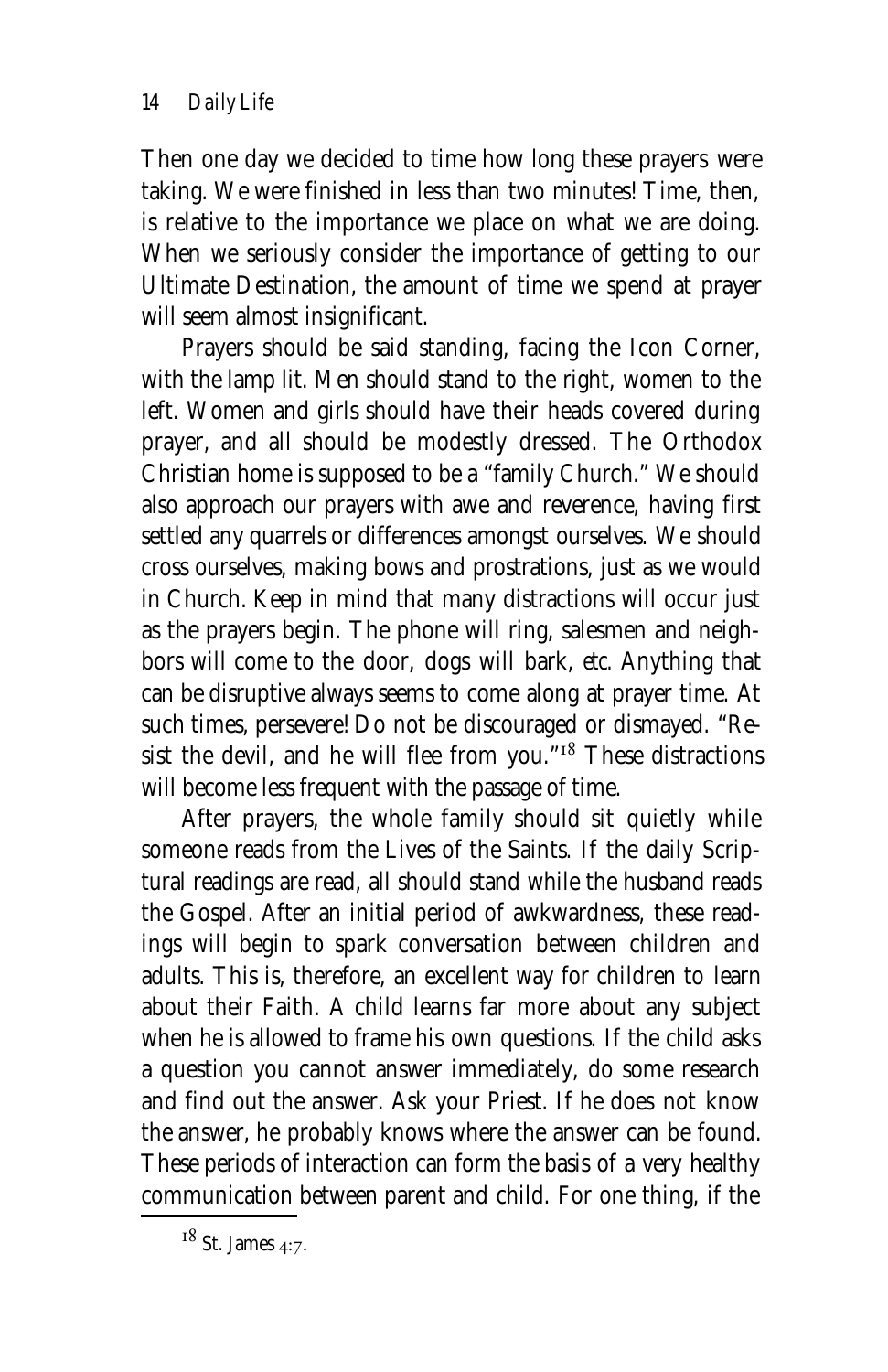adults are leading the prayers and readings, the child will understand that God is very important to the parents and that He is deserving of our time and effort. And this attitude can only be communicated in the home.

Often there is some resistance to the idea of starting a prayer life from one person or another in the family. Children may resist and drag their feet. Nonetheless, they should be compelled to participate, just as they are compelled to attend school. If, for some reason, the husband and wife cannot agree on a scheduled prayer life, then the spouse desiring a prayer life should quietly go about the business of establishing his or her own. This must be done in a spirit of absolute humility and subservience to God. When prayers are framed in humility and reverence, they will be pleasing to God. They will also slowly change the life of the person who is praying and impress the person who is not. This impression will gradually lead that person to pray as well. Ultimately, there will spring forth in these two individuals a desire for communal or familial prayer. But this will only happen when sincere evidence of the fruit of the Spirit is manifested. What husband or wife could not help but be attracted to anything that caused his spouse to become a more patient, joyful, loving individual? On the other hand, if prayer is accompanied by snide comments, angry or superior looks, or stony silence, who on earth would wish to emulate that?

*Prayer When Traveling.* When traveling, either alone or as a family, we should always take along a prayer book, prayer rope, and an Icon. Most hotels in the United States have a Bible in each room. This can be used for daily Scriptural readings and also for profitable reading if you have a few spare hours.

*Prayer at Meals.* We should always give thanks to God for the fact that we even have food to eat. Before each meal, we should all stand quietly behind our seats as the blessing is said by the senior person present, unless he or she defers it to someone else. The husband or, in his absence, the wife is normally responsible for saying the blessing. It should be said properly and reverently. This is indispensable for the children. They learn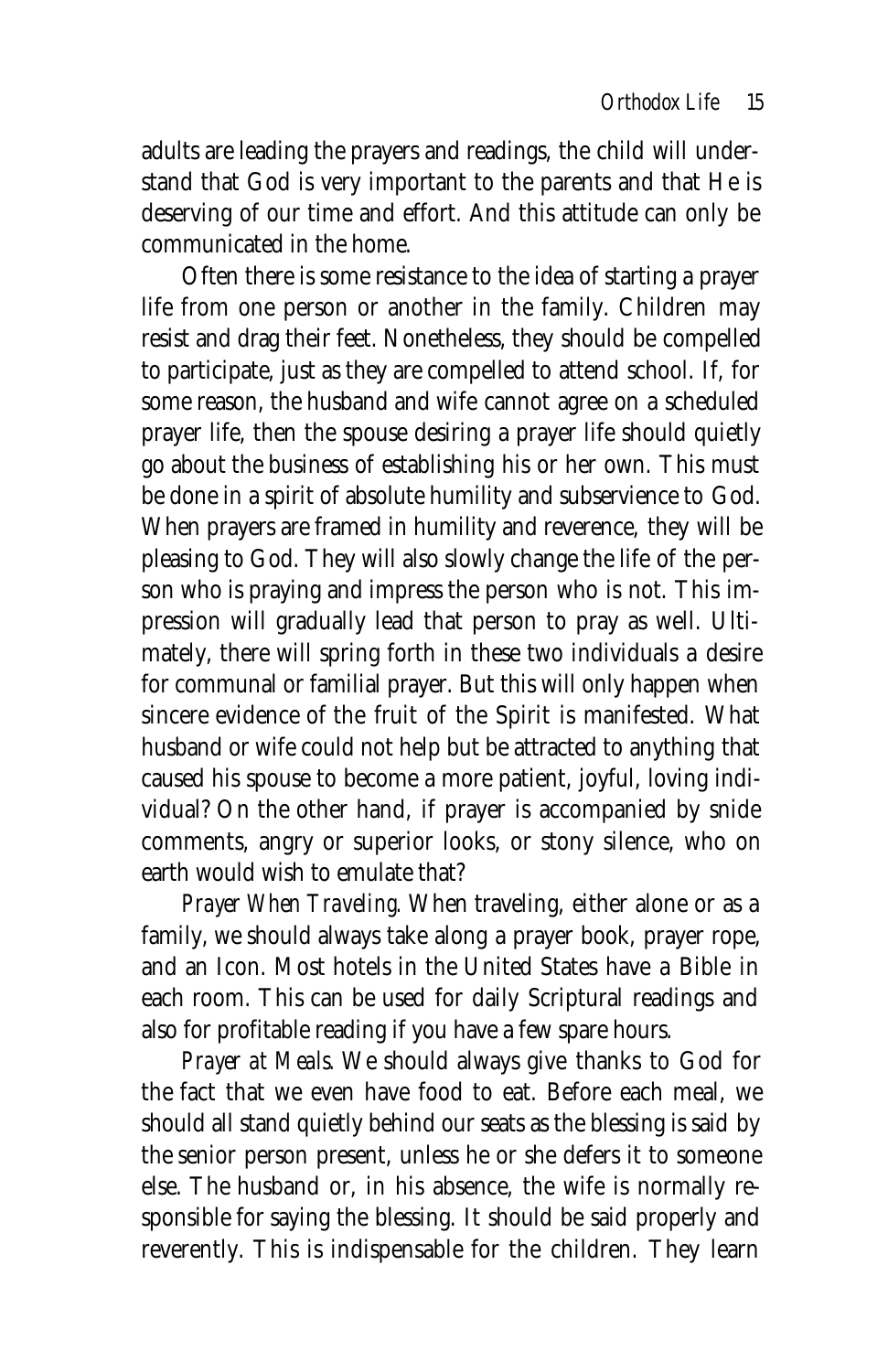good manners by waiting quietly to be seated, and they learn to understand that food is not a right, but a true blessing and gift of God.

It is not the same thing to eat your meal with a blessing and to eat it without one. Every meal is eaten at God's table which He Himself has laid for us, and we must thank God, our Host, and ask His blessing. Food which is blessed is both sweeter and more satisfying, but unblessed food is both bitter and unsatisfying—and unhealthy. The Emperor Theodosius the Younger was once walking in the outskirts of Constantinople and, seeing the little house of a monk, called in on him. The elder asked the Emperor if he would like something to eat. The Emperor accepted, and the elder brought him bread, oil, salt and water. The Emperor ate and drank, and then asked the monk: 'Do you know who I am?' 'God knows who you are,' answered the monk. 'I am the Emperor Theodosius.' The monk silently prostrated before him. The Emperor then said to him: 'I am an Emperor and the son of an Emperor, but believe me, I have never before in my life eaten such sweet– tasting food as here today with you.' 'And do you know the reason?' asked the elder, and went on: 'It is because we monks always prepare our food with prayer and a blessing, and therefore even bad food will turn into sweet for us. They certainly take a lot of trouble over the preparation of your food, but they do not ask a blessing from God, and so the most delicious food is tasteless.'<sup>19</sup>

*The Jesus Prayer.* The Jesus Prayer is at the heart of all monastic endeavor. But this Prayer is not reserved solely for monastics and should be used by all pious Orthodox Christians. The Jesus Prayer is the simple prayer of the publican: "Lord Jesus Christ, Son of God, have mercy on me, a sinner." Much has been written of it and of its use, often on a very lofty level. We will not discuss these lofty dimensions of the Jesus Prayer, but, rather, strongly recommend that anybody living in twentieth– century Western society generally avoid such goals as "prayer of the heart" and seek a more practical benefit from this "prayer of prayers." A superficial view of Christian life, such as that which

<sup>&</sup>lt;sup>19</sup> *The Prologue*, Vol. 2, pp. 295-296.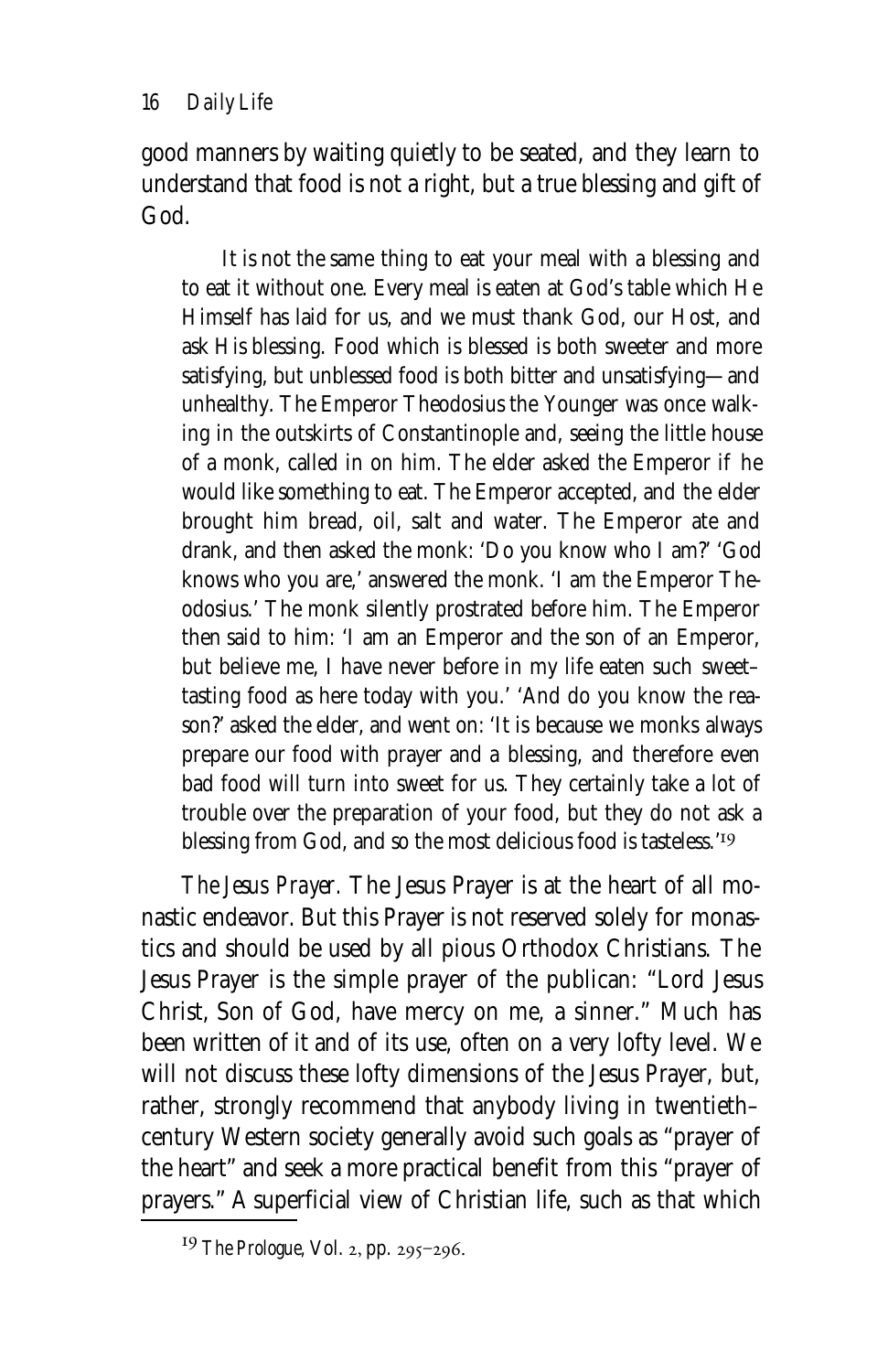seeks instant enlightenment through this or that formula, can lead one down the thorny path of delusion and spiritual death.

Having put forth a warning about its misuse, we must stress that there are very positive uses for the Jesus Prayer for any person at any moment. If circumstances occur which keep you from saying your regular Morning or Evening Prayers, then you can recite the Jesus Prayer on a prayer rope. A prayer rope is a cord of intricate knots made from yarn in the form of numerous Crosses, usually braided by monastics, which can be obtained from an Orthodox supply company. Though they resemble the Western rosary, prayer ropes should not be confused with this Latin devotional device and are not used in the same way as the rosary. To say a prayer rope, according to the simplest method, you merely recite the Jesus Prayer once for each knot on the rope, until you have used all of the knots on the rope. As the Jesus Prayer is recited, one settles into a regular rhythm. This rhythm will vary with each individual. To say a prayer rope takes a minimal amount of time and allows us a way to worship God even when our time is constrained.

The Jesus Prayer can be used at any time of the day. When we find ourselves in an idle moment, we can recite it quietly to ourselves or even in our head. If we are faced with a temptation of any kind, we should recite the Jesus Prayer quietly, until the temptation recedes. When we have a close call driving in traffic, we should recite the Prayer in thanksgiving. When we awaken from a bad dream, we should cross ourselves and recite the Jesus Prayer, until we slip back into sleep. This Prayer should be our constant companion and solace. Our ultimate goal should be to have this Prayer on our lips instantly, in any situation.

There was once a terrible collision of two jumbo jets on the runway in Tenerife, one of the Canary Islands, in the mid- $7$ os. About twenty–five people survived out of almost six hundred. One of these survivors described the hellish scene of a plane full of hundreds of people who were burning to death, and his most vivid memory was that of hearing almost all of these people cursing God in their agony. What would come to our minds if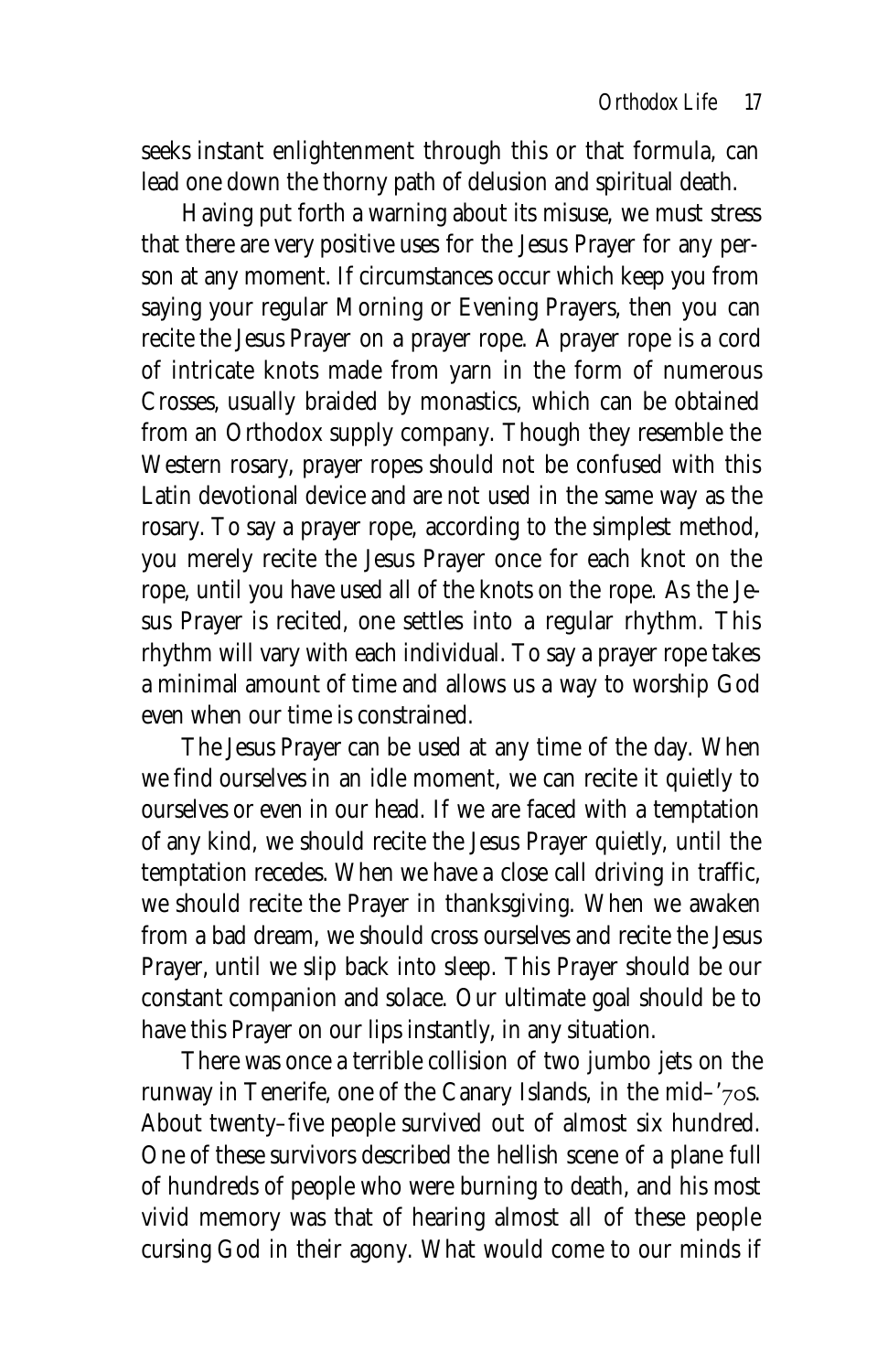we were thrust into such a situation? Are those the sentiments that we would like to present to the Eternal Judge? A constant practice of the Jesus Prayer can teach us to glorify and thank God in all circumstances—even in times of tremendous agony and pain. And it can prepare us to go before the Eternal Judge, not condemned by our curses, but justified by our praises. It is, in effect, a training tool for prayer.

Prayer is also an attitude, as much as it is words. If the Jesus Prayer leads us to true prayer, it leads us to something which is profoundly bound up with the very goal and purpose of human existence. Metropolitan Cyprian gives a wonderful description of what this ultimate goal in our prayer life should be. He depicts for us the fruit of the Jesus Prayer:

The Faithful commonly offer this convenient excuse when we give them the brotherly counsel that they should cultivate ceaseless prayer: 'How is it possible to pray unceasingly amidst the world and its distractions?'

Indeed, could it be that the injunction of St. Paul to 'pray without ceasing,' an instruction certainly not addressed only to monks and ascetics, but to newly–enlightened Christians living in idolatrous surroundings, is unattainable? Most assuredly not. Let us, then, delve into this vital matter.

A basic error on the part of the Faithful, with regard to prayer, is that they think of prayer as being restricted to words alone. Our prayer, in fact, is an expression of our spiritual disposition, and it becomes constant and more ardent when accompanied by good works. The entire life of a renewed Christian is a prayer. His existence *is an offering of glorification to our Lord and God. It is a material manifestation of yet another Apostolic command:* 'Whether ye eat, or drink, or whatsoever ye do, do all to the glory of  $G<sub>od</sub>$ ,  $20$ 

Thus it is that St. Basil the Great tells us to pray whenever we sit at a table. When you eat bread, thank Him Who gave it to you. When you drink wine, remember Him Who provided you with this gift, that your heart might be gladdened. Is your hunger satis-

<sup>20</sup> i Corinthians 10:31.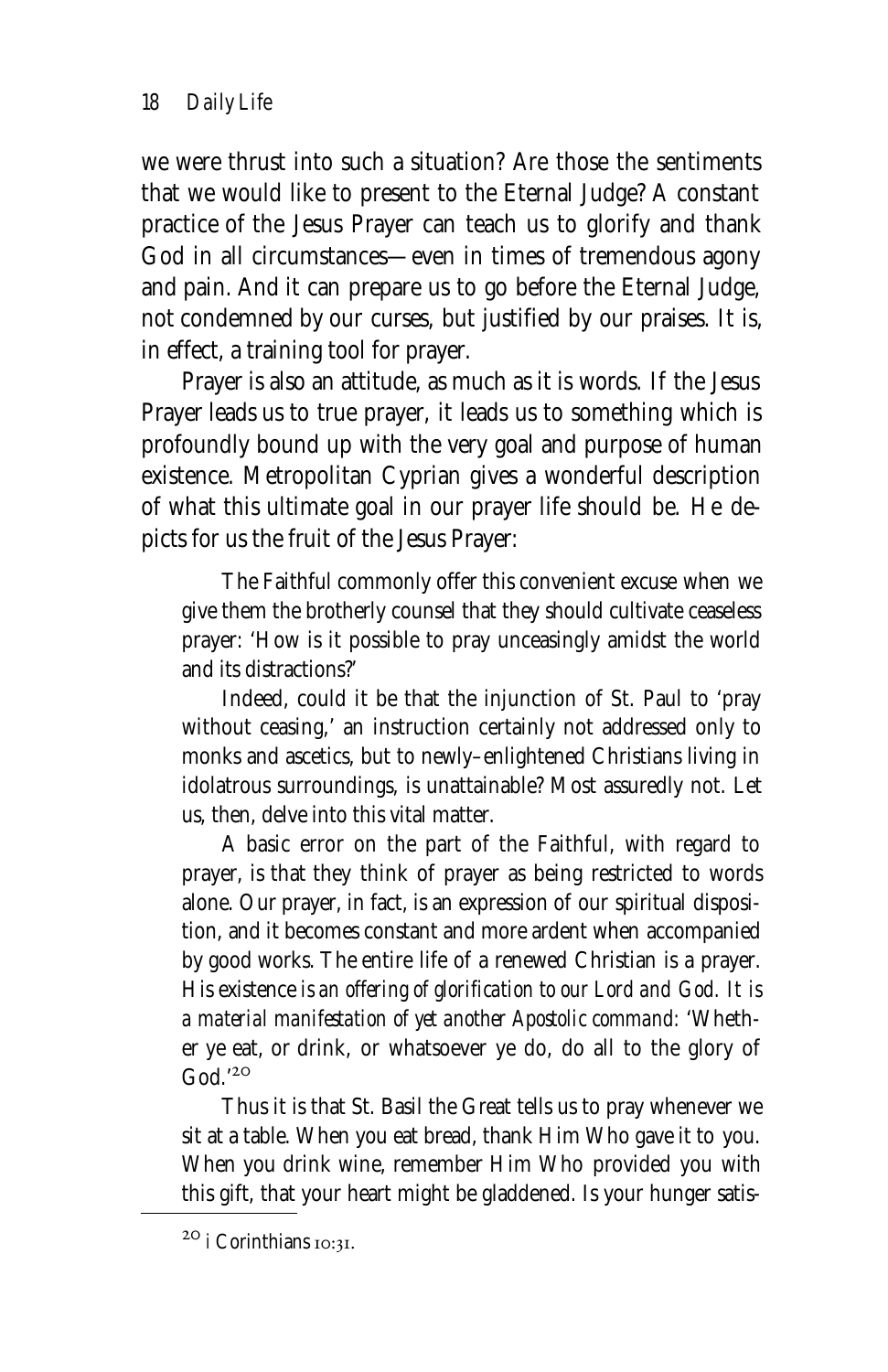fied? Do not forget the Benefactor. When you dress, thank Him Who gave you clothes, increasing your love for God, Who bestows upon us garments for both winter and summer. Is the day finished? Thank our Lord, Who gave us the sun, that we might do the works of the day, and Who gave us fire to serve the needs of the night. And again in the evening, raise up your eyes to the Heavens and the beauty of the stars, glorifying the Master Fashioner, Who made all with wisdom.

In this manner, without our perceiving it, our hearts are drawn close to God: we live in an atmosphere of Grace, we breathe God, we pray unceasingly. And certainly it is to this that prayer aspires—not only, then, to the formal repetition of designated prayers at an appointed hour. Prayer and glorification on the road, at work, at meetings, on outings, everywhere and always: this is unceasing prayer.

The beginning of ceaseless prayer is, without doubt, difficult. But we have divine allies. These are the Holy Angels. As the Holy Fathers say, 'the Holy Angels urge us on to prayer, accompanying us and delighting in their prayers for us.' Let us not be negligent, contriving 'excuses for sins,' but let us press ourselves, that we might become *living Christians,* people of prayer, and dwelling places of the Holy Spirit.

# *D. Fasting*

Then came to Him the disciples of John, saying, Why do we and the Pharisees fast oft, but Thy disciples fast not? And Jesus said unto them, Can the children of the bridechamber mourn, as long as the bridegroom is with them? but the days will come, when the bridegroom shall be taken from them, and then shall they fast.<sup>22</sup>

Most people have heard of this passage from Scripture, but they generally do not have the slightest idea how to interpret it practically. The Orthodox Church is the only Christian Tradition which has preserved and maintains a specific and rigorous

Metropolitan Cyprian, "Words on Prayer," *Orthodox Tradition,* Vol.  $I, N$ 0s. 4 & 5 (1984), p. 12.

 $22$  St. Matthew 9:14-15.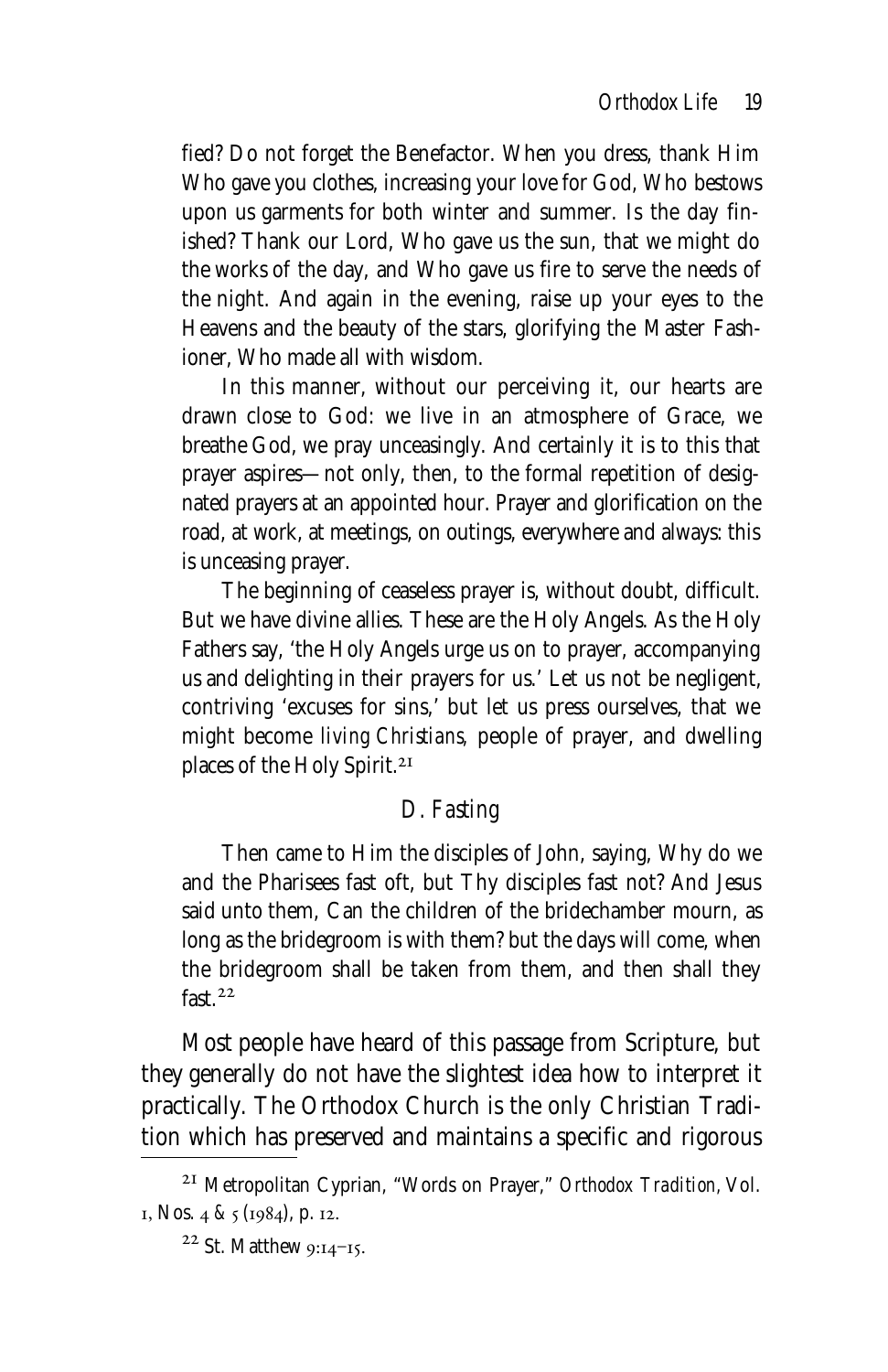schedule for implementing the very healthy and spiritually profitable discipline of fasting. Before going into the details of how to fast in the Orthodox Church, we should consider first the reasons why we fast. For once we understand why we fast, we often find fasting much easier to implement.

First of all, we do *not* fast in order to punish ourselves. This very negative approach is actually an attitude which was held by Roman Catholics when they still practiced fasting. There is a delicate but significant distinction between a contrition that is founded on self–examination and a generic guilt that has little relationship to reality and which can often psychologically cripple a person. The former is essential to the formation of an Orthodox concept of sin and repentance. The latter is an aberration that is exemplified by Western notions of original sin and the corresponding juridical model of salvation that seeks to appease an "angry" and "offended" God. Let us emphasize that we Orthodox fast principally in order to recall and to emulate Adam and Eve in their original state before the Fall. At that time, according to Scripture, they consumed no animal products of any kind and certainly did not kill animals for meat. The Orthodox fast thus restricts the kind of food which we eat more than the actual quantity, in an attempt to return to the food eaten in the Garden of Eden. While there are certain days during Great Lent and Great Week when we do not eat any food at all, the usual pattern of fasting involves abstinence from animal products, fish, wine, and olive oil. Thus, it is quite possible to keep the Orthodox fast without feeling at all punished or deprived.

This emulation of our first parents, Adam and Eve, also accomplishes a second goal of fasting, bodily health. The Fathers of the Church have long maintained that the consumption of meat excites the passions and is unhealthy. Medical science has also come to question the safety of animal foods and to praise the vegetarian diet:

With regard to the avoidance of foods of animal origin, as dictated by the Church on certain days and during various periods, we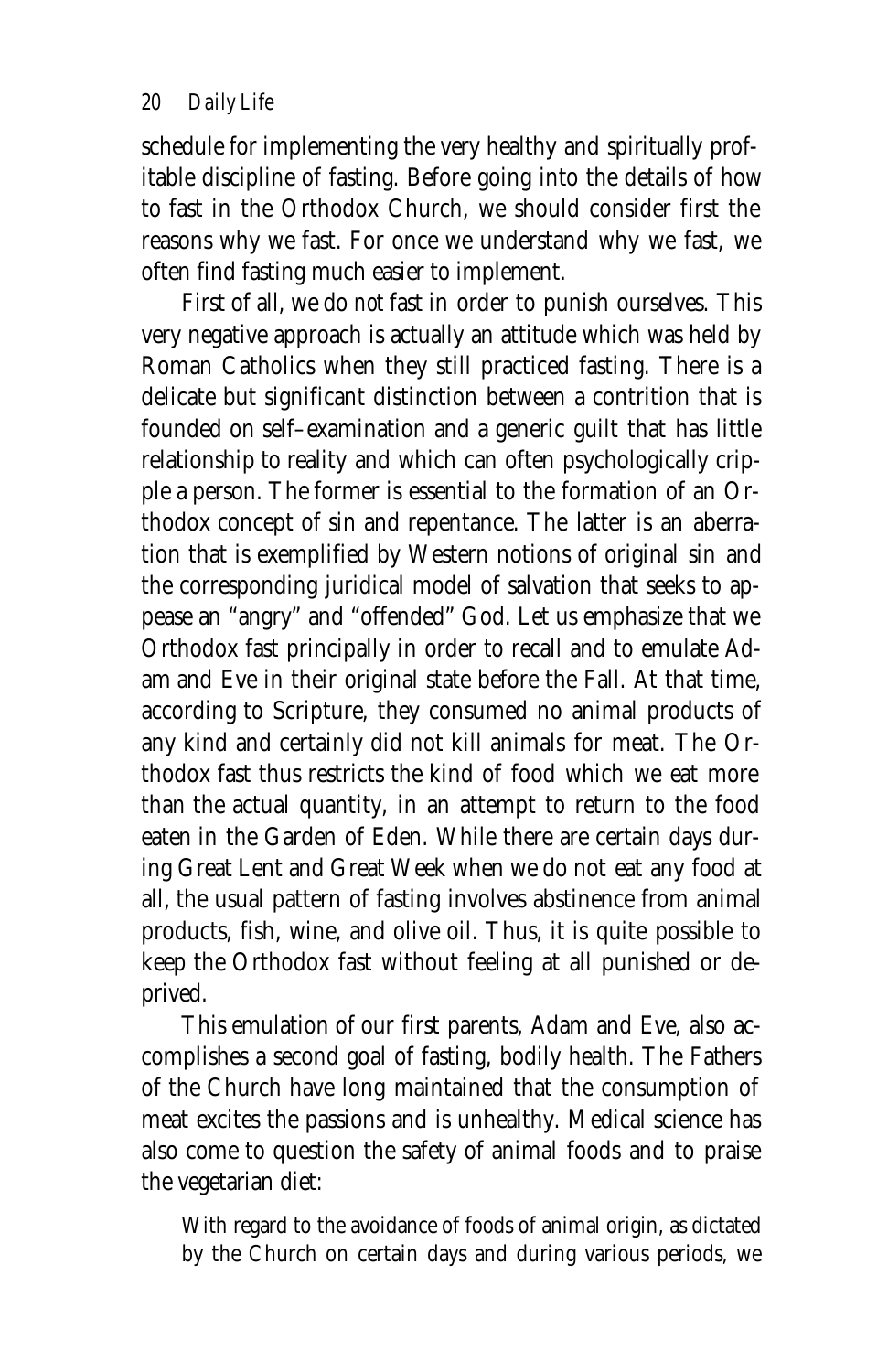have seen here too, that today's medical science supports the correctness of these ordinances. It does so in two ways. First, by its proof that cholesterol leads to arteriosclerosis, hypertension, and various kinds of cardiac disorders, and by its discovery that cholesterol is found in all foods of animal origin (meat, fish, eggs, dairy products), which the Orthodox Church prohibits Christians from eating on fast days and during lenten periods. Second, by its proof that fats lead to the diseases just mentioned and to others.

By limiting our intake of animal products, we also allow our bodies the opportunity to throw off toxins which have accumulated in our systems.

The third reason for fasting is perhaps, at least for us in the West, one of the most important ones: self–control. Every day we are inundated with thousands of messages, either visual or audible or both, which beckon, cajole, or beguile us to indulge ourselves in one form of excess or another. Statistical research has shown that we listen to these messages and act upon them. The average twentieth–century American enjoys a standard of living which was once reserved to high–placed aristocracy. In the heat of August, even a hundred servants with hand–held fans could not do for Louis xiv what a simple room air conditioner does for a retired widow in a small apartment in our time. What would Julius Cæsar have given for a chariot capable of traveling over sixty miles per hour, which could cover hundreds of miles in a single day? The luxury and comfort we enjoy tends to smother spiritual life even as the thorns choked out the seed in our Lord's parable.<sup>24</sup> Thus, to train ourselves in denial and self–control, to learn the art of gracefully declining a simple piece of cheese on an inappropriate day, is one of the more valuable lessons the Church can offer us.

The generally accepted rules of fasting in the Orthodox Church are as follows:

Constantine Cavarnos, *Fasting and Science* (Etna, ca: Center for Traditionalist Orthodox Studies,  $1988$ , pp.  $19-20$ .

 $24$  St. Matthew 13:7.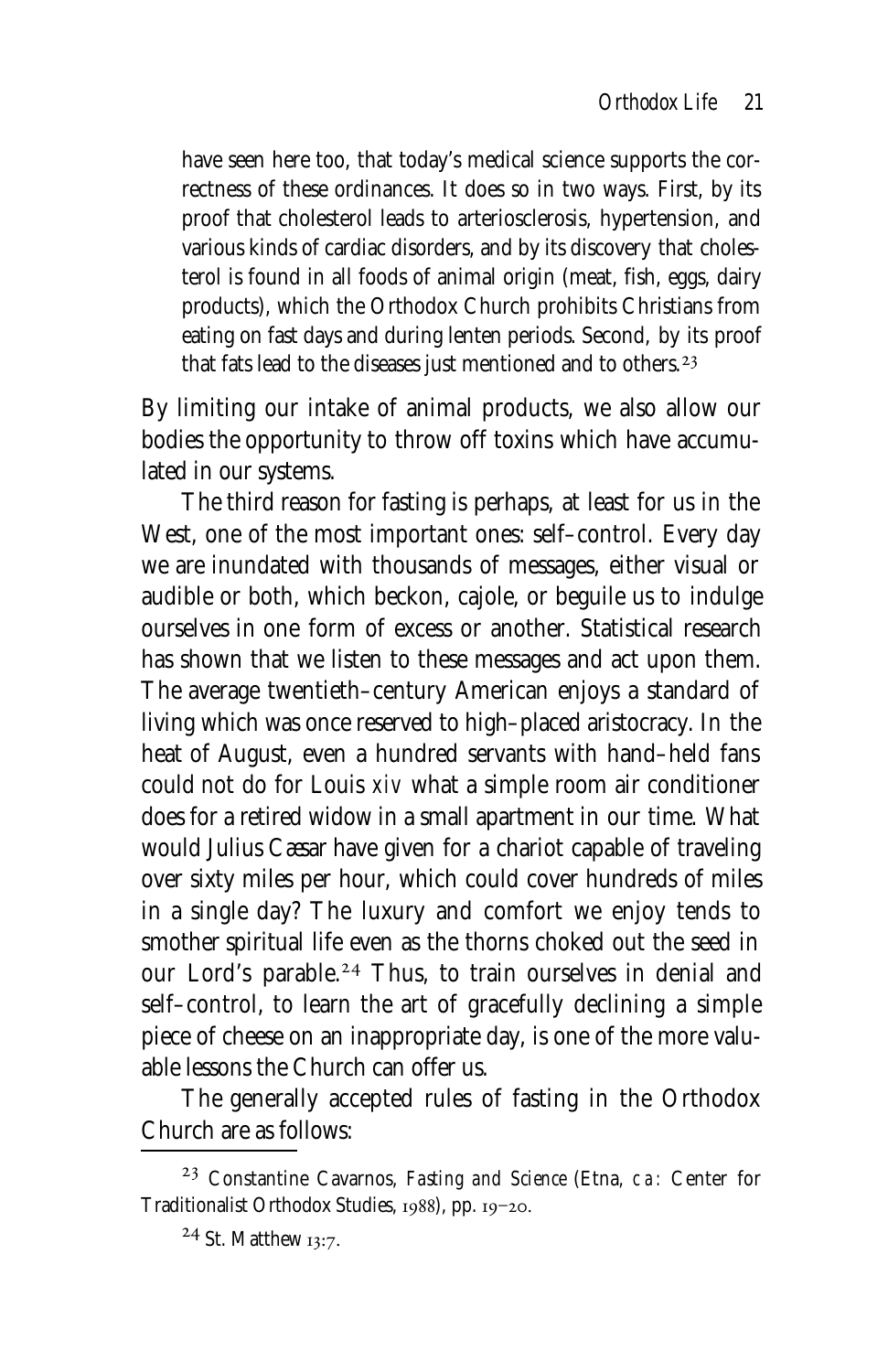*22 Daily Life*

. Unless otherwise noted, on a fast day we do not eat animal products of any kind. This includes any part of any mammal (beef, lamb, pork, *etc.*), bird (chicken, turkey, duck, *etc.*), or fish (tuna, cod, sardine, *etc.*). This also includes any by–products of these animals (milk, cheese, or eggs). Olive oil is also restricted on fast days. This is for a very special reason. It hearkens back to the time when a dove brought an olive sprig back to the Ark to signify God's mercy on the world after the Flood.<sup>25</sup> So, during a fast we set aside olive oil in anticipation of God's sign of mercy. (We might note the similarity between the Greek words for "olive oil"—*elaion*—and "mercy"—*eleos*.)

. Alcoholic beverages are allowed as follows:

*a.* Hard liquor of any kind (that is, a drink stronger than wine) may be consumed only when meat or dairy products are permitted.

*b.* Wine is allowed on specific fast days when the Saint of the day is commemorated with a sung Doxology or a *Polyeleos* is appointed. These days are always specified in the Church Calendar. Olive oil is also allowed on these days. These days are commonly referred to as "wine and oil days."

*c.* Beer is usually consumed any time and is not considered an alcoholic beverage.

. There are also fast days when fish is allowed, in addition to wine and oil. These days are also specified in the Church Calendar. They generally denote Feast Days, such as the Transfiguration or the Annunciation, which fall during fasting periods. Fish is sometimes eaten on the Patronal Feast of a parish or monastery when it falls on a fast day, but this custom is in violation of strict fasting rules.

. Shellfish (shrimp, clam, lobster, *etc.*), reptiles (alligator, turtle, rattlesnake, *etc.*), and amphibians (*e.g.,* frog legs) are all allowed on any fast day.

. Non–dairy substitutes and mock meats which are vegetarian in content are often used during fasts. These do not normally violate the spirit of the fast, since avoiding animal prod-

 $25$  Genesis 8:11.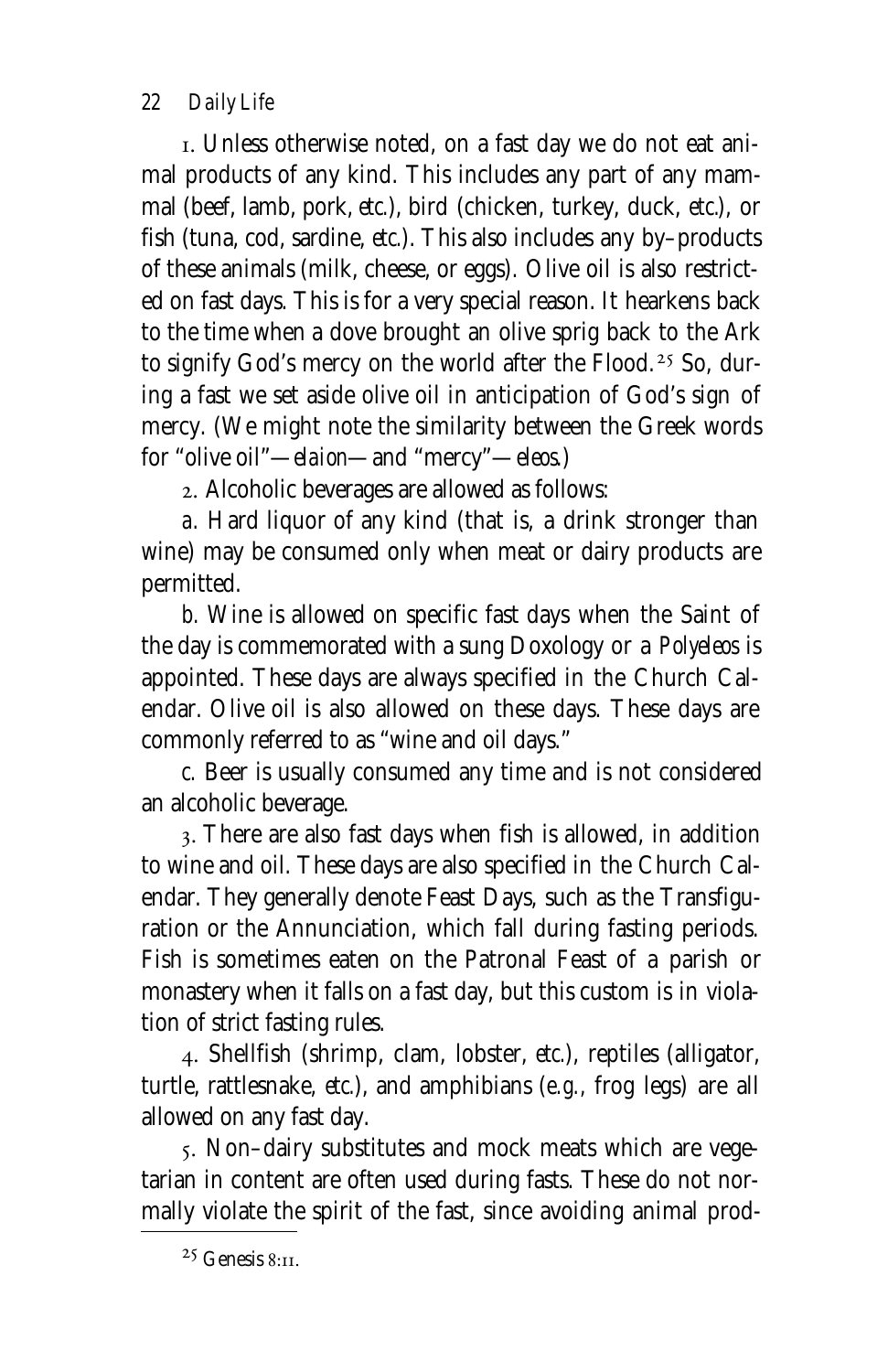ucts is very much a matter of avoiding the hormones and fats which are unhealthy and excite the passions. Moreover, when we are put in the position of having to locate substitutes, this very action instills the discipline which fasting is meant to bring to our lives. If, however, we fast by constantly replacing meat and dairy products with unhealthy or rich–tasting, rather than natural, substitutes, we violate the meaning and purpose of the fast. One must exercise honest control in this area.

. Many Orthodox substitute vegetable oils for olive oil on a fast day. Strictly speaking, this practice is acceptable. However, the use of these oils, too, should be restricted as much as possible, since they are unhealthy and are often used to enhance the natural flavor of food—things inconsistent with the spirit of fasting. A strict fast, where no oil is permitted, is called "xerophagy" and is observed in stricter monasteries on fasting days and during the various lenten periods. When followed for short periods of time, this is also a good practice for lay people.

. Orthodox monastics do not eat meat or poultry at *any* time, including non–fast periods. They may, however, eat fish, dairy products, and eggs on non–fast days.

. Married couples should also abstain from sexual relations on fast days. This also includes non–fast days during which they are preparing for Holy Communion. This is referred to as "fasting from the flesh" and can help strengthen a marriage when practiced with mutual consent of the husband and wife.

These are the times when we fast in the Orthodox Church:

. Every Wednesday and Friday during the year, except during certain fast–free weeks. (These exceptions are the weeks following Nativity [Christmas], the Sunday of the Publican and Pharisee, Pascha, and Pentecost.) The Wednesday fast recalls the betrayal of Christ by Judas Iscariot and the Friday fast commemorates His Crucifixion. In monasteries, incidentally, Mondays are also generally observed as fast days, in honor of the Holy Angels.

. The Orthodox Church has four fasting periods in the liturgical year. These are: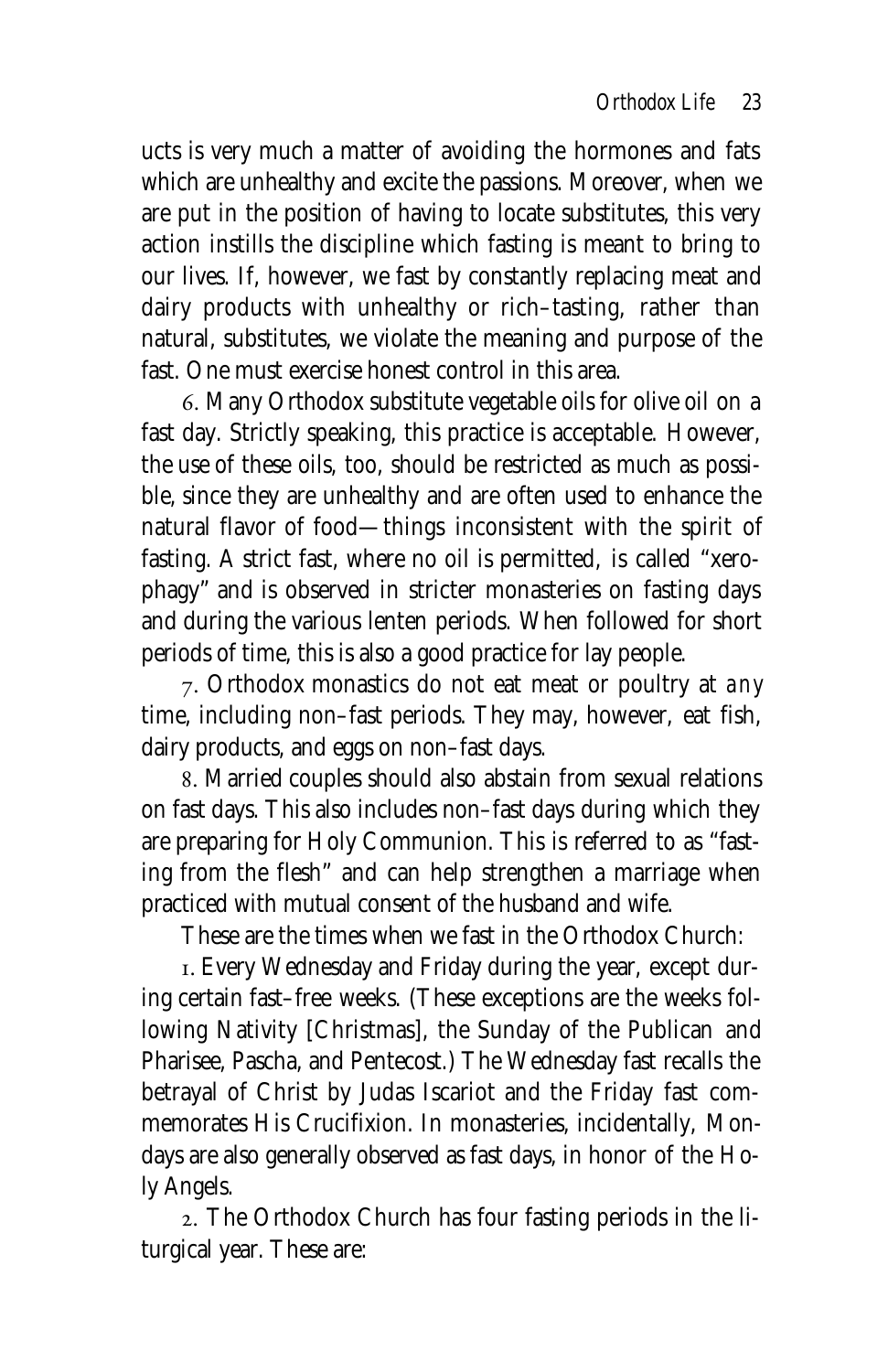*a. Great Lent.* The fasting rules for Great Lent are outlined in most Orthodox calendars and cookbooks.

*b. Apostles' Fast.* This fasting period starts the Monday after the Sunday of All Saints. It is generally less severe, allowing fish on weekends and on several Feast Days during the Fast. Tuesdays and Thursdays are wine and oil days. The Apostles' Fast ends on June 29, the Feast of Saints Peter and Paul. If this day falls on a Wednesday or Friday, fish, wine, and oil are permitted.

*c. Dormition Fast.* Held in honor of the Dormition (Falling Asleep) of the *Theotokos,* this is the shortest fasting period, lasting only two weeks. It begins on August  $I$  and ends on August . Fish is only allowed on the Feast of the Transfiguration (August 6). Weekends in this Fast are wine and oil days. If the Dormition falls on a Wednesday or Friday, that day becomes a fish, wine, and oil day.

*d. Nativity Fast.* This fast begins forty days before the Feast of the Nativity (Christmas) on November 15. It is a more relaxed Fast until December 20. Until that date, we are allowed fish on weekends. After that date, wine and oil are appointed for the weekends. Tuesdays and Thursdays are wine and oil days throughout this Fast.

These fasting periods were established many centuries ago in order to allow Orthodox Christians properly to prepare themselves for the various Feasts in the Church's liturgical cycle. This cycle is Divinely inspired, as is all of Holy Tradition. If we are to participate fully as Orthodox Christians in the Festal Calendar, we must orient ourselves to God's schedule, rather than our own. This means that social and familial events which center around the Fourth of July, Thanksgiving, or Western Christmas must be rearranged or adjusted according to the lenten periods in which they fall. We must also be careful to schedule weddings outside of any fasting period. It makes no sense for a couple to marry during a time when the marriage cannot be consummated with the blessing of the Church.

No Bishop or Priest, we should add here, has the authority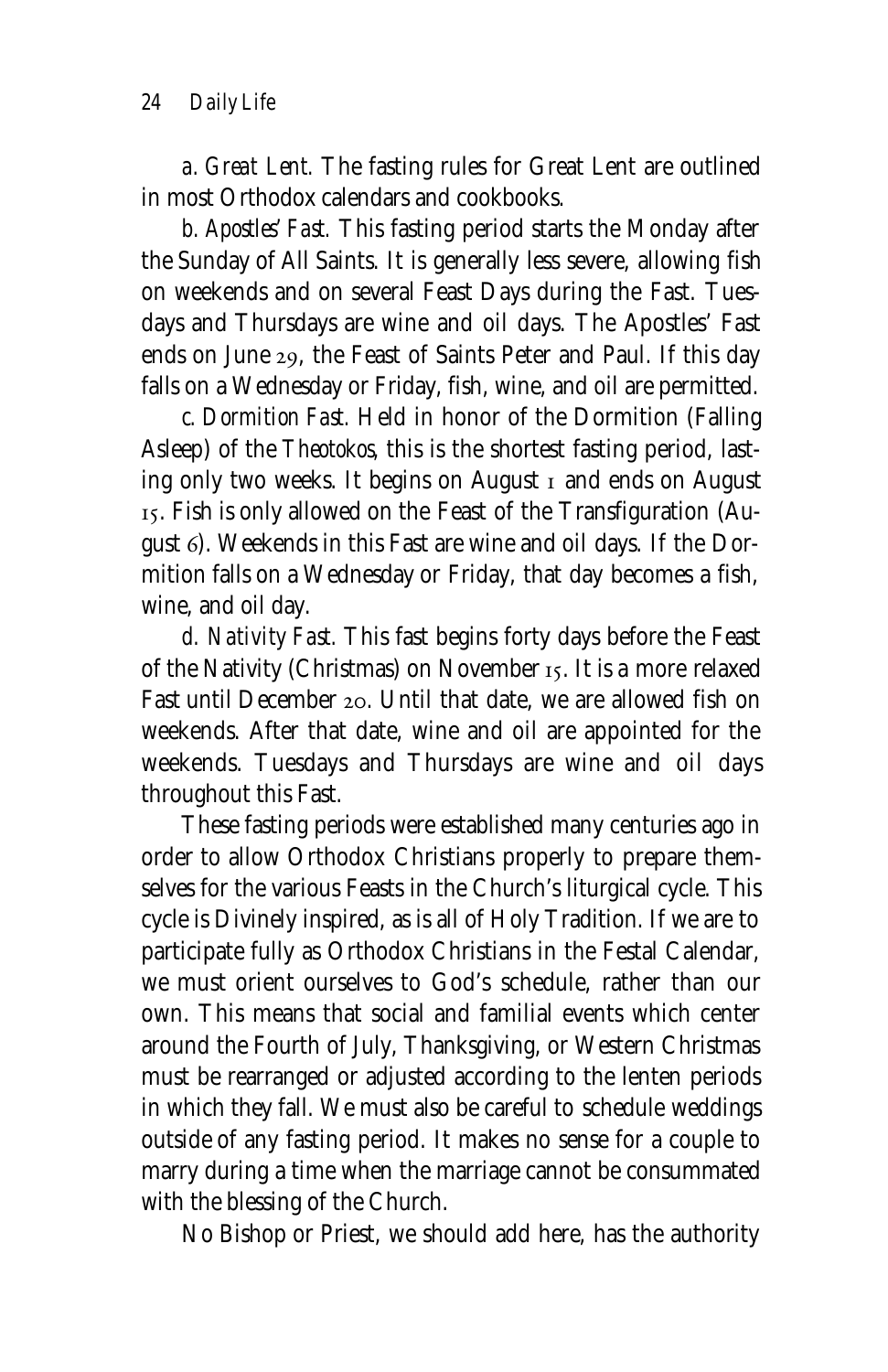to grant "dispensations" from any fast day, except for reasons of health on a case–by–case basis. This practice among Orthodox in the West is a violation of Holy Tradition and introduces a spirit of legalism into the Church that compromises the Orthodox way of life and places it under submission to Western ideas and practices.

Fasting is one of the primary ways that we train ourselves to be in the world, but not of it, and constitutes one of the more challenging tasks facing an Orthodox Christian in America and the West. We are surrounded by people who accept those messages which extol the "virtues" and pleasures of self–indulgence. Few of our contemporary countrymen are going to support us in our Orthodox Faith, even though all will watch our struggles with interest, waiting to see if we are truly serious about what we claim to believe. This is especially true of our heterodox families and friends. Therefore, there is no greater witness for Orthodoxy in America than that humble soul who quietly goes about the business of keeping the fast.

With regard to the everyday problems of fasting, let us emphasize the fact that recent trends towards health and fitness have been a boon for Orthodox fasting in America. Foods which were once full of lard or other animal fats are now prepared with vegetable oils or shortening. The emphasis on consumer awareness has resulted in excellent labeling standards on all food, making it possible to know exactly what is in the food we are buying. Many excellent meat substitutes, such as tofu and "soya bean meat" products, as well as vegetarian dishes, are commercially available in most supermarkets. All of this, unheard of thirty years ago, makes fasting easier for Orthodox Christians in the West.

The first step in fasting, then, is to familiarize yourself with the resources that are available to you in your area. Excellent vegetarian cookbooks are available in any bookstore. Locate one or two and study them. Determine the basic ingredients that you will need to make a vegetarian meal and go about the business of finding them in your supermarket. Once you have tried a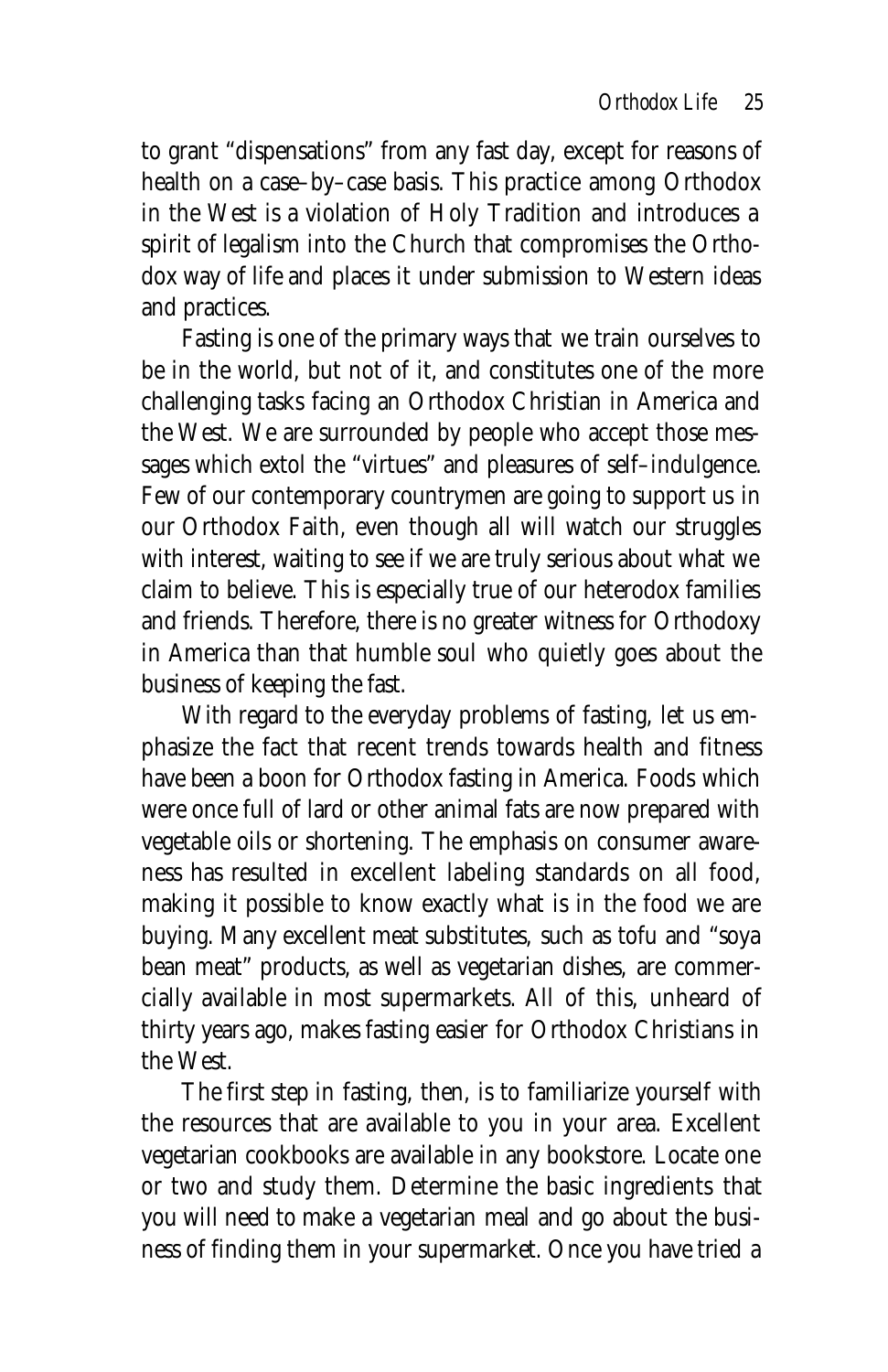few recipes, you will discover that about ninety percent of the flavor in any recipe comes from spices, onions, and garlic. Meat is more a matter of texture than anything else. There are ways to mimic this texture. They can be as simple as throwing artificial bacon bits into soups or salads. Tofu mimics hamburger very well, with none of the fat. There are also many excellent milk substitutes on the market, which can even be poured over cereal, though you should choose one made with soya or light oils and low in sugar. There are many other things available; it is simply a matter of taking the time to find out what they are.

A few guidelines will serve to make fasting easier:

*When Shopping.* Read labels! Some people feel that by reading labels closely they might develop a pharisaical attitude. But that is simply not true. We are only being pharisees when we read the labels on *other* people's food (and this does happen). It is a perfectly reasonable thing to want to know exactly what we are eating, whether we are fasting or not. Do not assume that something has no dairy products or meat. Read the label. Some cookies are still made with lard. Again, read the labels. Gelatin (including Jell–O) is made from animal by–products. It should be avoided. Croutons often have cheese mixed in them. One should be wary of such products. There are several mock crab and lobster products on the market which are actually made from fish and eggs; these, too, present a problem on a regular fast day. One must be careful to watch for them. The best rule of thumb is, in the end, never to assume anything.

*At Home.* The key to keeping a good fast, particularly dur ing the longer fasting periods, is to develop a good repertoire of dishes. Great Lent can be a truly difficult experience if we eat lentils every day. Lentils are fine, but what about vegetarian tacos, vegetable curry, a nice pasta salad, shrimp casserole, or five–bean soup? The list can go on forever. The point is that there is potentially a great variety in the foods which we can eat during a fast. Also, home–baked bread always makes a meal seem like a feast, and is far more nutritious than the bread avail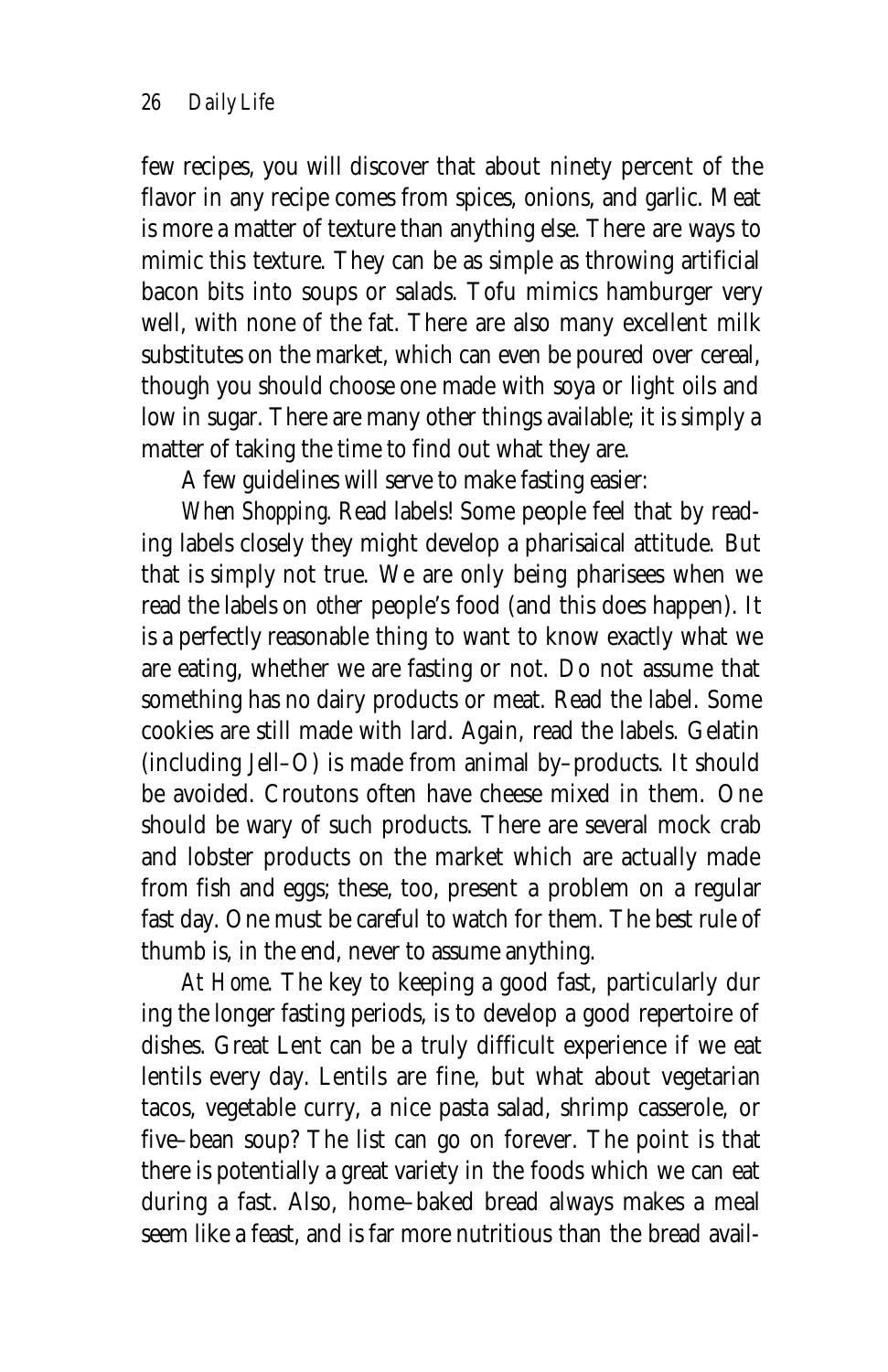able in a market. There are bread–making machines on the market that make it possible for even the busiest household to enjoy this simple pleasure.

Fasting in a family situation requires commitment, particularly on the part of the husband and wife. The children, especially small children, will follow whatever agenda the parents establish. If the parents approach a fast day with a negative attitude, the children will learn that fast days are something to be dreaded. If the parents look forward to a fast, so will the children. The best attitude to develop is one of humble acceptance: "If today is a Wednesday, we will simply not discuss ice cream or pizza. We will leave that for the time when we can have these things." Such words of encouragement teach children to accept fast days without any negative feelings. And at a time when people feed their children health–destroying junk foods, parents who teach their children to fast are more responsible parents.

*Fasting with Relatives or Friends.* If you happen to have guests to dinner or if relatives stay with you during a fast, simply feed them what your family would eat. They should be aware of the fact that you are Orthodox Christians and should be as gracious about accepting your hospitality during a fast as they would be at any other time. We are under no obligation to feed people anything that we would not eat ourselves. This creates an artificial situation which inevitably causes more problems than it solves. Converts often find that their families pass through a phase of challenging them about their fasting. This is a spiritual trial which will pass. If we assume a very humble attitude and treat our fasting in a matter–of–fact way, without any fanfare, eventually people will accept it as something that is important to us. On the other hand, if we assume an attitude of superiority or become judgmental and condemnatory of those who do not fast, then people will learn to avoid us and come to believe that Orthodox Christians are very haughty and unpleasant people.

If a traditionalist (Old Calendarist) Orthodox Christian invites a modernist Orthodox (most of whom fast "in spirit," but not in fact) to dinner at a time which coincides with a New Cal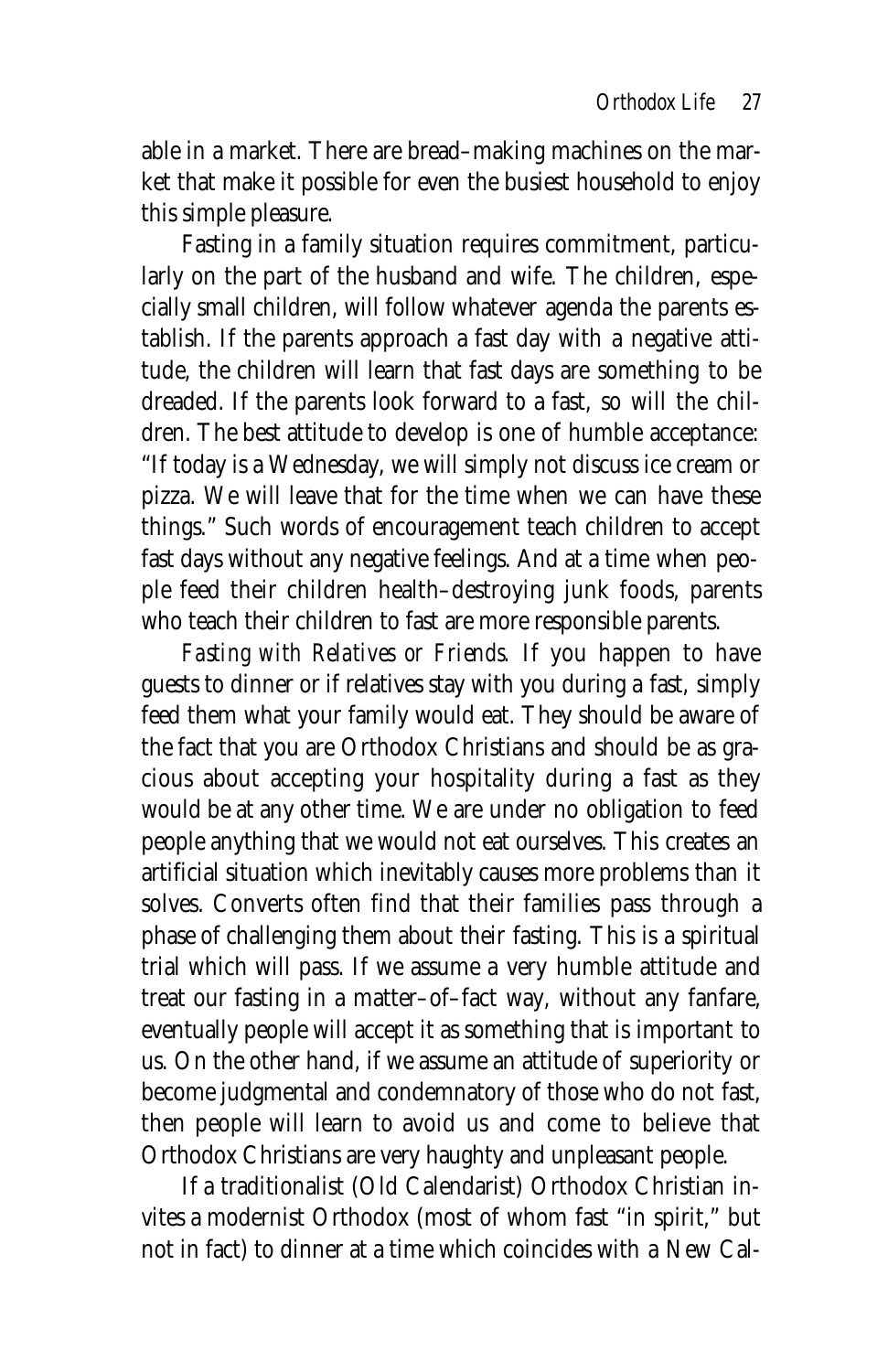endar Fast, then fasting food should be quietly served, whether the modernist is accustomed to this or not. We should always encourage our Orthodox brothers to observe the fast. It goes without saying that modernist Orthodox should be served only fasting fare if they visit traditionalists during one of the Old Calendar Fasts.

*Fasting in a Restaurant.* We may at times find ourselves in situations, particularly at work, where a group of people will ask us to eat lunch with them during a fast. This is not an impossible situation. Most restaurants now have some form of salad bar, and all restaurants have a side salad on the menu. Many have cooked vegetables as well. When ordering a salad, it is wise to ask if the salad has any cheese or eggs. If so, simply ask the waitress or waiter to have a salad without cheese or eggs. This is perfectly acceptable, since many people are allergic to these things. Cooked beans or spinach sometimes come with bacon. It is wise to ask about this, too, before ordering. Some restaurants have dishes made with shrimp or scallops. As long they have no cream sauce, this is an excellent food during fasts. No one will be in the least offended if you follow the Church's fasting rules in this way. There is, then, no excuse for setting aside fasting in the face of the proverbial "business lunch" or any other circumstance where you may be dining out.

When dining out with the family, Oriental restaurants are usually a good choice. Most Oriental restaurants have seafood dishes with shrimp or scallops. They also usually have a stir– fried vegetable plate. Fried rice is a problem, since it is usually made with egg. But many restaurants will leave the egg out on request. Some shrimp dishes also have meat. For instance, shrimp with lobster sauce always seems to come with pork in the sauce. These dishes should obviously be avoided. Mexican restaurants are usually not a good choice. Most of them cook the beans and rice that are the staples of this food in lard or meat drippings and many foods are smothered in cheese. Seafood restaurants, on the other hand, are an excellent choice. In addition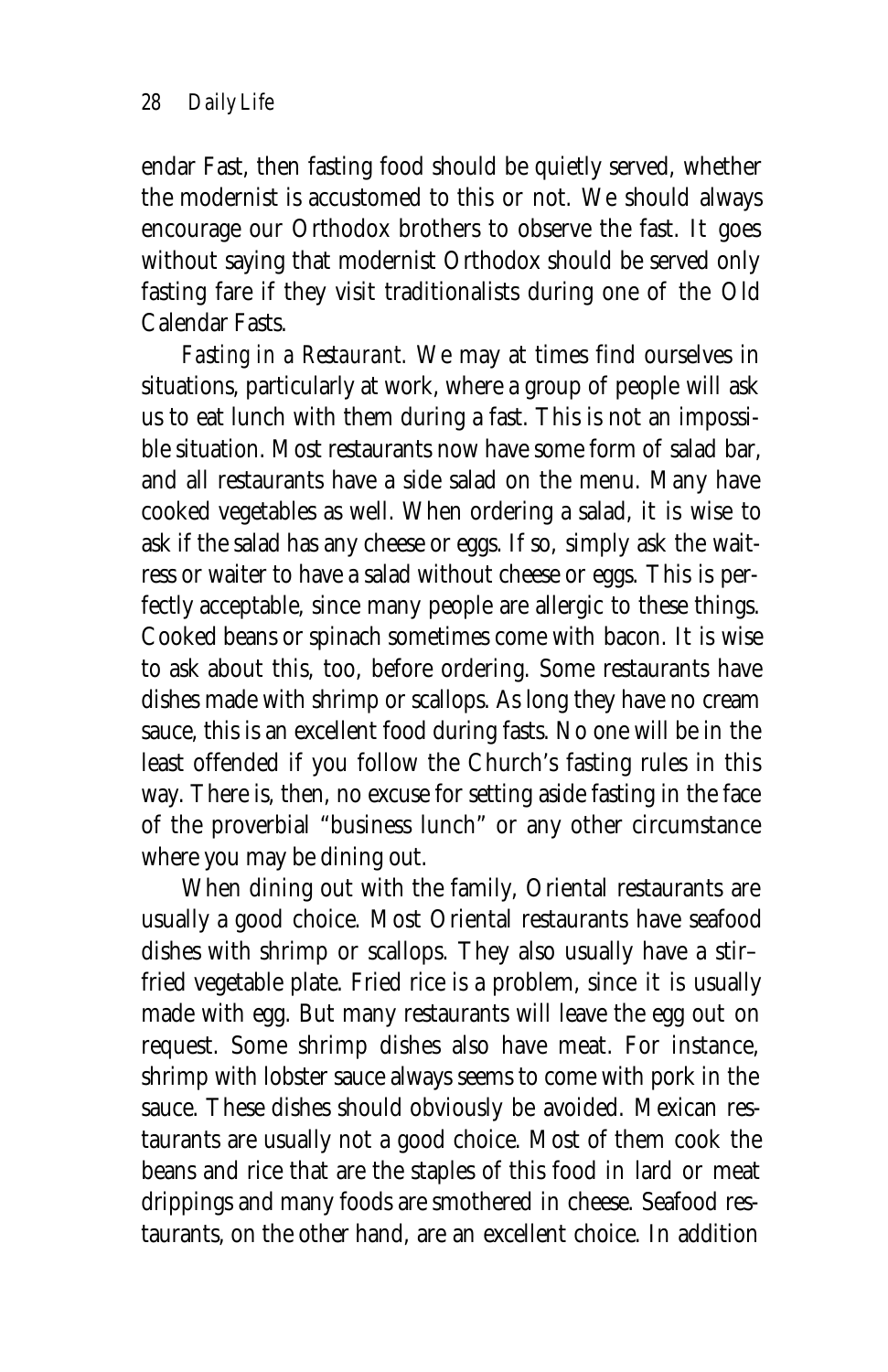to various types of fish, these restaurants usually have several items on the menu which can be eaten on any fast day.

No matter which restaurant you choose, here are some basic guidelines to follow;

. When in doubt, *ask.* There are many people who are on various diets or who have food allergies. Most restaurants are happy to accommodate such customers. Thus, do not hesitate to ask for substitutes. Dieters can ask to have food broiled in margarine instead of butter. You can do the same. Also ask for margarine to put on your bread and ask for a non–dairy creamer for your coffee.

. If the food ordered has something unexpected, such as meat, or if a salad is smothered in cheese, politely explain that you can not eat the dish in question and ask for a substitute. Under no circumstances should you knowingly eat anything which would break the fast.

. In a social drinking situation, we should choose beer, soft drinks, or juices (unless it is a wine day). These things are also healthier than hard spirits, anyway.

. Concentrate on the main item being ordered and do not get bogged down with details. If the avocado sandwich has a very little bit of mayonnaise, do not make a scene by scraping it off. Such a display does more spiritual harm than good. There is a difference between eating a small amount of condiment on a sandwich and deciding to consume a salad covered with bleu cheese dressing. For one thing, there usually is a choice of dressings for a salad, but very few restaurants have a vegetarian substitute for mayonnaise on a sandwich. In any event, we should always follow the dictates of our conscience, but not make silly displays of our fasting.

. Always say a quiet blessing before beginning to eat, whether the people around you are religious or not. You can always cross yourself, which shows your Christian commitment, and say a prayer silently, if need be. If anyone is offended by the Cross, you probably should not be sitting at the table with him.

One challenge often posed to an Orthodox Christian during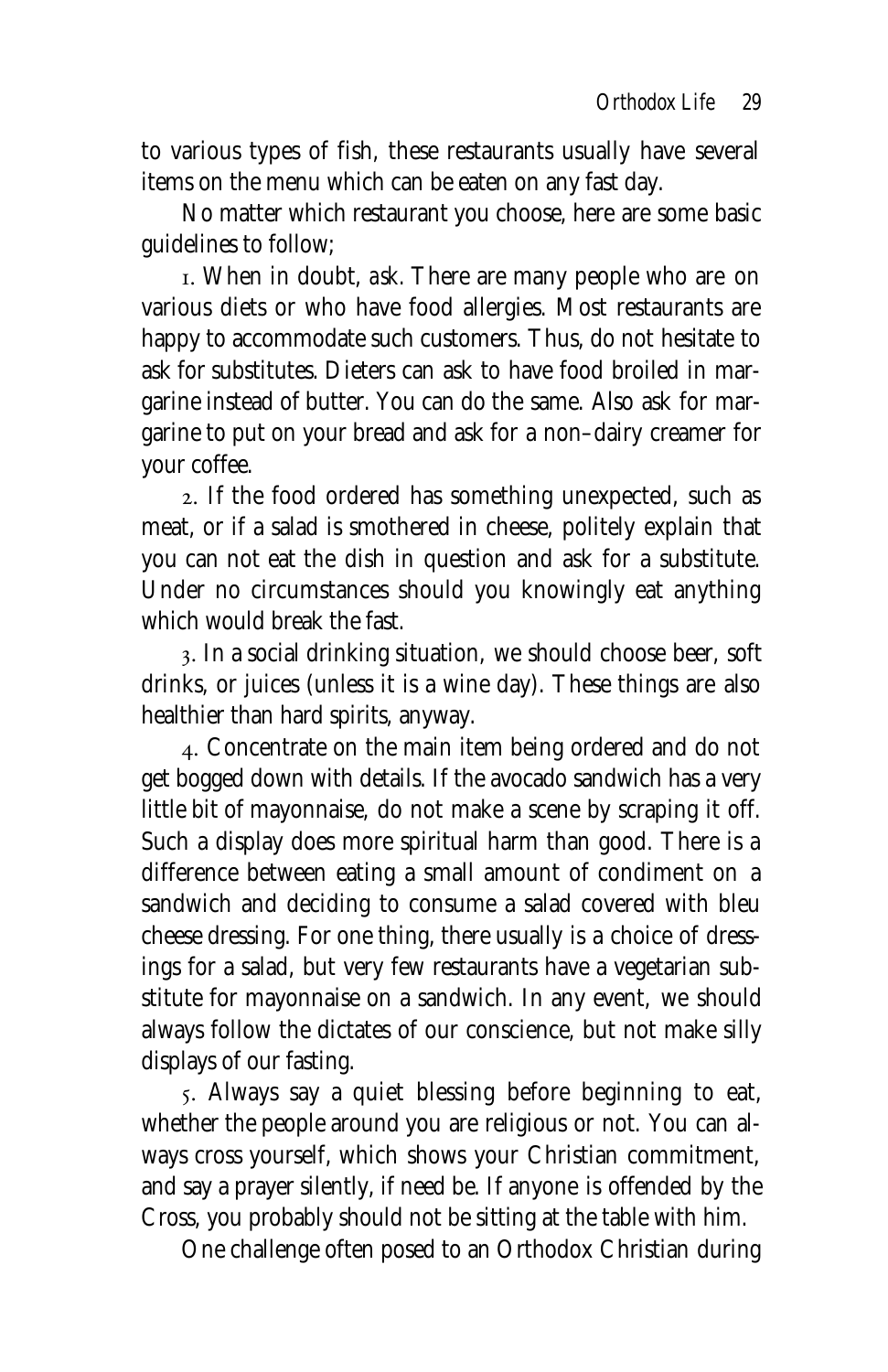a fast is the experience of answering people's questions about our fasting customs. This is especially true on the job. Inevitably, people will notice that there are times when you appear to avoid meat. Most Americans find this very strange and are naturally curious. Some are downright rude in their curiosity. When confronted about your choice of meal, merely reply that there are certain times when you do not eat meat. If someone pursues the topic, point out that this is a discipline you have accepted as healthy and beneficial, much like jogging or losing weight. You might also explain your fasting customs as a spiritual exercise in self–denial. Be careful always to make such statements from an attitude of humility. We should never allow ourselves to sound prideful or superior. A humble reply coupled with a quiet blessing before eating is a very strong witness for Orthodoxy. If people do choose to ridicule or mock you for this, accept this humbly as a trial from God. Such acceptance builds spiritual strength. If certain people "get on your nerves" repeatedly, simply avoid eating out with them.

*Fasting While Traveling.* Some people choose to cite (or misquote) ancient Canons which relax the fast for a person who is traveling, and thus excuse themselves from fasting while on a journey. But is this really necessary? These Canons were written at a time when travel was a very dangerous and risky adventure, and they do not, at any rate, allow for a total abandonment of fasting. These situations simply do not exist in modern America or Europe. There are restaurants everywhere and, as we have said, they all serve food which can be eaten even during the strictest fasting period. Air travel also presents no problems. All airlines that serve meals will provide vegetarian or seafood meals upon request, though you must be diligent about ordering special meals before boarding the plane. Do not feel that this is any trouble for the airline. It is very common, especially with international carriers. Truly devout Jews, Moslems, and Hindus all require special meals. Besides religious considerations, many people require special meals for reasons of health. The airlines are all competing for your business and are more than happy to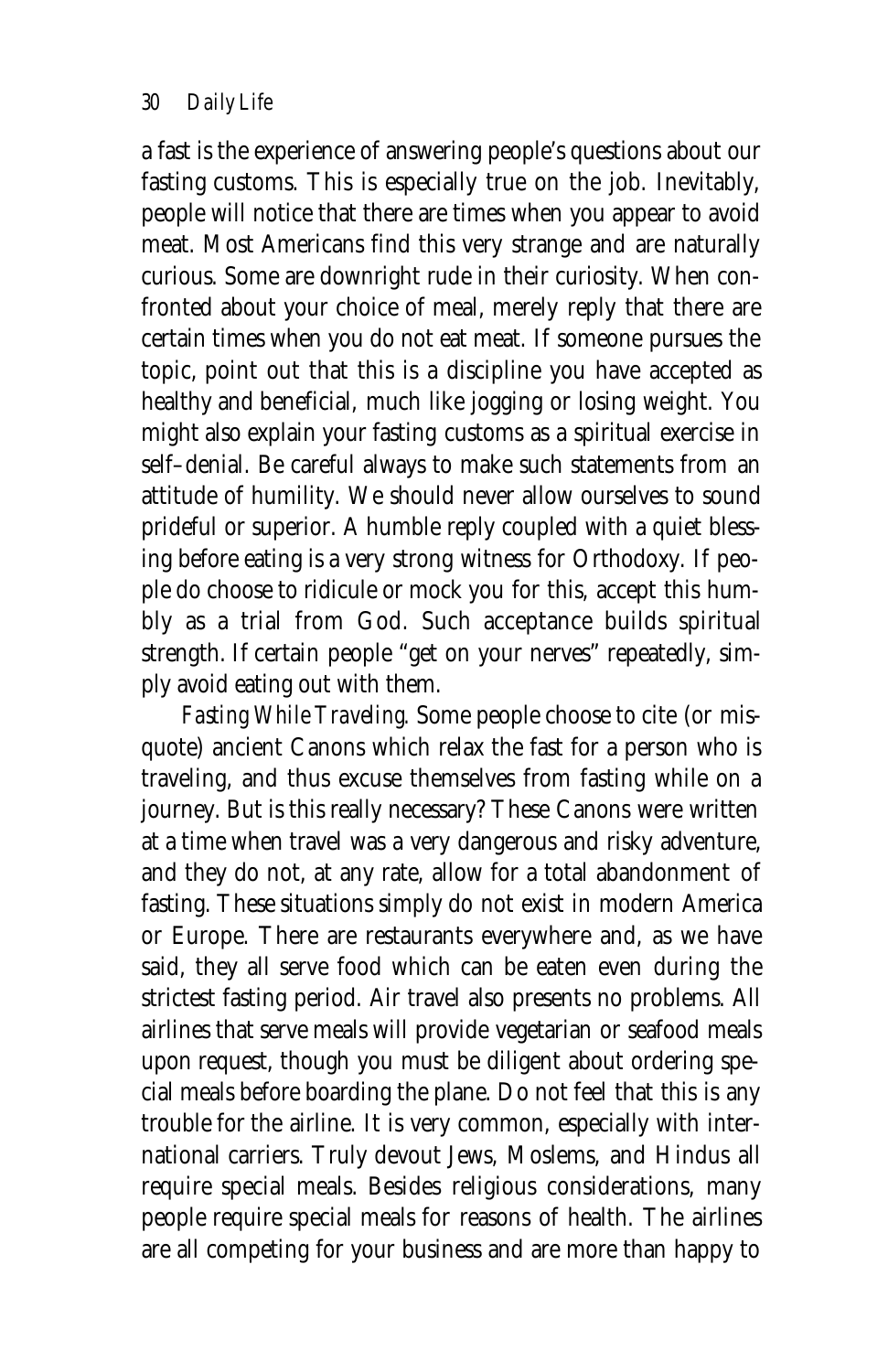accommodate the needs of their passengers. Here are some basic rules to follow regarding air travel:

. It is wise to request special meals at the time you arrange your flight. This means that you should consult the Church Calendar and verify whether any of the days when you will be traveling are fast days, and whether you are allowed oil or wine or fish. Request either a vegetarian meal, which will be all vegetables, or a shellfish meal, such as shrimp, crab, or scallops. Be sure to verify that any crab served is real crab and not mock crab made from fish.

. Check back with the airline the day before your departure to make sure that your special meals are listed with your reservation; if not, order them again.

. At check–in, before boarding the plane, verify that the special meals appear on your reservation. The airline should have a few vegetarian meals set aside, even if they did not appear on the reservation. These efforts in checking and double–checking are perhaps a bit frustrating, but we can tell you from experience that this is the only way to be sure that you are not presented with a choice of chicken or lasagne on a Wednesday flight.

If traveling by train or bus, the options are more limited. However, we have found that bringing our own food along, particularly on a shorter trip, is a viable alternative. A little planning ahead can make the trip so much more enjoyable.

*Fasting at School.* Once a routine of fasting is established at home, children are far better prepared to pursue fasting seriously at school. Young children in the first four years of elementary school are usually very zealous about following fasting rules at school. Children that age thrive on structure, and once they have a routine set, they follow that routine to the letter. Usually, the school itself will not have any appropriate fasting foods available for lunch, so the meal must be brought from home. But this is not a bad thing, since school lunches are notorious for their unhealthy ingredients and poor preparation.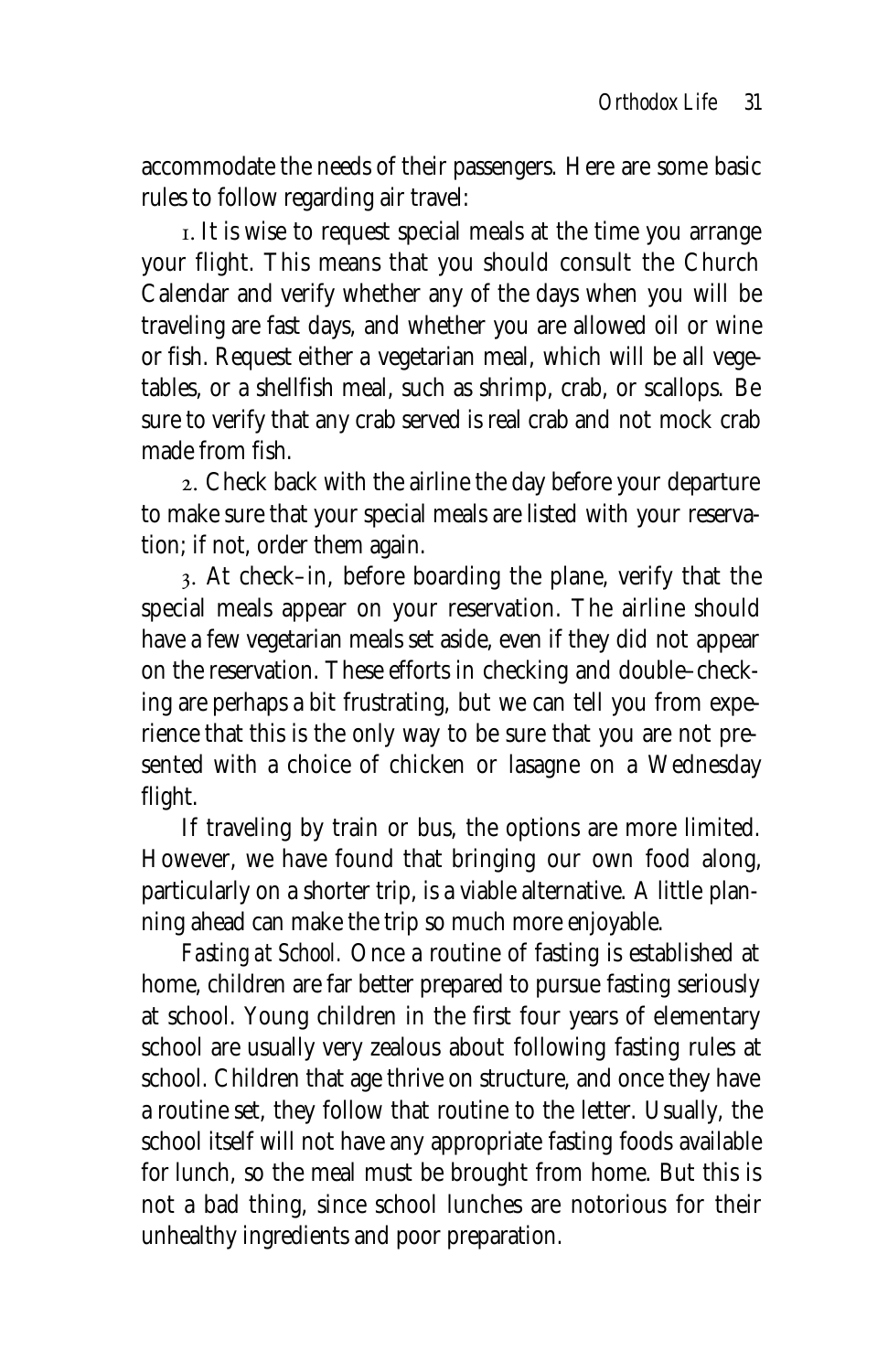### *32 Daily Life*

When parties are scheduled at school on a fast day, check with the teacher and make her aware of the child's situation. Offer to bring something to the party that the child can eat. Be sure to have enough for the other children to share. This accentuates the positive for the child, rather than allowing him to feel left out. At the same time, it allows the child to feel different in a positive sense and to develop a healthy notion of what it means to be one of those "peculiar people"<sup>26</sup> of Christ's Church.

In America today, it is not be unusual for a child to attend school with Moslems, Jews, Hindus, Buddhists, and Jehovah's Witnesses. Each of these faiths has particular dietary and social restrictions. If we, as Orthodox Christians, out of a false concern that our children not appear different from the other children, excuse them from fasting at the school Christmas party, we will have no witness before the Moslem child who maintains a strict Ramadan fast, or the Buddhist child who remains vegetarian at all times. Our children will quickly perceive this as hypocrisy on our part and we will be unable to teach them anything further about living our Faith.

Any sincere Orthodox Christian is going to appear different to those around him. This was true in Saint Paul's time, when he spoke of the peculiarity of Christians, and it holds true today. Children can handle these differences as long as they have firm support from their parents. But if the parents falter in their resolve or are indifferent to fasting, the children will definitely follow suit. This is one of the grave responsibilities of parenthood. Children always learn from their parents. The question is this: Will they learn that which is pious, noble, and healthy, or that which is destructive to the soul and body? The answer is entirely up to the parents.

*When Invited to Visit Friends During a Fast.* We should generally avoid social engagements during a fast; however, when this is impossible, there are some helpful guidelines that we can follow:

. If the occasion involves dinner, we should ask what is be-

 $26$  Titus 2:14.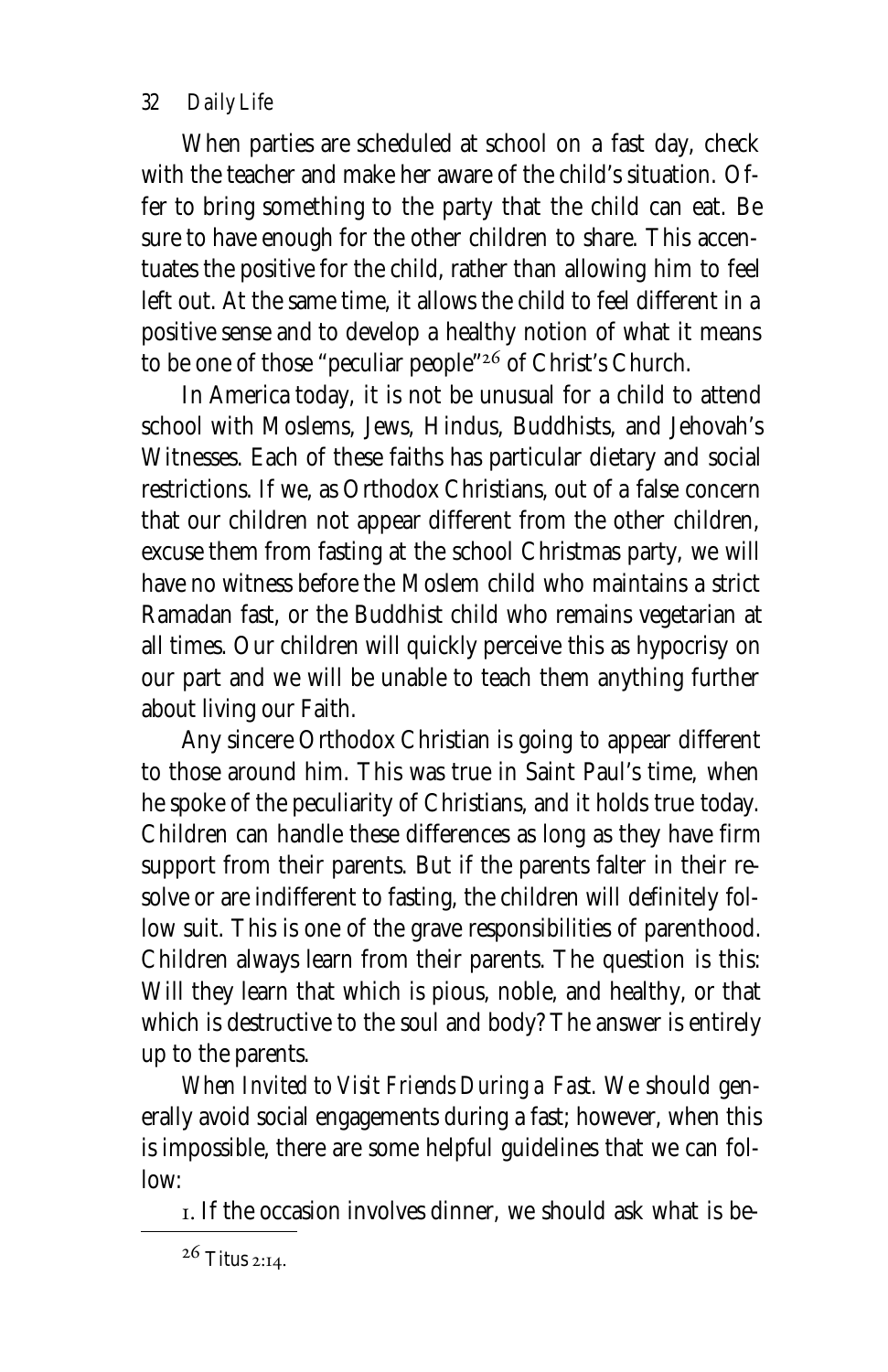ing served. If we explain our situation to the hostess, she will most likely arrange something for us. If she is unable or unwilling to do so, then it is probably best to put off the invitation until a more appropriate time. This can be done politely in such a way as to cause no offense.

. At a buffet–style dinner, it may be possible to bring a covered dish. If so, arrange this with the hostess. You can then provide your own fasting food for the dinner.

*Fasting During American and Non–Orthodox Holidays.* The American holiday season poses particular challenges for Orthodox Christians. Thanksgiving sometimes falls during the Nativity Fast (according to the Church, or Julian, Calendar which traditionalist Orthodox Christians follow). Western Christmas (December  $25$  New Style, or December  $12$  on the Church Calendar) always falls during the Nativity Fast, which means that we are in a period of preparation for the Birth of Christ, while the society around us is beginning its round of "Xmas" parties. While family closeness and a spirit of generosity are admirable qualities in and of themselves, commercial interests in America have moved in to take advantage of the "Christmas spirit" by introducing relatively new "traditions" of expensive gift–giving and lavish entertaining. These not only compromise the Nativity Fast for Orthodox Christians, but violate even the meaning of the Western celebration of Christmas. In order to deal sensitively with our family and friends, while still maintaining an attitude of prayerful preparation for the Nativity of Christ, we should plan our activities during this season carefully.

*Thanksgiving.* There are two basic situations which we face at Thanksgiving. Either we are expected to have family and friends over, or we are expected to visit family and friends. If we are serving the meal, the best thing to do is to arrange to have the usual turkey dinner on the previous Sunday, before the Nativity Fast. If we invite those with whom we would normally share this day to the Sunday dinner, then there will be less contention about Thursday. Sincere people who truly care about us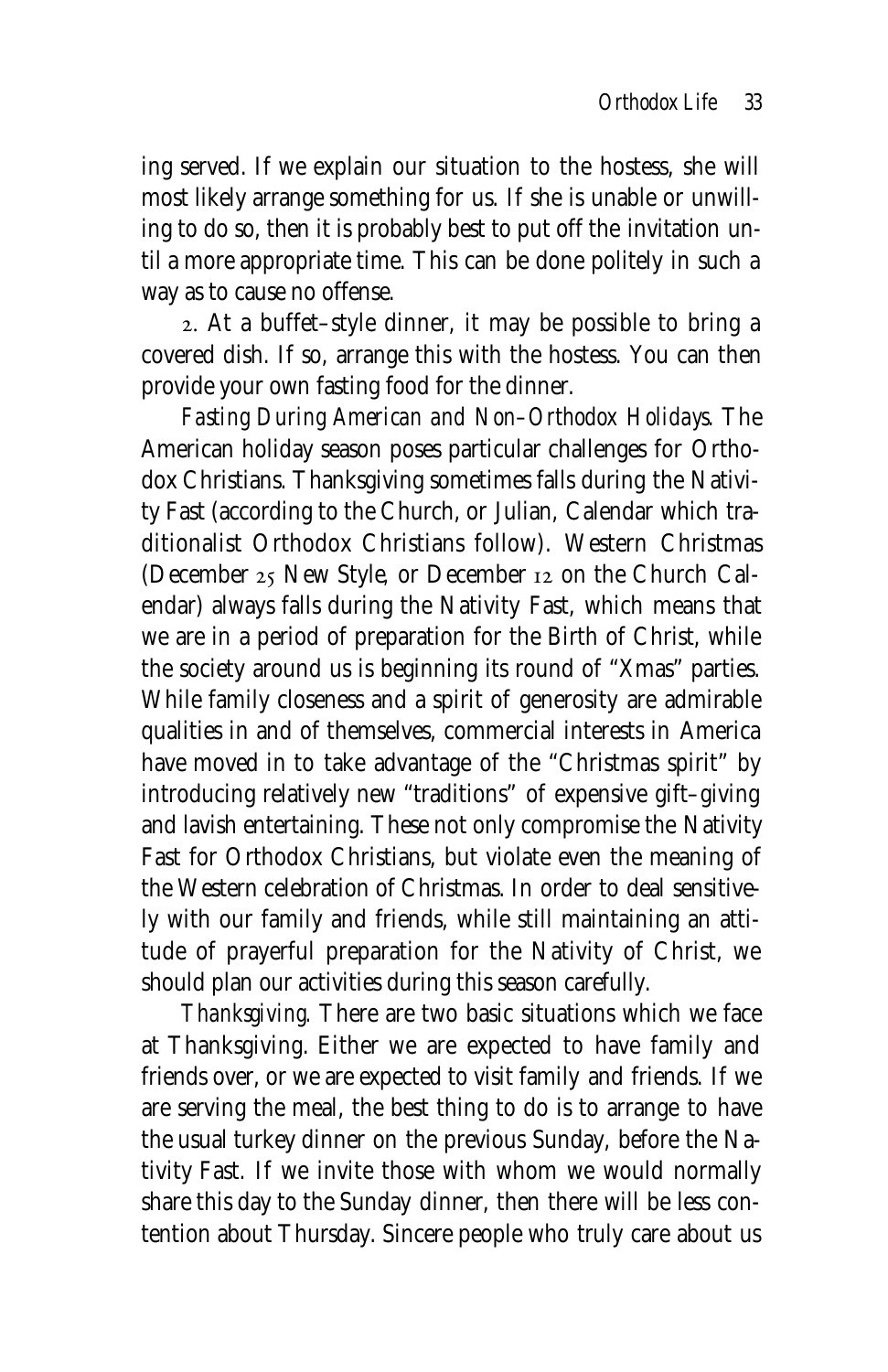will be glad to adjust. Those who stubbornly insist on our participation in the Thursday holiday do not really have our feelings at heart. In such situations, it is best to avoid confrontation altogether. Many family situations are less than healthy. This sort of contention is a clear sign of problems which go much deeper than a turkey dinner. It is thus much better for all concerned to work at overcoming those difficulties, rather than simply playing out a charade each year on the last Thursday of November. This might require a few years to sort out. But with patience, humility, and a loving attitude, the situation will eventually improve.

If we are invited to dinner on Thanksgiving, we should be very frank about the fact that this is a fast day for Orthodox and that we would be happy to arrange to visit after dinner. Sitting at table and not eating the meal would probably cause more tension and problems than it would solve. Arranging to bring a fasting dessert or some drinks after dinner is a far better alternative. If we bring something, we should be very low–key about the content and emphasize that it is to be shared by all. This sort of quiet witness will speak volumes to people over the years.

*Western Christmas.* This day has taken on a dimension over the past fifty years which, unfortunately, causes people to dread its approach and breathe a sigh of relief at its departure. Police statistics show that suicides and family abuse increase dramatically during this time. How sad it is that the Birth of Christ is so often forgotten in the midst of what has become an emotional Saturnalia, with the family elevated to a status above God and emotions transformed into a substitute for spiritual feelings. The depression associated with this holiday is the result of parties without pleasure, frivolity without joy, and a subconscious yearning for the spiritual meaning of Christmas. We should not dwell on these negatives, but as Orthodox Christians we must understand that Tradition holds out a much better way for us. And in this understanding we should separate ourselves from the cash register holiday that has become Western Christmas.

The parties and social whirl which surround this season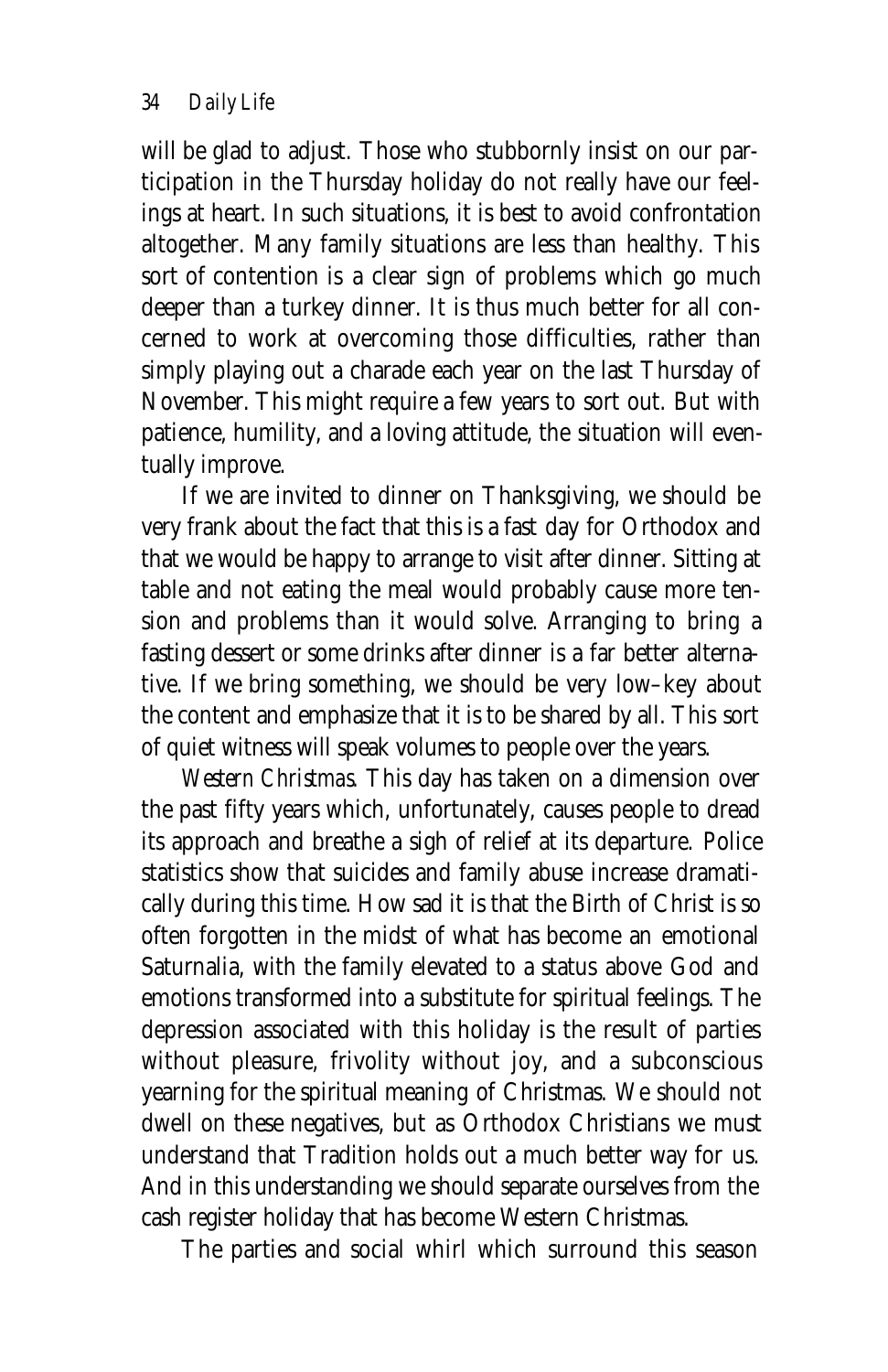need not cause undo concern. We should avoid attending many parties, as this is inconsistent with our own preparation for Nativity. But attending several engagements with non–Orthodox family or friends causes no problem. We should, however, assiduously avoid lavish affairs which involve large numbers of people we do not know, since these parties too often degenerate into occasions for drunkenness and immorality. When declining such invitations, we should maintain a quiet, humble spirit and merely say that we have other plans.

On Western Christmas day we should visit those heterodox family members and friends whom we would normally visit and exchange gifts with those whom we normally exchange gifts. We should keep gifts simple, preferably made by ourselves, and we should be very loving and gracious. Once again, we can always bring a fasting dessert to share, if a meal is involved. We can console ourselves, if we feel left out of the holiday festivities, by realizing that this day is for most people the climax of a season of endless parties and shopping. We can call to mind the fact that we will be breaking the Fast in two weeks, followed by a fast–free period of spiritual celebration, while our non–Orthodox family and friends will be in the middle of the post–holiday blues.

*New Year's Day.* New Year celebrations are something that we should restrict to family and a few friends. For one thing, traditionalist Orthodox Christians follow the Julian Calendar, as we have said. For us, the New Year coincides with a Church Feast Day—the Circumcision of Christ (and the Feast of Saint Basil the Great)—and is thus celebrated in a sober way. As well, the Orthodox Church Year, around which we arrange our worship, begins on September I, not January I. We should avoid the large gatherings which mark the celebration of the secular New Year on the New Calendar, as these are usually occasions for drunkenness and immorality. Our Fast ends a week later, after the Nativity Feast, and we will then have an opportunity to celebrate in an upright, joyful way. If we properly prepare and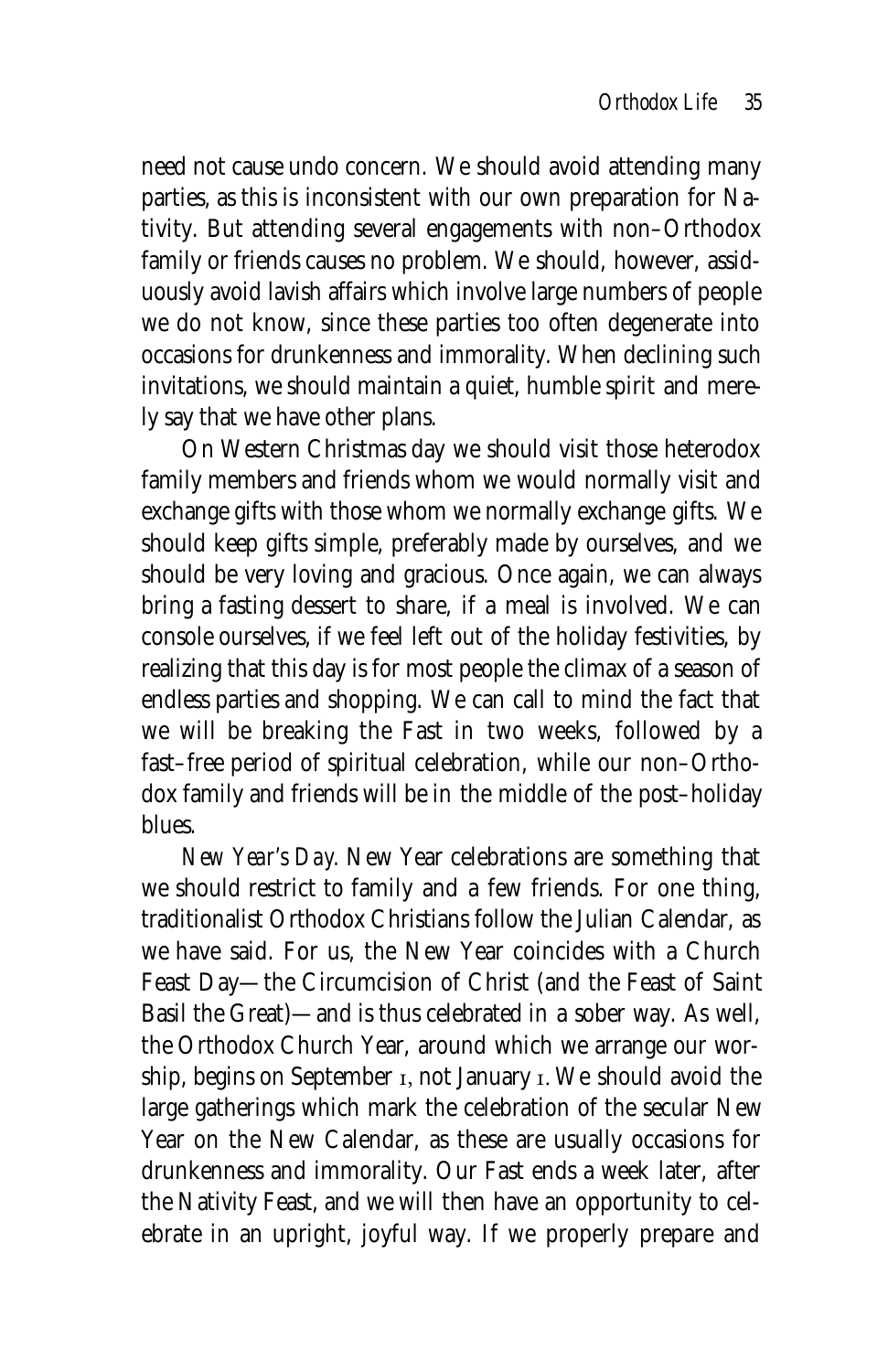## *36 Daily Life*

wholeheartedly rejoice in our Faith, our celebrations of Christ's Birth will gradually become occasions of joy for our family and friends as well. We will come to avoid, rather than dread, the secular holidays of the Western Christmas season.

# *E. Money*

# For the love of money is the root of all evil.<sup>27</sup>

Nothing is closer to the heart of the modern materialist than his money. Money determines our status in society, our level of self–worth, and our entire identity as persons. In Western societies and in those countries which have embraced Western materialism, such as Japan and the Pacific Rim, the acquisition and spending of money are perceived as the single most important activities in a person's life. For the average person, from the ages of twenty–five to sixty–five more time and effort are poured into this activity than any other. This sad state of affairs is very evident among Orthodox Christians as well, especially in the West. Most people emigrate to North America for the purpose of acquiring money, and many succeed in their desire. But what is the proper Orthodox Christian attitude towards money? What are the proper uses of money? When does one cross the line from good stewardship to avarice? What was the difference between the rich man who left poor Lazarus to die at his gate and the Righteous Joseph of Arimethea? Both men possessed great wealth. These are important questions that Orthodox Christians in the materialistic world must address, for it is impossible for us to progress spiritually until we have placed our acquisition and use of money in proper perspective.

First of all, we must always keep in mind that money in and of itself is neutral. Money is merely a tool, a means to an end. As noted above, it is the *love* of money that constitutes a problem, not money itself. The Greek word *philargyria*, or "love of silver," is the term used by Saint Paul. This term is related to the word *philargyros*, the Greek adjective for "covetous," which was used in the Gospel of Saint Luke to describe the Pharisees who re-

 $27$  i Timothy 6:10.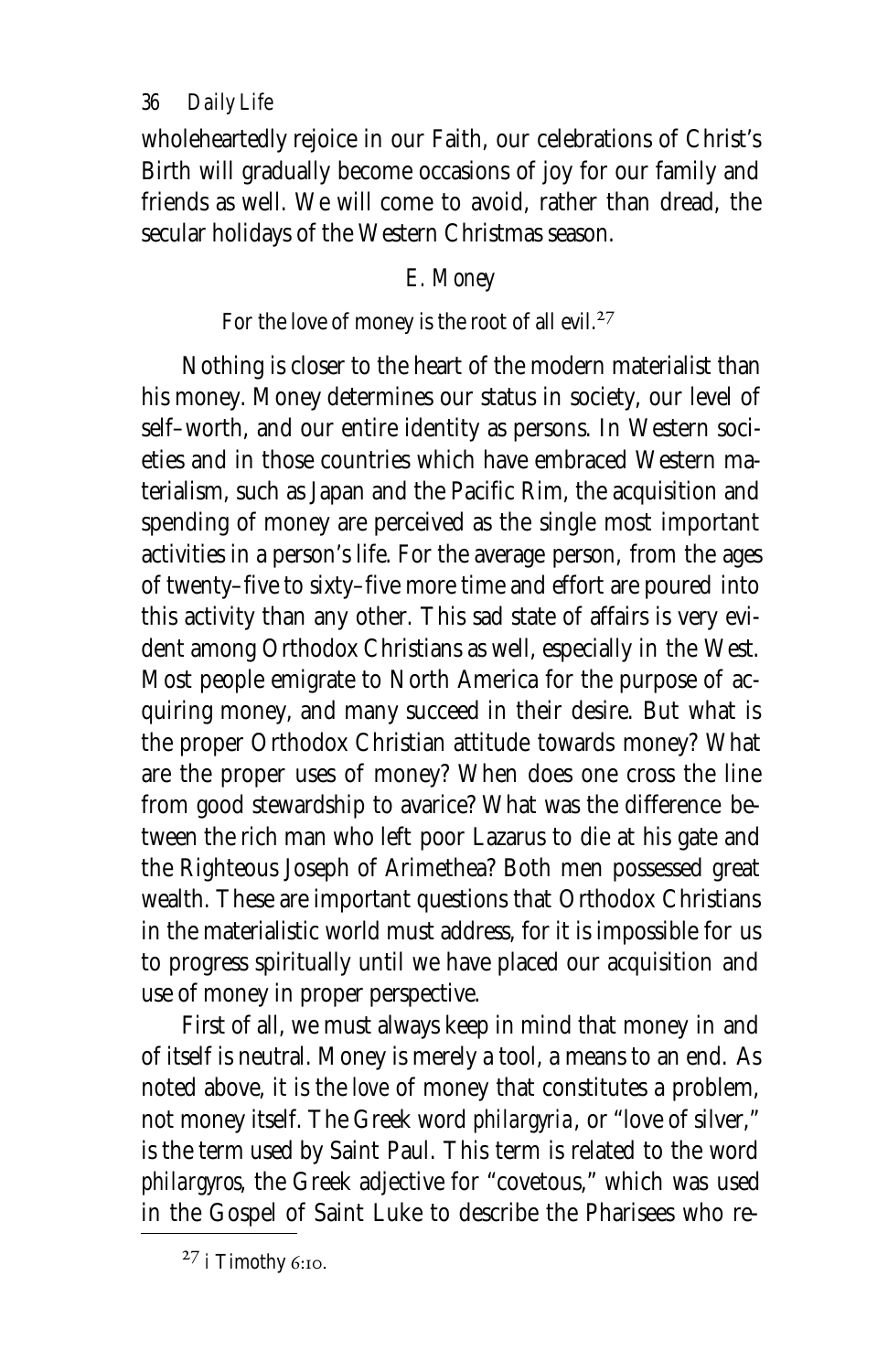jected our Lord's admonition that man cannot serve both God and mammon.<sup>28</sup> This same word is used by Saint Paul to describe the attitude of men in the last days: "For men shall be lovers of their own selves, covetous [*philargyros*], boasters, proud, blasphemers, disobedient to parents, unthankful, unholy."<sup>29</sup> As we can see by the various sinful attitudes included in this list, covetousness is very dangerous to the soul. But what do we mean by "covetous"?

As soon as Adam fell, God made it clear that man was to work for his bread in this fallen world. Therefore, honest, hard work is a virtue which has been extolled by all of the Fathers of the Church. The Desert Fathers supported themselves with handicrafts, weaving baskets and mats. Saint Leo of Optina, in nineteenth–century Russia, was constantly weaving belts as he counseled his spiritual children. Even today, all of us must perform some sort of work in order to acquire necessary food, clothing, shelter, and transportation. Those who seek to receive these things without working for them become slothful parasites who gradually lose all self–respect and motivation. In the words of King Solomon, "A slothful man hideth his hand in his bosom, and will not so much as bring it to his mouth again."30 Rather, one should, "Go to the ant, thou sluggard; consider her ways, and be wise: which having no guide, overseer, or ruler, provideth her meat in the summer, and gathereth her food in the harvest<sup>"31</sup>

So it is plain that all Christians are expected to work and to support themselves and their families by this work. The real question is: "How much work and money are enough?"

In His parable of the talents, Christ showed us that different people are given varying degrees and amounts of talents or resources. The master in this parable gave one man five talents,

 $28$  St. Matthew 6:24; St. Luke 16:13.

 $29$  ii Timothy 3:2.

<sup>30</sup> Proverbs 19:24.

 $3^1$  *Ibid.*  $6.6-8$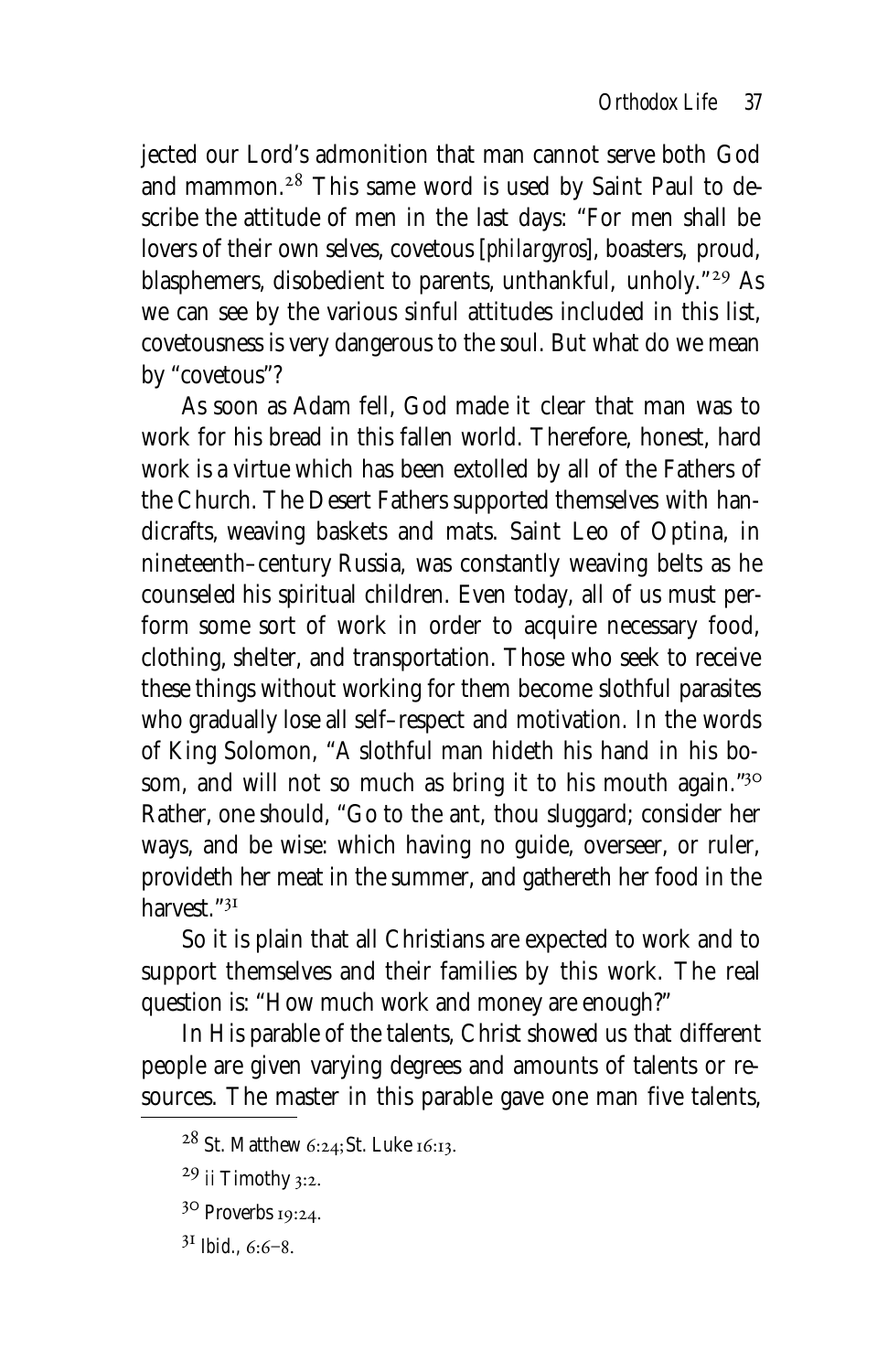another two, and another only one.<sup>32</sup> Therefore, we should not be surprised if a few of us become very wealthy, some of us live comfortably, and many of us have very little in this life. In God's eyes, there is no particular honor for any of these people, rich or poor; rather, each has varying degrees of responsibility. The man who doubled his two talents was accorded the same honor by the master as the man who ended up with ten. Each doubled what he was given, and that was the basis for his reward. The same holds true in our lives today. If one is born into an upper middle–class American family, with the advantages of a comfortable life and superior education, God will expect much more from him than He ever would from a child born in the slums of Mexico City or Calcutta. God loves both equally, yet allows their situations in life to be completely different.

As Orthodox Christians, we understand that God created the heavens and the earth. That means that He created everything that money buys—even the gold and silver from which money is made or on which it is based. We must come to understand clearly that God owns everything and that we have ultimate possession of nothing. We are only given permission to act as stewards of His property, like the servants in the parable of the talents. So long as we maintain this attitude of stewardship or service, which relates directly to Christian humility, we are in a position to use those things which God has entrusted to us for His glory. On the other hand, if we allow ourselves to believe that those riches we possess are actually *ours,* then we will begin to cultivate in ourselves an attitude of pride and superiority, which is diametrically opposed to the Will of God. The Psalmist describes such poor souls in this way:

They that trust in their wealth, and boast themselves in the multitude of their riches;

None of them can by any means redeem his brother, nor give to God a ransom for him:

(For the redemption of their soul is precious, and it ceaseth

 $32$  St. Matthew 25:15.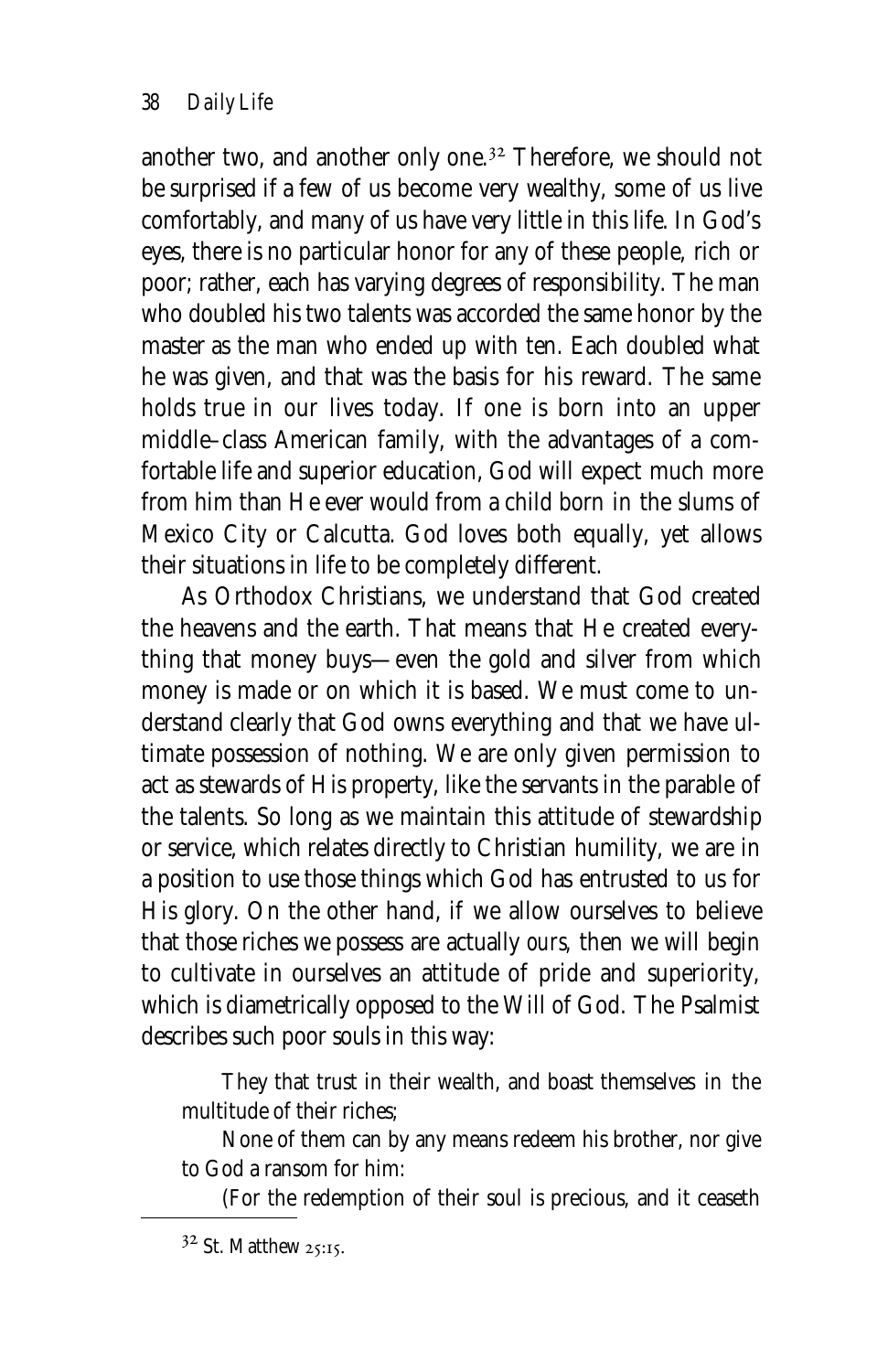for ever:)

That he should still live for ever, and not see corruption.

For he seeth that wise men die, likewise the fool and the brutish person perish, and leave their wealth to others.

Their inward thought is, that their houses shall continue for ever, and their dwelling places to all generations; they call their lands by their own names....

This their way is their folly; yet their posterity approve their sayings.

Like sheep are they laid in the grave; death shall feed on them; and the upright shall have dominion over them in the morning; and their beauty shall consume in the grave from their dwelling....

Be not thou afraid when one is made rich, when the glory of his house is increased;

For when he dieth he shall carry nothing away: his glory shall not descend after him.

Here we see portrayed the arrogance and utter folly of those who allow themselves to believe that what they possess is actually *their* property and not that of God. This attitude is what caused the rich young man to turn away from Christ when he was asked to give up his possessions and follow Him.<sup>34</sup> This was also what led our Lord to say: "It is easier for a camel to go through the eye of a needle, than for a rich man to enter the kingdom of God."<sup>35</sup> The rich man is not loved any less by God than the poor man, but his riches themselves entangle him in a web of self–deceit which ultimately leads either to a rejection of God or to the creation of a god in a form acceptable to the rich (the so–called "social religion" of those who think that their wealth is a personal "blessing" from God). In either case, spiritual death is almost always the result.

As long as we remember that our earthly possessions are not really ours, but God's, all things will naturally fall into place for

 $33$  Psalm  $48$  [ $49$ ]: 6–11, 13–14, 16–17.

<sup>&</sup>lt;sup>34</sup> St. Matthew 19:21-22; St. Mark 10:21-22; St. Luke 18:22-23.

<sup>35</sup> St. Matthew 19:24.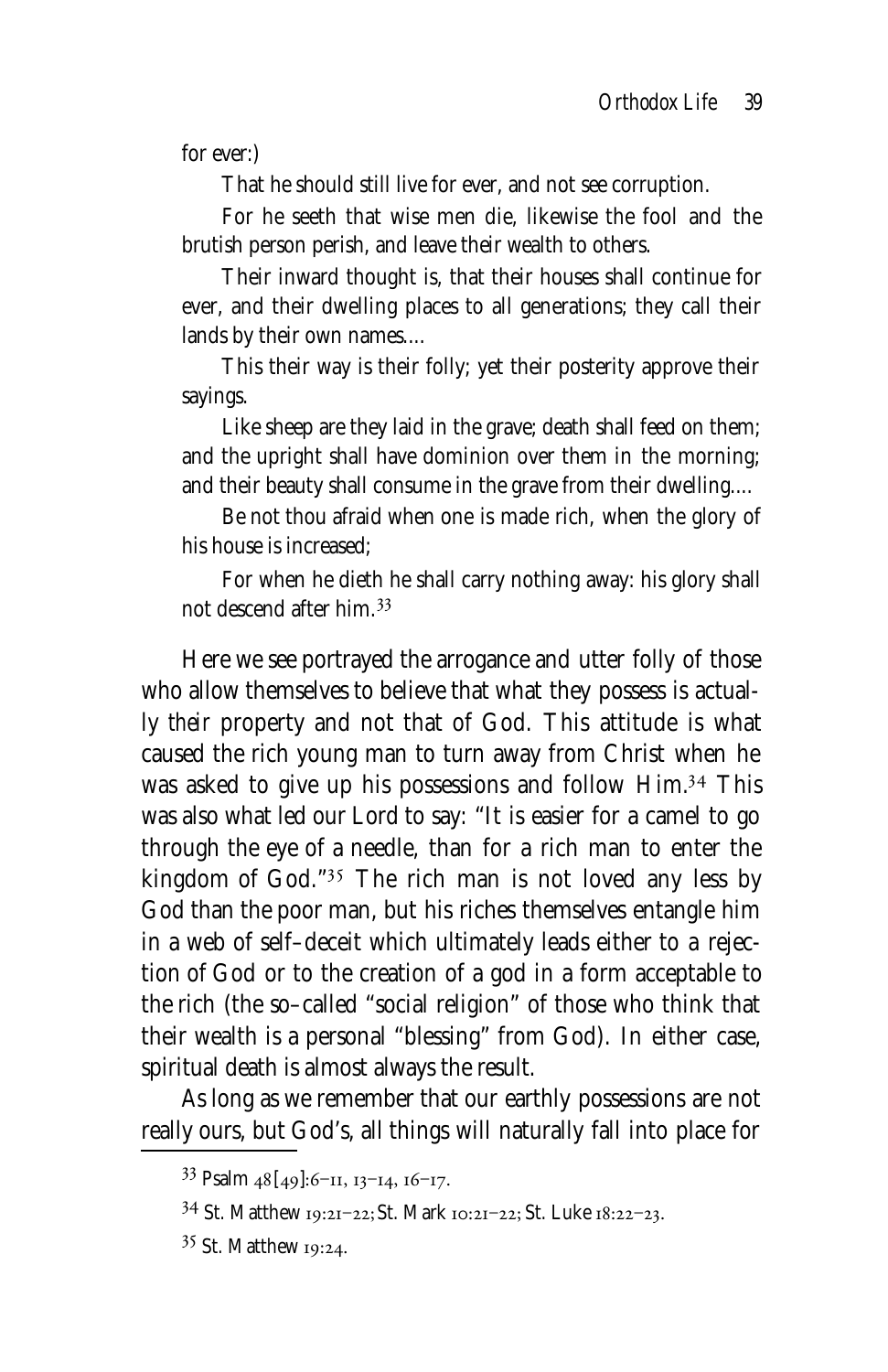*40 Daily Life*

us. After all, it is always easy to be generous with someone else's money; and in this case, God means for it to be that way. But as soon as we begin to cling to money or those things that it buys, or come to believe that God blesses us through material things, we fall to the sin of avarice. We must recognize this in ourselves and within our families if we ever hope to embark upon any serious form of spiritual life; for the materialism of twentieth–century America has been a veritable black hole of avarice, from which many millions of people have never been able to extricate themselves. Never in history has six percent of the world's population consumed seventy–five percent of the world's resources; yet that is precisely what we Americans, as a nation, are doing. In such circumstances, we must set aside the idea that "everything" is ours and begin to recognize that all things belong to God. That to which we can rightfully lay claim is that which God gives us for our needs, not that which we want.

As Orthodox Christians in America, then, we have a particular responsibility to seek a simpler, more spiritual existence and seek this life we must. We must reverse the pattern established by most Americans and seek to minimalize our interaction with the materialistic world, in order to embark on the path of Orthodox maximalism. This concept has been forcefully put forward by Bishop Auxentios of Photiki:

If we have a profession, then this profession should always be understood as service to God. If it provides us with food and shelter, so that we have greater time for the Church, then it is God–pleasing.... And if our earthly work brings us fame, fortune, or prestige, then we must surrender these things to the Church also, using what has come to us to help others come to the Church.

...Every relationship in life, every responsibility in the world, and even life itself are secondary to our service to the Church. A layman is bound by this rule, since the Royal Priesthood of believers exists in its exaltation of the new life that God has given us, one which demands that we put aside the life of sin and of the world and give ourselves over wholly to the needs of the soul and God's Church.

...If one's job or one's earthly pursuits impede, rather than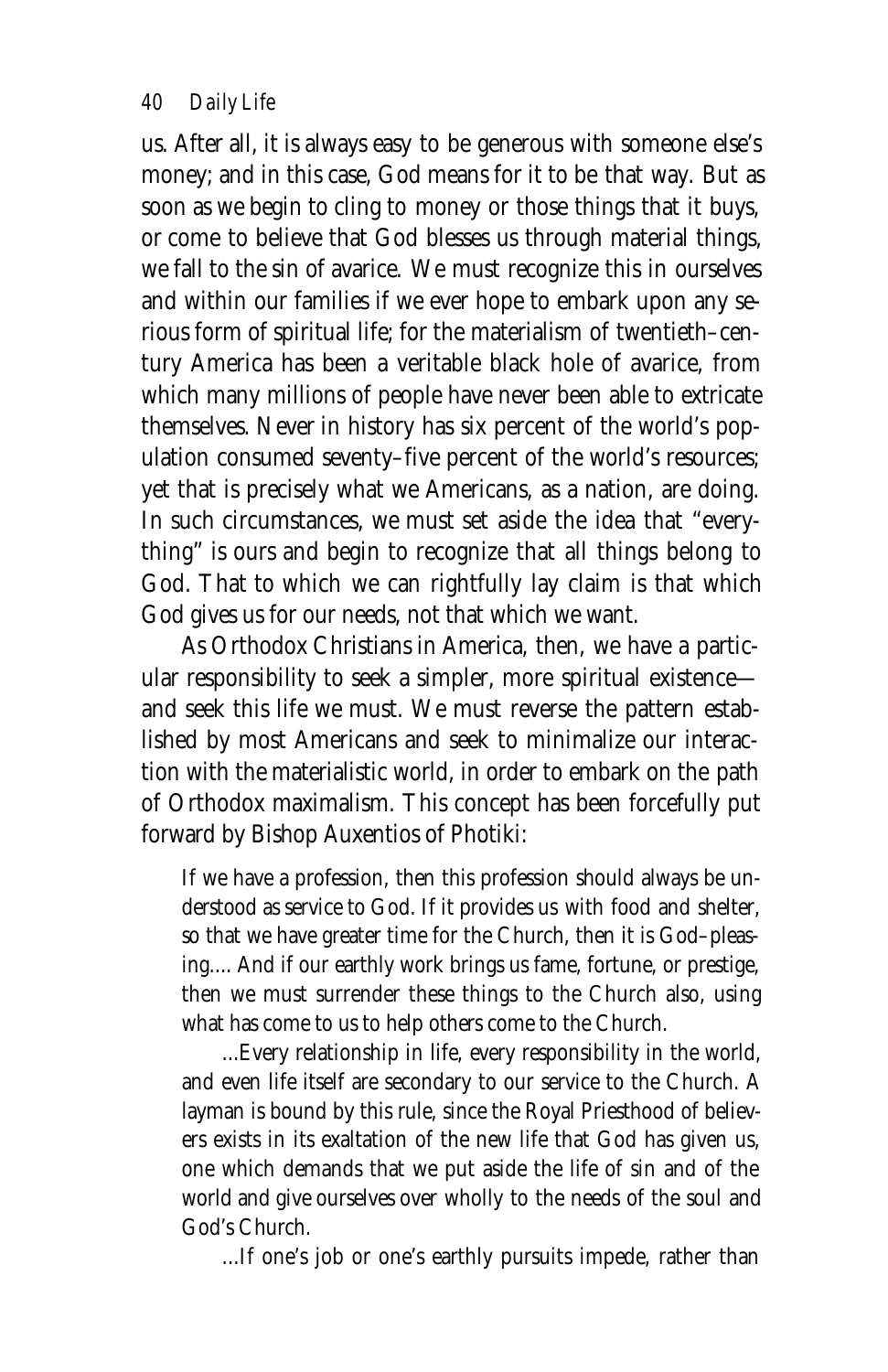accommodate and serve, the priorities of the spiritual life, it is the former pursuits which must be put aside, not the latter priorities. One should ideally hold employment which allows attendance at Church not only on weekends, but on major Holy Days. And certainly one should arrange to have vacation days from work correspond at least to the activities of Great Week and Pascha. Vacations from work should not be seen as occasions for leisure or travel pleasures, but as a time in which one's service to the Church can be increased or when pilgrimages to monasteries and holy places can be arranged. If one's employment precludes this, then he should seek another livelihood. And if this means a decrease in one's standard of living—well, better a life lived in poverty than an eternity spent in spiritual deprivation.

All of the priorities set forth by Bishop Auxentios are directly affected by our attitude towards money: by how much we love money. In this Western materialistic society, our salaries, the size of our homes, the kind of cars we drive, and the kinds of entertainment we can pay for all have an impact on our self–image. How we spend and utilize money is often, therefore, an outward indicator of our inner spiritual condition. The blind pursuit of money and the various distractions from the spiritual life that it will buy ultimately indicate a sickness of soul that will lead us to a disastrous end, both in this world and in the next:

Abba Isidore said that the passion of greed is frightful and dares to do anything; it is never satisfied with what it might acquire and leads the soul of which it has possession to the greatest of all evils. Let us, then, from the very beginning drive it away with all our might; for if it prevails in our soul, it becomes incapable of being subjugated.<sup>37</sup>

# *F. Creating an Orthodox Atmosphere in the Home*

 Bishop Auxentios, "The Church First, All Else After," *Orthodox Tradition*, Vol. 8, No. 4 (1991), pp. 1-2.

<sup>37</sup> The Evergetinos: A Complete Text, Vol. 2 of the 1st Book, trans. Bishop [Archbishop] Chrysostomos, Bishop Auxentios, Constantine Kokenes, John V. Petropoulos, and the Rev. Gregory Telepneff (Etna, ca: Center for Traditionalist Orthodox Studies, 1991), p. 92.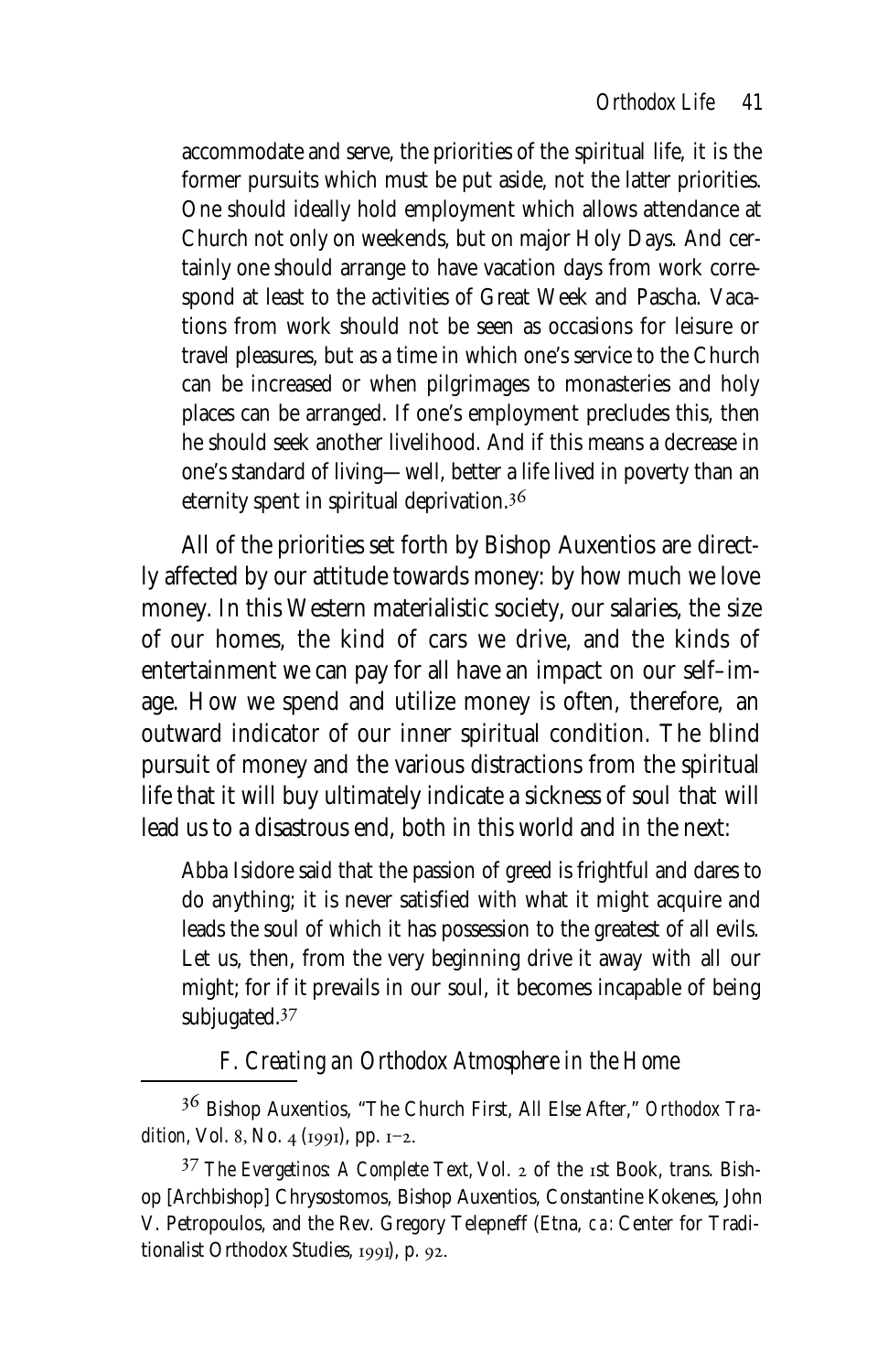#### *42 Daily Life*

And beside this, giving all diligence, add to your faith virtue; and to virtue knowledge; and to knowledge temperance; and to temperance patience; and to patience Godliness; and to Godliness brotherly kindness; and to brotherly kindness charity. For if these things be in you, and abound, they make you that ye shall neither be barren nor unfruitful in the knowledge of our Lord Jesus Christ. But he that lacketh these things is blind, and cannot see afar off, and hath forgotten that he was purged from his old sins. Wherefore the rather, brethren, give diligence to make your calling and election sure: for if ye do these things, ye shall never fail  $38$ 

The atmosphere experienced at home sets the tone for our entire outlook on life. This is especially true for children. Every home has some kind of atmosphere or "feeling" which is instantly apparent to any stranger who walks into it. We can control and shape the feeling and mood of our surroundings. In fact, our ultimate goal as Orthodox Christians should be to strive to foster in our homes an atmosphere in which there prevail the virtues enumerated above by Saint Peter. This is not easy, particularly in these times. But neither is such a goal impossible to achieve. If we honestly seek the good in this world, through a sincere striving to seek God in our everyday lives, we will naturally seek to be selective in what we see and hear and what we bring into our homes.

Above all other worldly things that we encounter, television, videos, music, magazines, and books have the greatest influence on us. It is essentially through these entertainment media that we confront the society around us and that society influences us. And it is thus primarily through these things that the "world" enters into our home. Since we cannot prevent the influences of the world from entering into our homes, and since these influences are frequently designed for entertainment, we must be highly selective in choosing what is heard and seen in the home through television, videos, and music and what is read in books and magazines. If we are to form and maintain an Orthodox at-

 $38$  ii Peter  $1:5-10$ .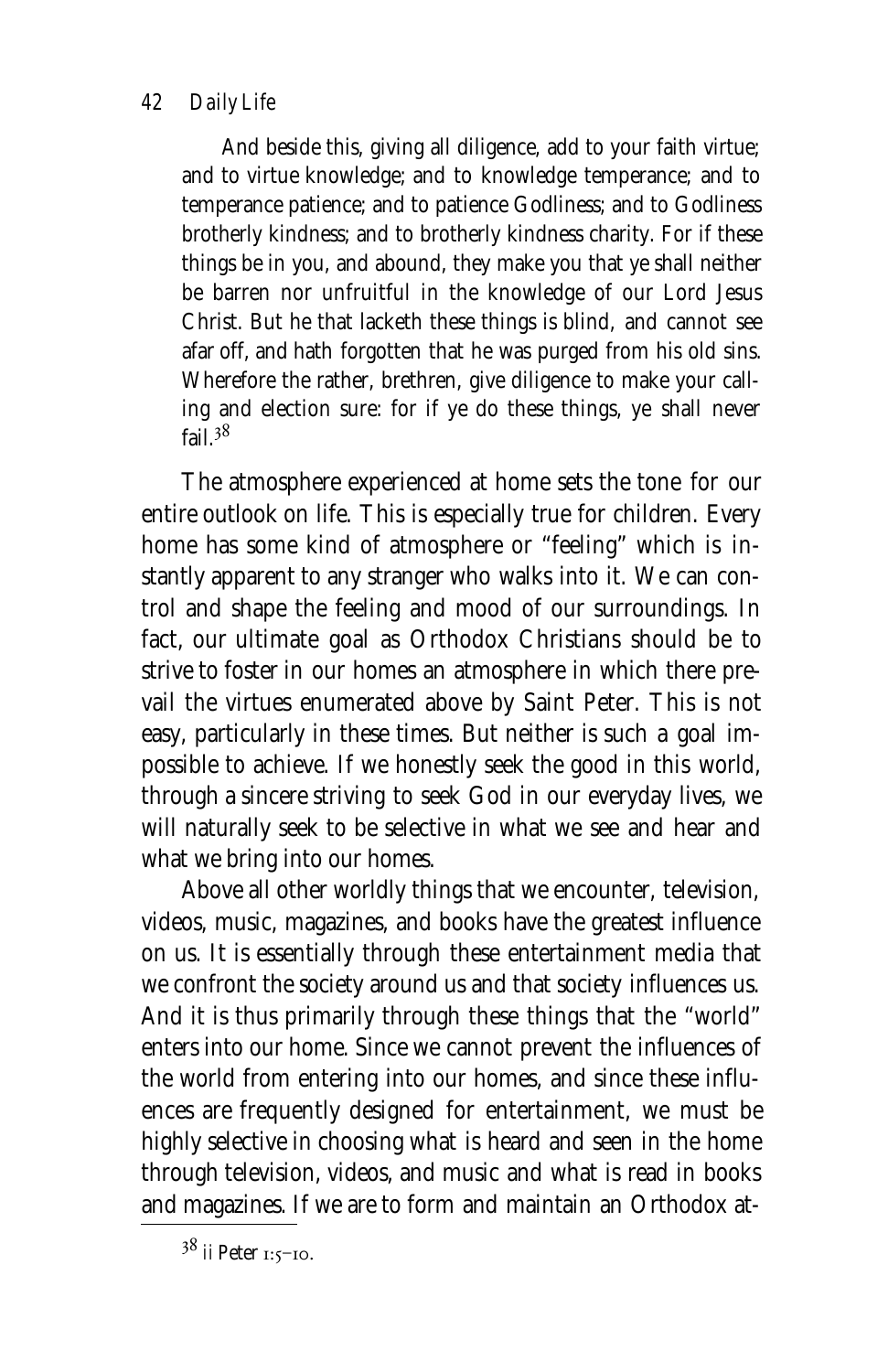mosphere in the home, we must choose programs and reading material which have instructive value and which are not sources of mere distraction and witless pleasure. This also demands that we reflect on the nature of the entertainment media around us. Thus, we would like to make a few comments about television, videos, music, and books and magazines, so as to help readers to determine what helps and what hinders, among these things, in the establishment of a home atmosphere conducive to Orthodox living.

*Television.* It is a sad fact that many people simply surrender their entire home life to the whims of media executives. The general assumption in America seems to be that everybody must own a television and that everybody must watch that television a minimum of four to eight hours every day. No matter how violent, inane, or sexually provocative the content is, we are expected to find this material entertaining. This is a perfect example of how the world insinuates itself into the life of a Christian. Millions of people who claim the Name of Christ in this country passively conform themselves to the world's standards simply by regularly watching network TV fare. They become like the frog placed in a pot of cool water which is slowly heated until the frog is boiled to death. Because of the gradual change in temperature, the frog never becomes alarmed enough to jump out of the pot. So it is with people who have watched TV from childhood. They become so desensitized to violence and sexual immorality that they cease to have any reaction to material which would have been immediately banned from the movie house, not to mention the home, even several decades ago.

*TV and Children.* The real tragedy in all of this is the effect that regular television viewing has on children. Here we shall list just five of the many very serious effects that television has on children:

. *Potentially questioning, curious, family–centered, book–and– art–loving five–year–olds become television zombies and lose the ability to question their environment.* Interaction with other hu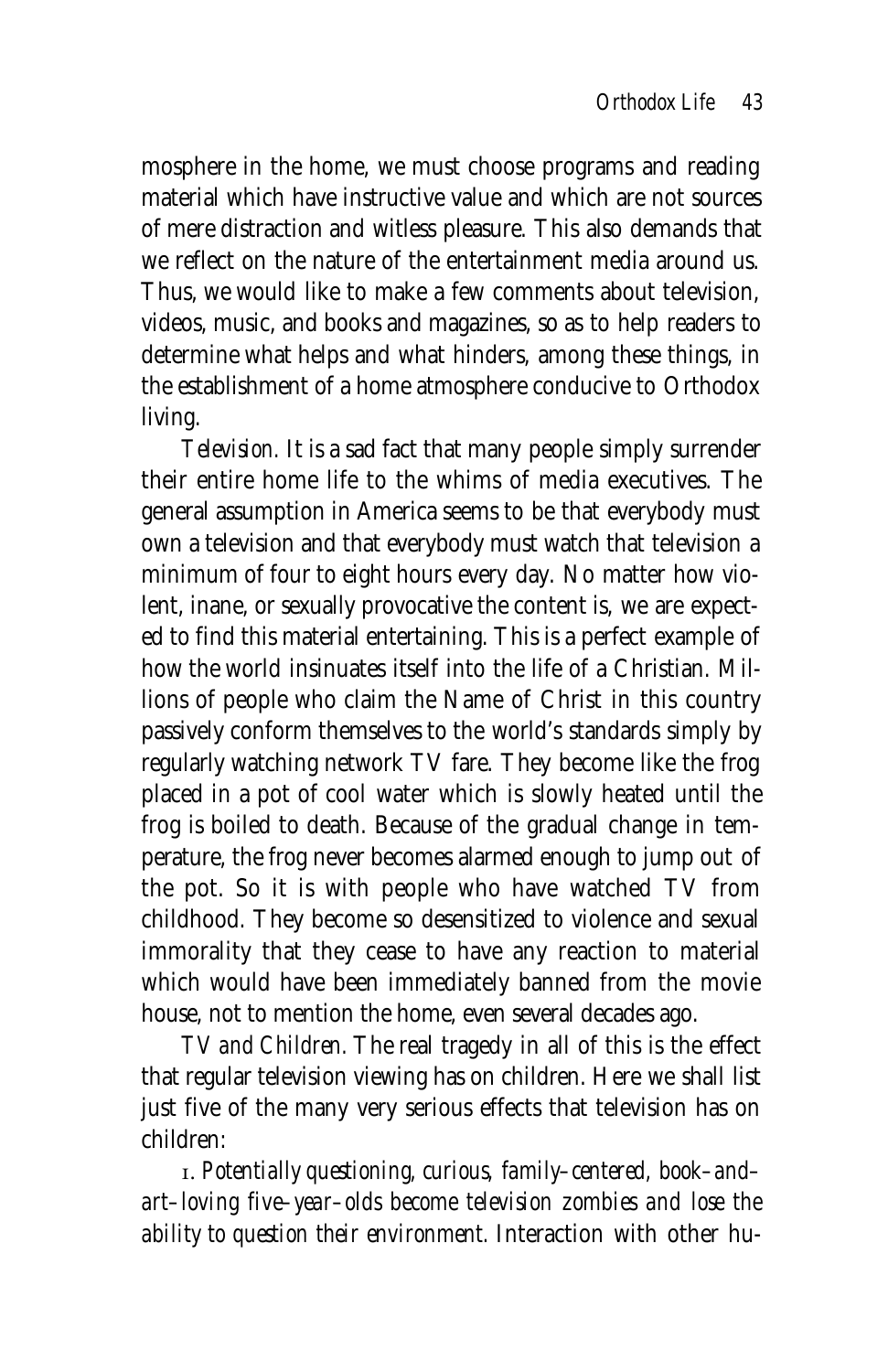man beings is an essential life skill. Television deprives children of the tools for acquiring that skill. Television first hypnotizes and then numbs the imaginative capabilities of the child. If a child listens to a story as it is read from a book by a loving family member, he has the opportunity to formulate his own vision of that story in his mind. He can ask questions as the story progresses and make comments about various characters and situations as they occur. If he sees that same story on the television, he must sit passively and allow the TV to dictate every element of the story to him. Ultimately, many children grow to prefer this passivity to thinking about a story. The young student, therefore, loses interest in books, which approach life with more complexity than that offered by TV and which require him to think. Creative writing, diaries, letter writing, and the ability to discuss any topic for more than a few minutes—all of these diminish as the electronic device takes over.

. *By the age of ten, schoolchildren usually exhibit changes in speech patterns as a result of watching TV.* Television viewing causes children to become so passive that their verbal expressions are reduced to a minimum. Ask your child about his school day. If the response you get is muddled and incoherent, this is usually evidence that he has been watching too much television. This deficiency is in major part the result of absorbing rapid–fire television images, which never allow the child to formulate a response. By age eleven, having watched more than four thousand hours of television, the average American child has taken the majority of his English lessons from the TV screen, not from schoolteachers or books. There are few full paragraphs spoken on TV, almost no poetry, and no descriptive materials. Is it any wonder, then, that children cannot communicate intelligently and that the average eighteen–year–old American can hardly read or write?

. *Television inhibits meaningful family communication.* A typical fourteen–year–old girl in this country talks with her mother—in terms of actually discussing a subject in an intelligible way and in a sensible context—for only about four minutes a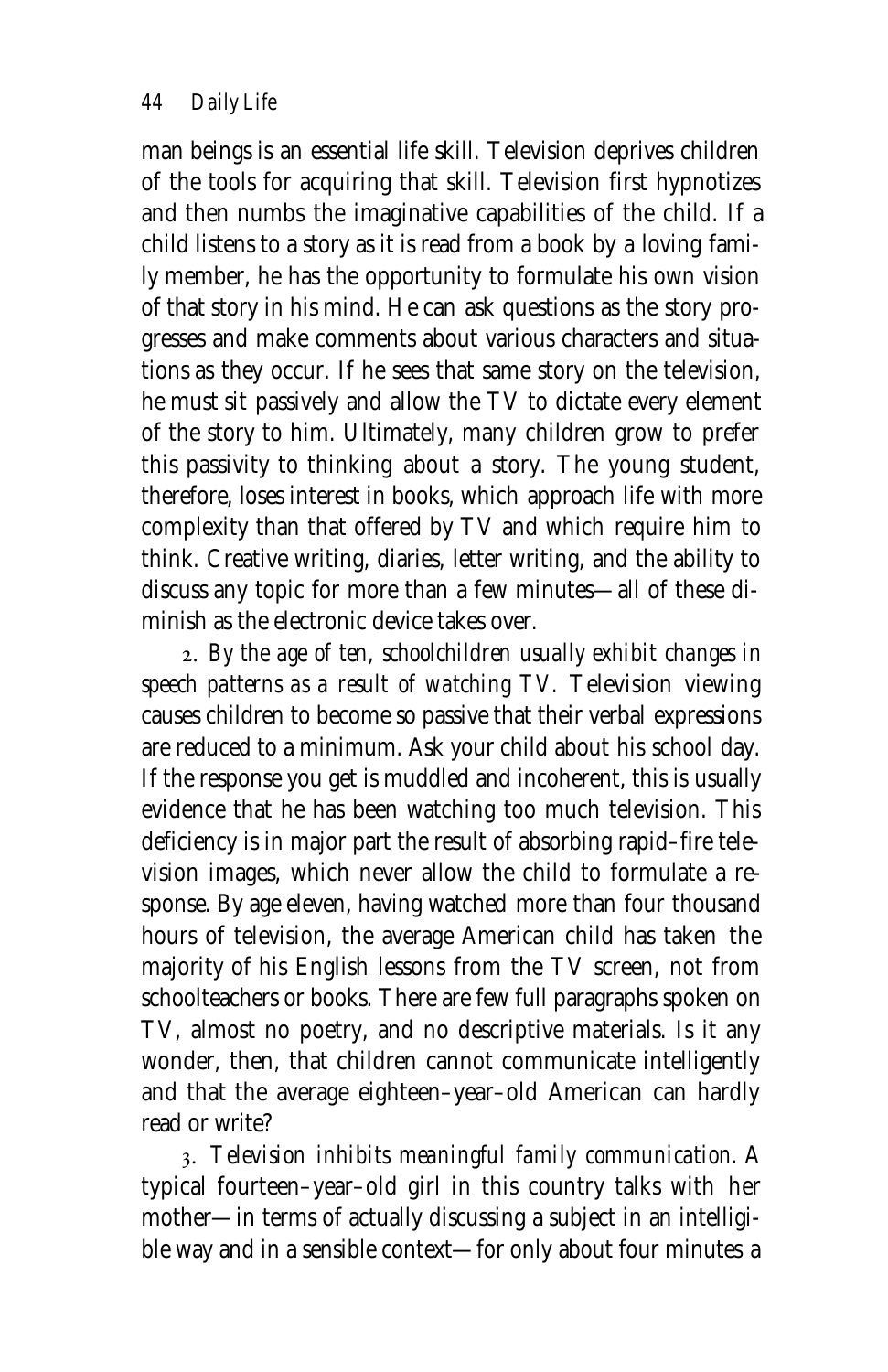week. We have allowed television viewing, it seems, to take the place of normal dinner conversation and the exchanges between parents and children that are essential to child rearing. As television watching increases, family communication decreases. The TV comes to devour more and more hours in a young child's life, and almost nothing can compete with it for attention.

. *Creative silence, which allows us to contemplate our relationship with God in a deeply personal way, is discouraged by dependence on the ever babbling television.* Children and adults who are from a home environment which has a constant background of TV noise become increasingly discomfited in the face of extended silence. They tend to develop the impression that silence is somehow wrong or unnatural. Prayer, then, can easily seem discomfiting and Church Services long and unbearable. Thus, the value of quiet contemplation is never learned. A desire for silence, prayer, and contemplation, the foundations of deep spiritual growth, can only be developed in a peaceful atmosphere ideally in a home where time is invested in personal and familial prayer, without the blare of TV or music.

. *The major issues of life are twisted and distorted by the media, which are primarily interested in creating spiritless consumers.* Love, war, death, prejudice, history, the future, and, most importantly, God and the fate of the human soul—all of these issues are either twisted, distorted, or ignored by TV "culture." Children and adults do not view television in a comprehensive context, since TV never presents enough in–depth information for the viewer to *have* a context. News is presented in short "sound bites" which have been edited to portray a particular point of view. Documentaries concentrate on subjects which seek to titillate rather than inform and educate the audience. TV talk shows blatantly go about the business of portraying the abnormal—sex change operations, homosexuality, children who have murdered their parents, and every form of immorality imaginable—without providing the viewer with a context into which he can place these things. Children especially, then, come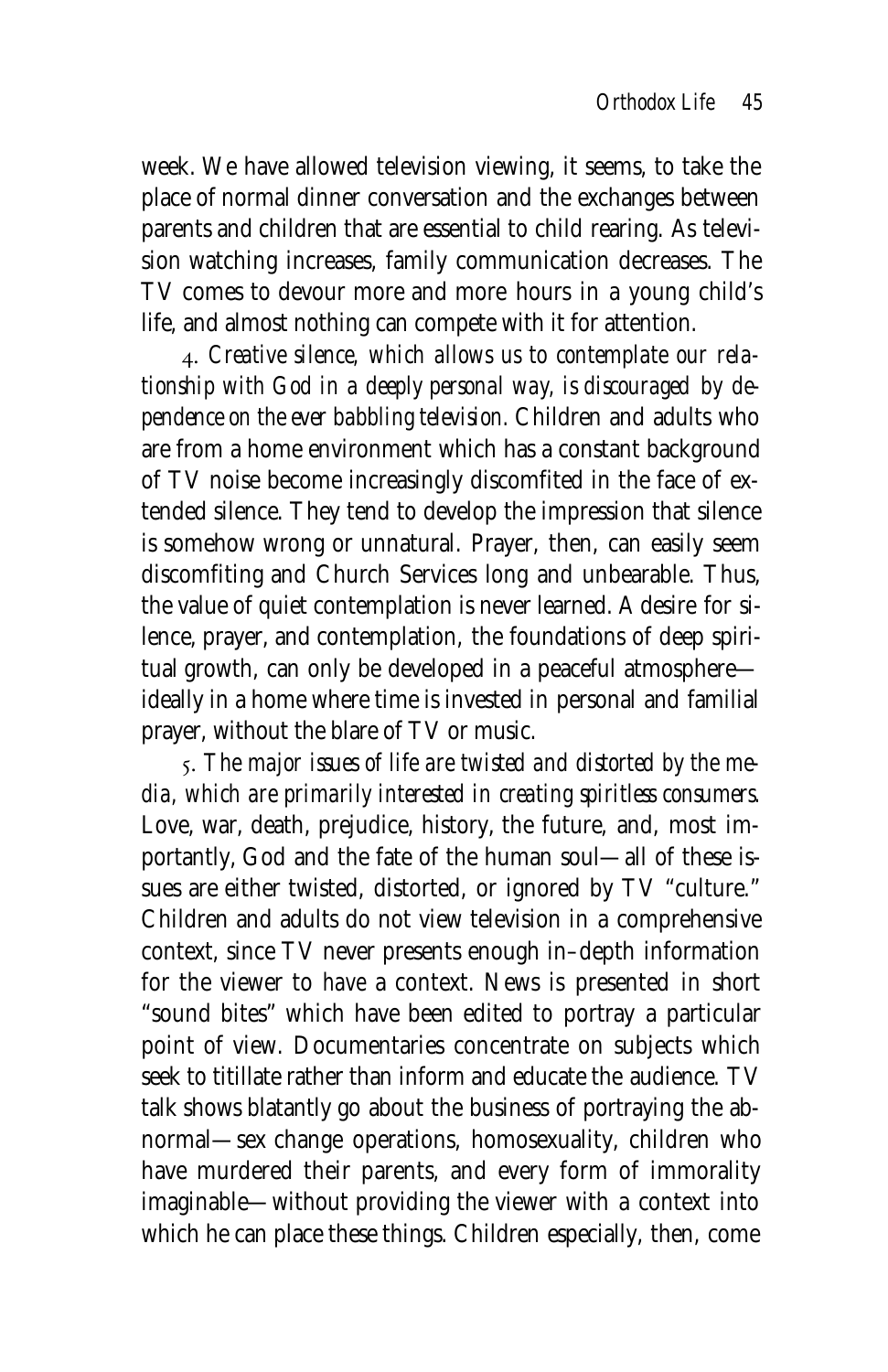to think of the abnormal as normal and as something to be accepted. Having no historical, cultural, or spiritual frame of reference, the good and the bad are jumbled together in a child's mind, with the good more than likely forgotten three days later. Such an empty creature, TV "experts" know, is quick to buy anything put before him. A spiritless, unthinking viewer, he becomes an indiscriminate consumer.

In view of its devastating effects on them, what sort of TV should we encourage our children to watch? The best thing, particularly for preschoolers, is no television at all. The sad fact, however, is that most parents, even in Orthodox homes, choose to use the television as a baby–sitter, rather than facing the responsibility of interacting with their own children. Children need to have stories read to them. They need time to play in ways which will exercise their imaginations and allow them to manipulate toys, which also develops hand–eye coördination. These things are best accomplished where there is no television. Older children need to see moral purity as a way of life. The excessive or gratuitous violence and sex portrayed on TV, with its glorification of materialistic attitudes, will not create such a vision. Thus, while it is perhaps not possible to remove the influence of television from their lives entirely, we must make clear rules for watching TV. Lewd programs must be forbidden in the home. The child should also be trained to leave a friend's house, if such programs are being viewed there, making it clear that he should quietly remove himself from the situation without a display of self–righteousness. Only if we are careful to limit TV viewing will we produce the kinds of sensitive, morally responsive children who have the character to avoid independently the very TV poison that destroys character.

*Adults and TV.* For adults, indiscriminate TV viewing poses dangers almost as serious as those posed for children. Repetitive exposure to immoral and violent situations and to secular, humanistic attitudes, which deny or ignore the spiritual side of man's nature, leads to a subtle shift in our attitudes and beliefs. The people who write and produce network television live in a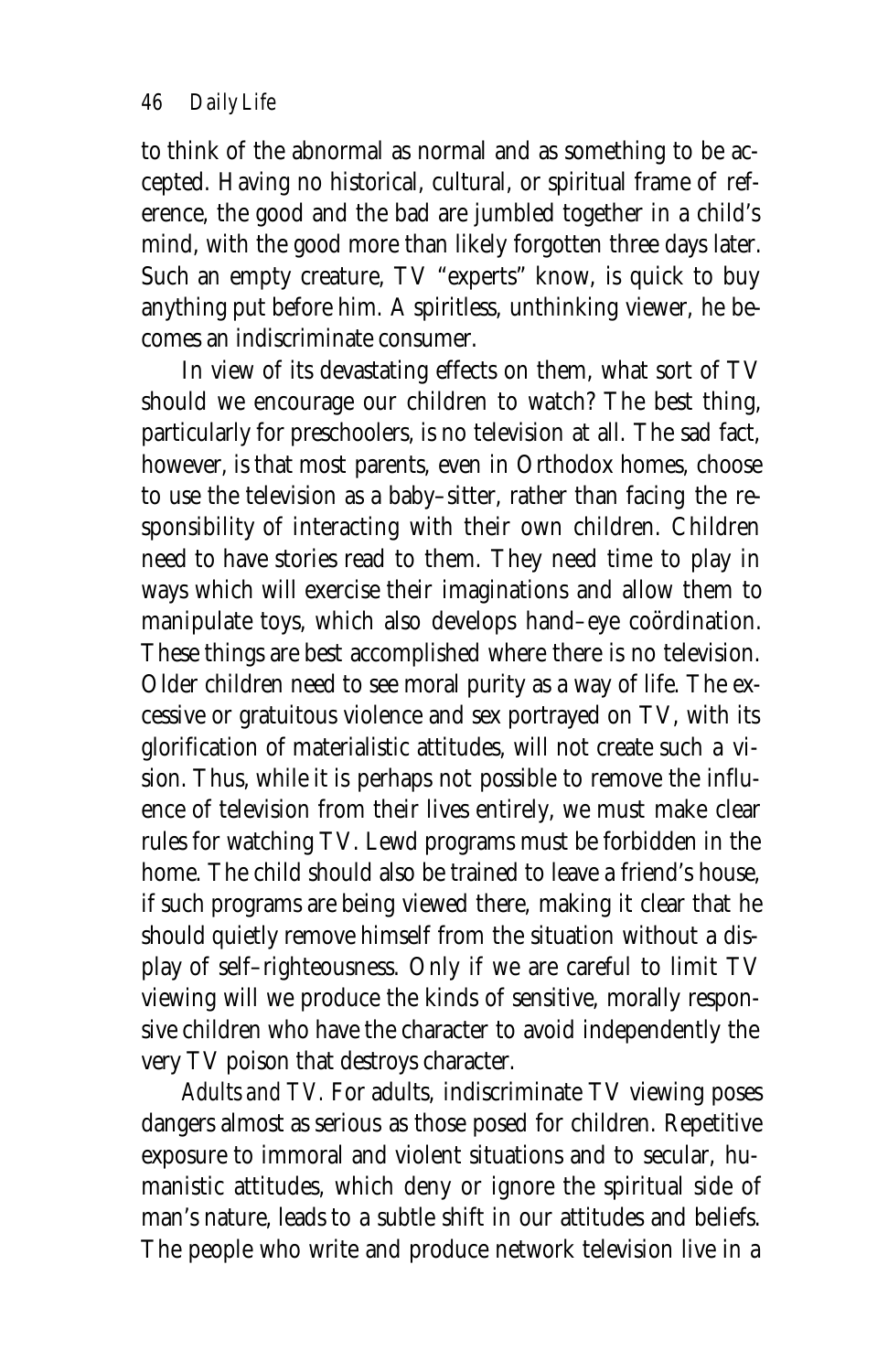world which is far removed from that of a pious Orthodox Christian. Their worldview is generally devoid of any valid concept of spiritual life. Network television tends to express open disdain for moral purity in any form. For example, virginity is usually portrayed in a sarcastic and negative light. The American dream is portrayed as a quest for mediocrity in which the smart person is one who seeks to obtain the greatest return for the least effort. Situational ethics are the order of the day. These influences are far more insidious than we think, and they sometimes do more damage than the open violence and crude sex displayed on TV. The latter an adult can immediately identify as immoral and wrong; but subtle attacks on moral and spiritual values are not easy to see. They can, again, influence our attitudes and ideas without our even knowing it.

When we watch any TV program or any commercial, we must constantly evaluate what we are watching and compare its message or substance with the eternal standard of Orthodox Christian Truth: What would Saint John Chrysostomos have thought of this? How would Saint Peter have reacted to it? If we do this constantly, we can learn to discriminate a beneficial program from a questionable one. However, this requires that we remain vividly sensitive to what we watch. To do this, we must limit television viewing, make it secondary to the pursuit of silence and spiritual exercises (prayer, contemplation, spiritual reading, *etc.*), and constantly search for the source of the philosophies which underlie TV "culture." Otherwise, TV will take from us our ability to judge and to tell what is right from what is wrong. It is obvious that this will eventually negatively affect the Orthodox home itself.

*Videos and Movies.* What we have said of TV applies to videos and movies, since most videos and movies are now seen on TV in the home. With regard to movie theaters, as a general rule it is not good for children to go to them. In the first place, the parents have no control over what is presented in such places. Thus, children bring back into the home influences which the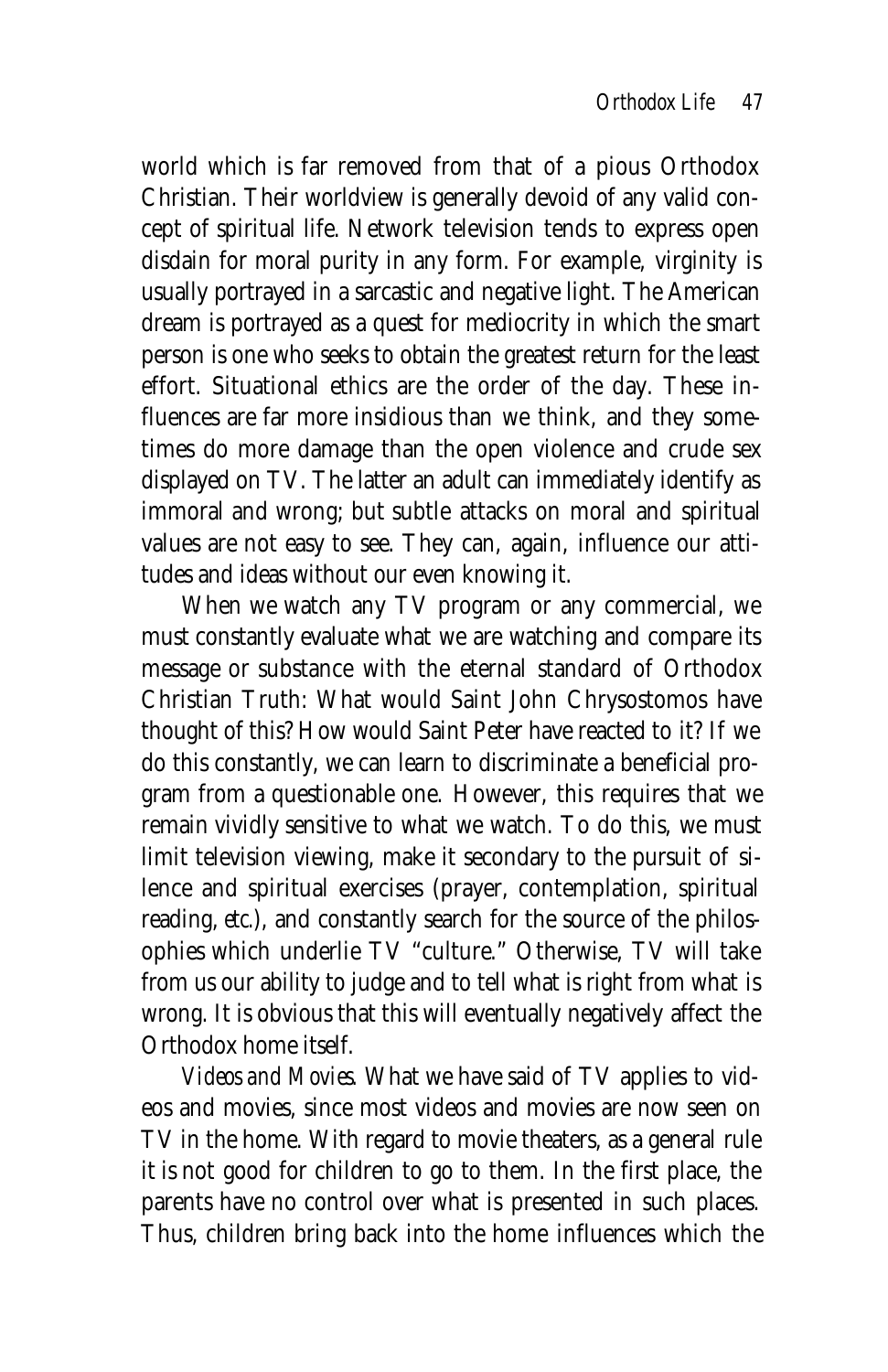parents know nothing about. Also, movie theaters often serve as inexpensive "baby–sitters" and lead parents to abandon their parental responsibilities. This, too, has a deleterious effect on the Orthodox home.

*Music.* Music is an extremely powerful medium of communication. Certain forms of music are even physically addictive. The powerful bass line of contemporary rock and rap has a sensual beat which, as a number of psychologists have determined from empirical studies, is capable of arousing passions. This bass line, coupled with lyrics which range from the merely suggestive to the openly pornographic, is pumped into the heads of many young people at a rate of four to six hours a day. Studies have shown, in fact, that most adolescents spend even more time listening to music than watching TV or videos. Therefore, it is important to carefully evaluate a young person's music.

*Music and Adolescents.* Adolescence is a time of personal discovery. Most young people, at this stage of growth, are trying to figure out where they fit into the world. The need for belonging, along with a terrible fear of being rejected by their peers, leads young people to move in herds. This reflects itself in the world of music, where adolescents conform to the crowd by listening to the same music, which is usually promoted by local radio pop music programs. Most of this popular music involves lyrics which encourage the young to conform and to follow the crowd and which advocate an immoral and frivolous way of life. The constant stimulation that adolescents receive from such music renders it impossible for them to spend any serious time in quiet prayer or introspective contemplation, or even to value these things. Rather than embarking on a journey of personal discovery, they are most often completely absorbed in the cynical message of nihilism which comes pounding through the speakers and into their unformed minds.

Popular music obviously cuts children off from the rest of the family. Meaningful communication with children is impossible, if they are constantly listening to music, especially if they are wearing headsets that cut out the rest of the world. The best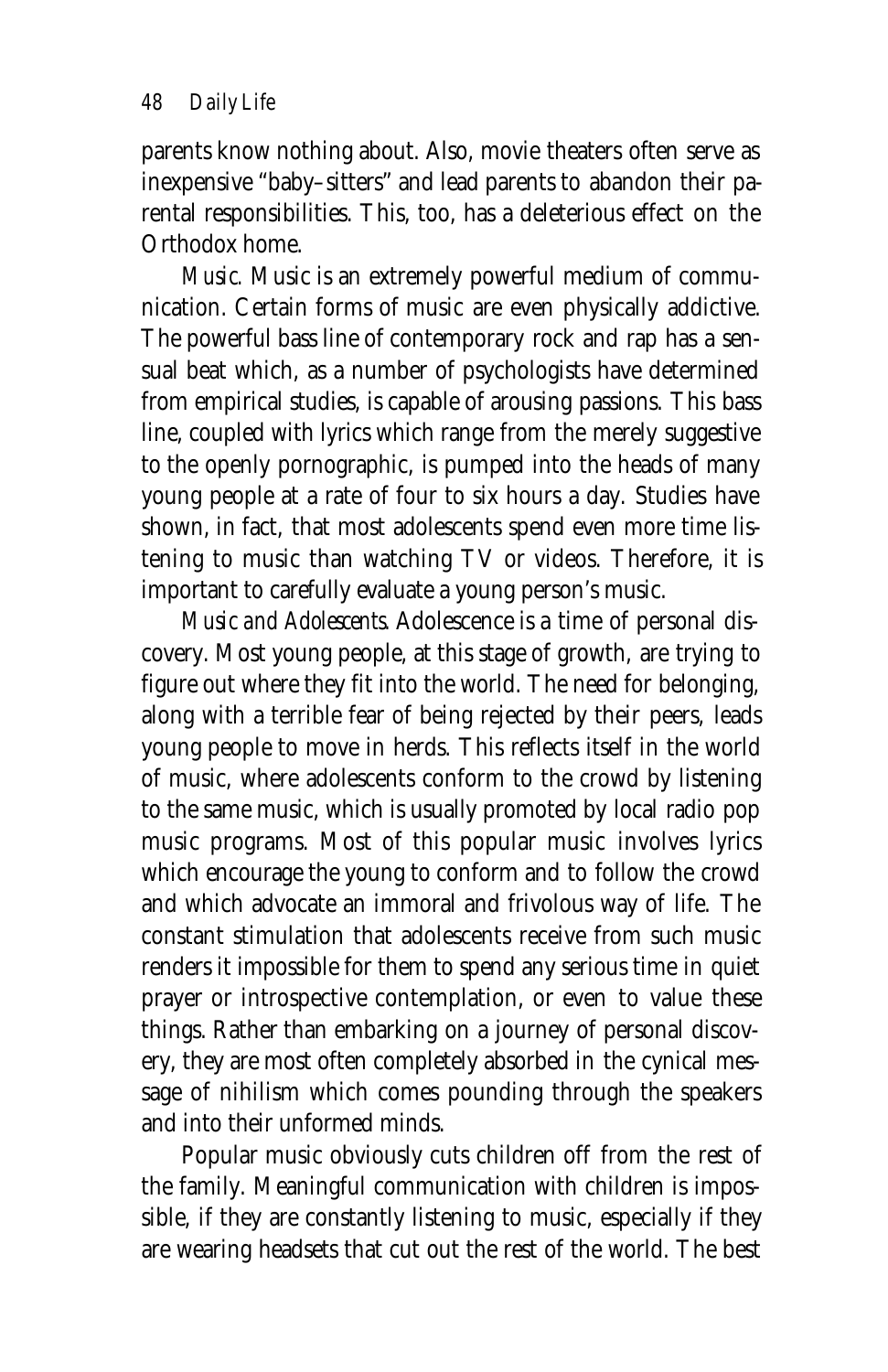solution to this problem is to prevent it from starting in the first place. Children should be exposed to classical and traditional music from their earliest years. If they develop an ear for good music, they will be naturally repulsed by the crude, primitive beat of pop music. Listening to radio stations that feature rap, rock, and other popular music should be banned in the home. All tapes and compact discs brought into the home should be examined and approved by the parents. Stereo headphones should not be allowed, but, rather, music should be as much as possible shared with others.

*Music and Adults.* It is quite easy for an adult to point to popular bands like Metallica or Megadeth and condemn those young people who choose to listen to such demonic and violent music. But they should remember that the airwaves are full of country music stations that play songs with lyrics extolling the "pleasures" of adultery, murder, drunkenness, and irresponsibility. Millions of adults listen to this music. Adults should also reflect on the moral content of lyrics from the music normally played on light rock and oldies stations, many of which are obscene, suggestive, and even anti–Christian. We adults cannot listen to lyrics laden with negative and immoral imagery and expect our children to heed us when we warn them against the inappropriate messages found in the music to which they listen. Only if the adults in a family also listen to good and wholesome music will the children form proper attitudes towards this form of entertainment.

*Magazines and Books.* We should evaluate the magazines and books we have in our homes, both for the sake of our children as well as our own. Look at each magazine that you buy carefully and analyze the editorial slant. So–called "soft porn" magazines like *Playboy* and *Penthouse* obviously have no place in a Christian home. Not only is the glorification of immoral pleasures in these kinds of magazines un–Christian, but the worldview portrayed in them focuses on materialistic self–gratification. Such a worldview destroys family life, since in a healthy family, each member is constantly called upon to subordinate his immediate desires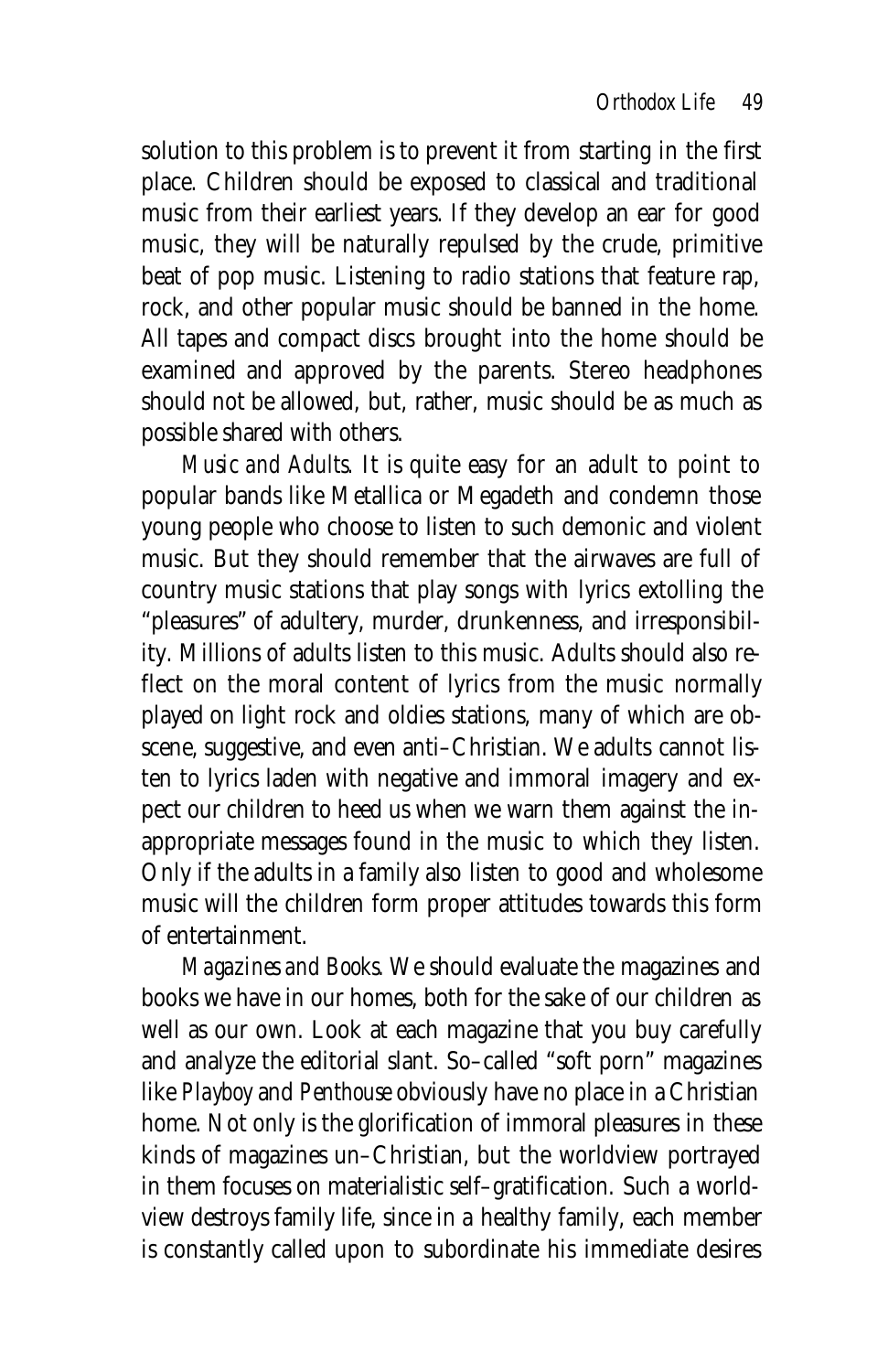for the good of the entire family. Without such an attitude, spiritual life dies; for, to be sure, self–discovery in a spiritual sense is built on our concern for others. This is a basic principle of Christianity—a principle to which self–gratification is wholly antithetical.

Other magazines tend to concentrate on fashion, hobbies, cars, or sports. Most of these are not openly immoral or wrong. But the philosophy behind them must be examined. What one must consider in evaluating such publications is the matter of priorities. All of these magazines have articles and advertisements which focus on a materialistic approach to life. This is a very seductive thing. Many a mid–life crisis has been fueled by the desire for sports cars, stereos, clothes, and the "things of the world," a desire subtly implanted by exposure to a worldly philosophy that places greater focus on this life than on the next. The hapless victim of such a philosophy comes to think that he can fill the spiritual void in the human soul—something which we feel acutely as we see old age and death approaching—, and he thus turns to the world and makes the stuff of fashion, sports, and hobby magazines the main priority in his life. As a consequence, he often loses not only his soul, but his family. Worldly priorities must be avoided, if we are to build a proper Orthodox attitude in our homes.

There are other magazines which should be scrutinized. Many women's magazines, for example, tend to elevate romantic love as an end in itself. All immoral behavior becomes permissible, as long as it is done for "love." This message is obviously a threat to the Christian home. Many women's magazines also tend to denigrate the rôle of mothers and motherhood, elevating career and self–fulfillment to a place of primary importance. Once again, the emphasis here is on self, rather than the family, and the values presented are destructive to the home. The advertisers in these magazines also concentrate on weight loss, make– up, clothes, and hairstyling, urging the reader to seek things that lead to vanity. Very subtly, such advertisements turn a woman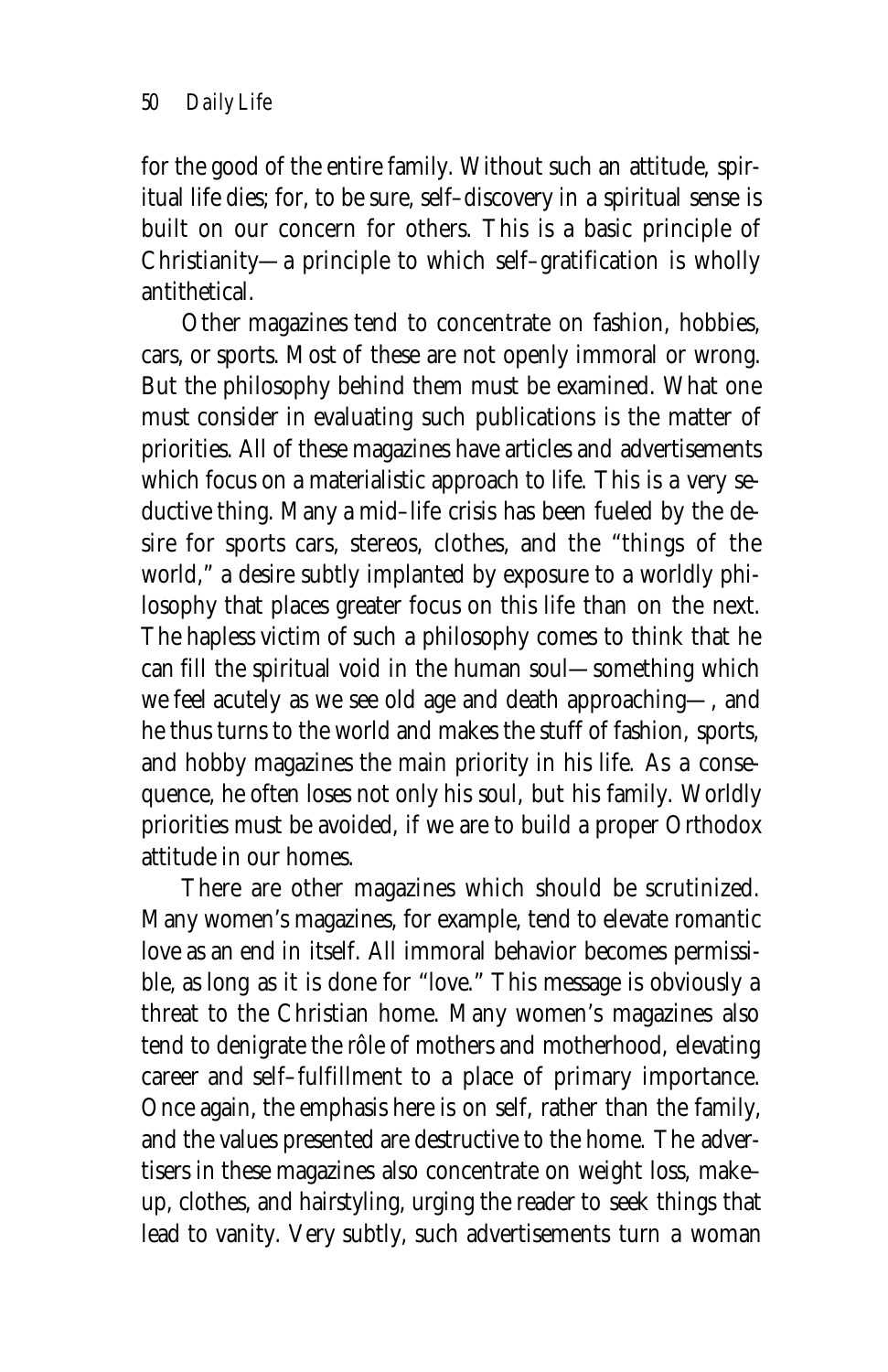away from a life of commitment to the home and children and instill in her a desire for worldly adornment. This is abundantly clear when we contrast the adornments of the "fashionable" woman presented in modern magazines with the adornments which Saint Peter assigns to the Christian woman:

Whose adorning let it not be that outward adorning of plaiting the hair, and of wearing of gold, or of putting on of apparel; but let it be the hidden man of the heart, in that which is not corruptible, even the ornament of a meek and quiet spirit, which is in the sight of God of great price.<sup>39</sup>

Sadly enough, many of the books which are sold in America and in Western Europe today are simply trash. Since fewer and fewer people read, booksellers have turned to themes that they think might attract a public which has turned to the witless entertainment of television and videos. Thus, much of the fiction written over the past twenty years is either blatantly immoral or at best morally ambivalent. Take, for example, the books of Stephen King, admittedly an excellent writer and clever storyteller—a rare thing in today's world of books. Though his works are not immoral, his tales of psychic horror are almost demonic in content. Very few of Stephen King's characters possess any deeply held beliefs that directly affect their lives. Instead, they are usually brutalized and murdered in bizarre ways, often with a hideously demonic element at play in the background. There is no reference to God and His ultimate power. Almost always, evil is presented as an ultimate or superior power and King's characters are but helpless victims of something beyond their control. Such material—among the most popular in America—is spiritually dangerous for any Christian. It portrays a completely false image of the spirit world, often in very compelling terms, and destroys any image of the God–protected individual and family that underlies a Christian view of the home.

Pop psychology and "self–help" books deserve special attention. Next to books of fiction and immoral romance novels, they

 $39$  i Peter 3:3-4.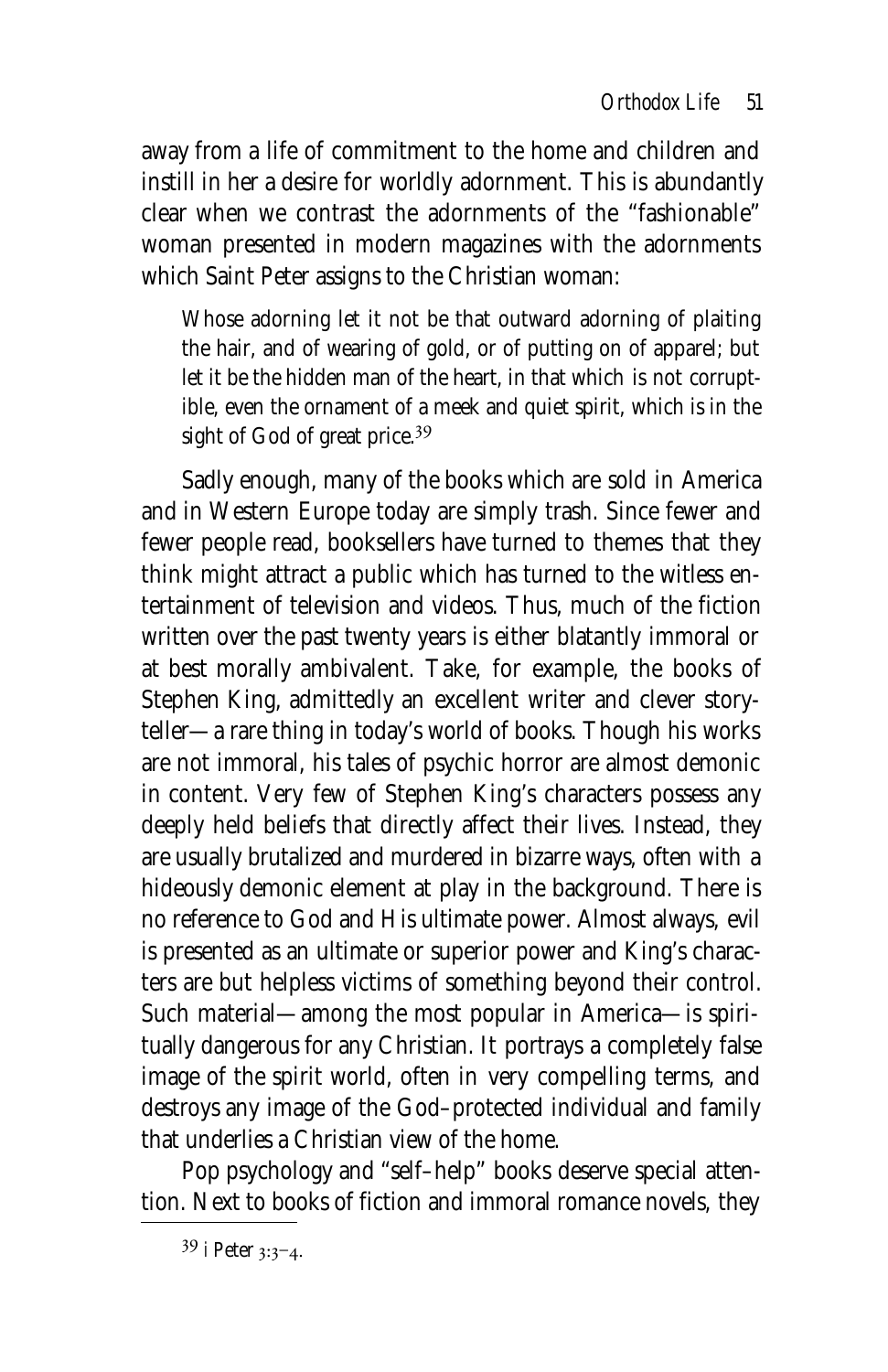are probably the best–selling volumes in America. These books should be generally avoided. Not only do many of them view human beings from a humanistic or amoral perspective, but the authors contradict one another. One self–proclaimed "expert" will pontificate about his or her theory of child rearing or male– female relationships, only to have all of those ideas refuted by a different "expert" several years later. Thus the reader is exposed to a moral relativism that is constantly changing, making values seem capricious and ultimately unstable. Since none of these "experts" has a rational frame of reference for what he theorizes, the reader never develops a logical view of human interaction, the human being, or life. And without some standard by which to measure human behavior and thinking, he is left without a philosophy of life. Books that thwart the development of a philosophy of life obviously have no place in an Orthodox home.

*Adult Responsibility.* The key to maintaining an Orthodox Christian atmosphere in the home lies entirely in the hands of the adults living in that home. If they are united in their desire to seek to manifest the fruits of the Spirit—"joy, peace, long– suffering, gentleness, goodness, faith, meekness, temperance, against such there is no law"<sup>40</sup>—then it very quickly becomes quite easy to separate diversions which are positive and helpful from those which are destructive. It is really quite simple to evaluate the merits of the films, books, songs, or programs under consideration. Read reviews of films or programs before renting or watching them. Is the overall message positive or constructive in its intent? Is the story line so weak that the director has to resort to vulgar language, gratuitous violence, or illicit sexual images to hold the audience's interest? Does the story line itself denigrate God or present demonic phenomena in a positive or ambiguous light? The same problems that render a film unsuitable also apply to books and music. Reviews for all of these can be found in newspapers and newsmagazines.

Our most important goal as Orthodox parents is the creation of an Orthodox atmosphere in the home. Ideally this

 $40$  Galatians  $5:22-23$ .